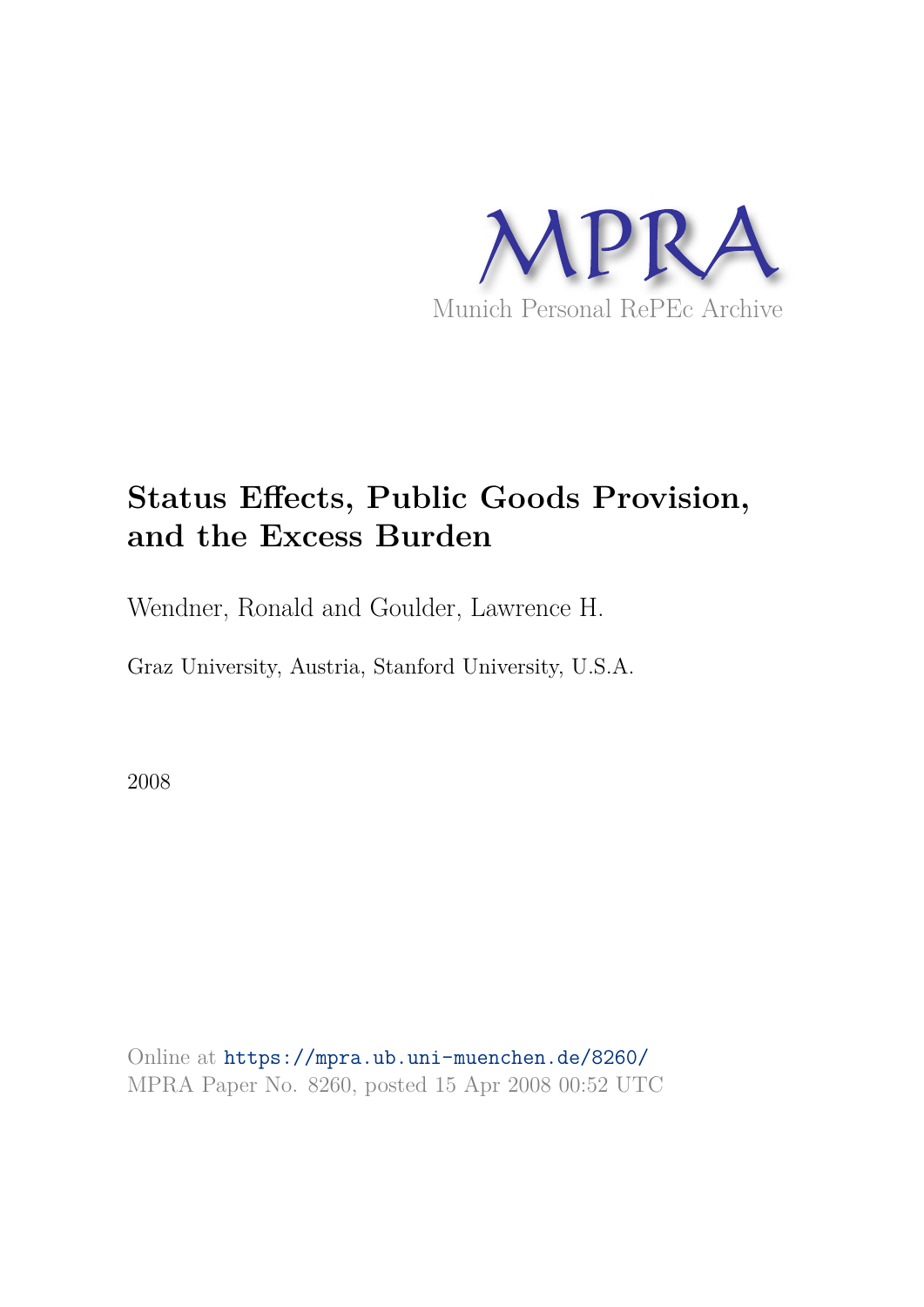# Status Effects, Public Goods Provision, and the Excess Burden<sup>\*</sup>

## Ronald Wendner  $^a$ Lawrence H. Goulder<sup>b</sup>

<sup>a</sup> Corresponding Author Department of Economics, University of Graz Universitaetsstrasse 15, RESOWI-F4, A-8010 Graz, Austria

E-mail ronald.wendner@uni–graz.at Web http://www.uni-graz.at/ronald.wendner Phone +43 316 380 3458, Fax +43 316 380 9520

<sup>b</sup> Department of Economics, Stanford University Landau Economics Building, Stanford, CA 94305-6072, U.S.A.

| E-mail goulder@stanford.edu                 |
|---------------------------------------------|
| Web http://www.stanford.edu/ $\sim$ goulder |
| Phone $+1650-723-3706$                      |

Keywords and Phrases: status effects, excess burden, deadweight loss, public goods provision, corrective taxation, consumption externality, first best, second best.

JEL Classification Numbers: D62, H23, H41

<sup>⋆</sup>We thank Alan Auerbach, Olof Johansson-Stenman, Claus Thustrup Kreiner, Erzo Luttmer, Ian Parry, Peter Birch Soerensen, Rob Williams and two referees for significant comments on a former version of this paper. We are also grateful to participants of the following workshops and conferences for providing useful suggestions:  $7<sup>th</sup>$  International CEPET Workshop, Udine, Italy (June 16–18, 2004), PET05 Meeting, Marseille, France (June  $16-18$ ,  $2005$ ),  $62<sup>nd</sup> Congress of the International Institute of Public Finance, Paphos,$ Cyprus (August 28–31, 2006), EPRU Seminar, University of Copenhagen (May 12, 2007).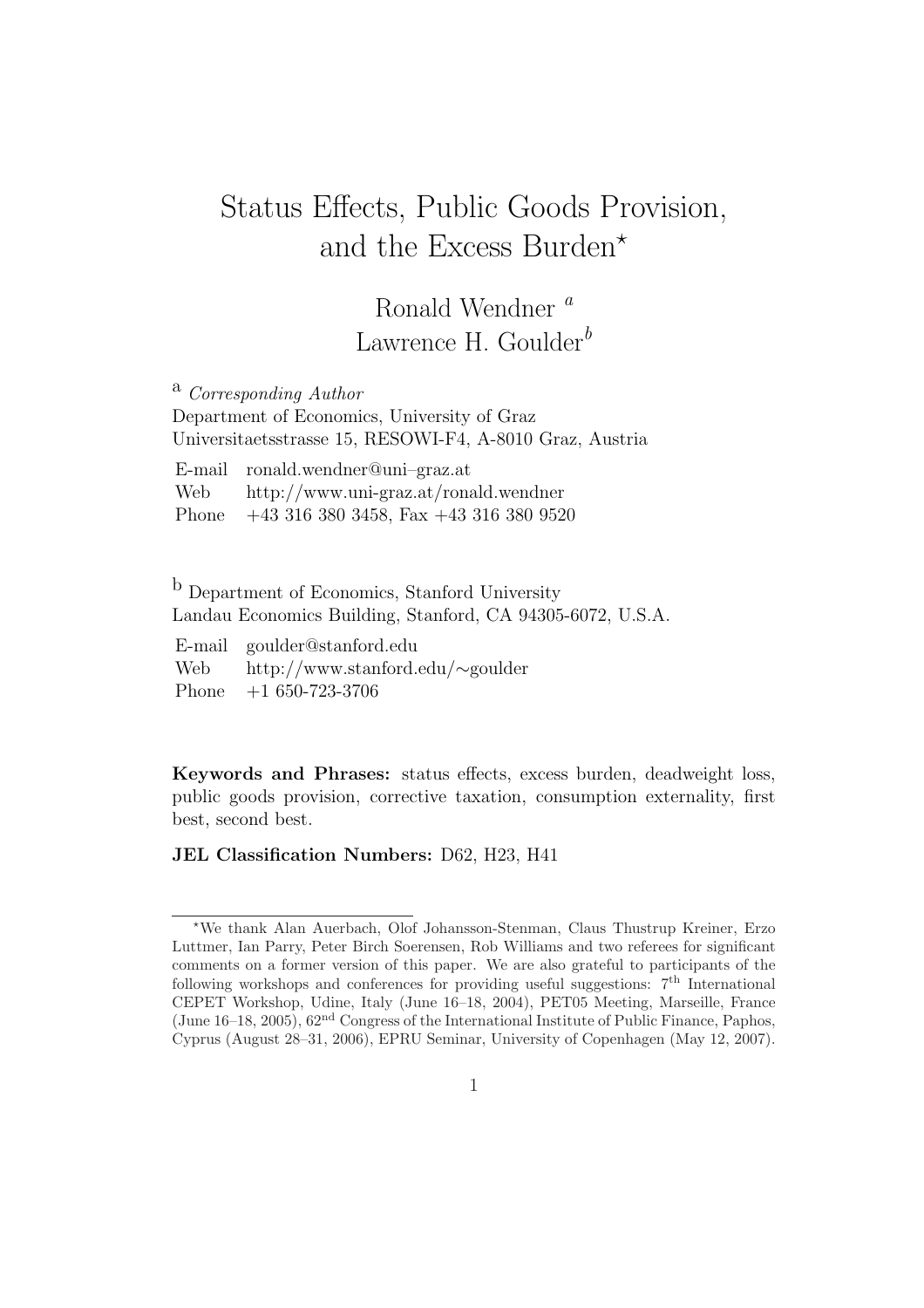#### Abstract

Most studies of the optimal provision of public goods or the excess burden from taxation assume that individual utility is independent of other individuals' consumption. This paper investigates public good provision and excess burden in a model that allows for interdependence in consumption in the form of status (relative consumption) effects. In the presence of such effects, consumption and labor taxes no longer are pure distortionary taxes but have a corrective tax element that addresses an externality from consumption. As a result, the marginal excess burden of consumption taxes is lower than in the absence of status effects, and will be negative if the consumption tax rate is below the "Pigouvian" rate. Correspondingly, when consumption or labor tax rates are below the Pigouvian rate, the second-best level of public goods provision is above the first-best level, contrary to findings from models without status effects. For plausible functional forms and parameters relating to status effects, the marginal excess burden from existing U.S. labor taxes is substantially lower than in most prior studies, and is negative in some cases.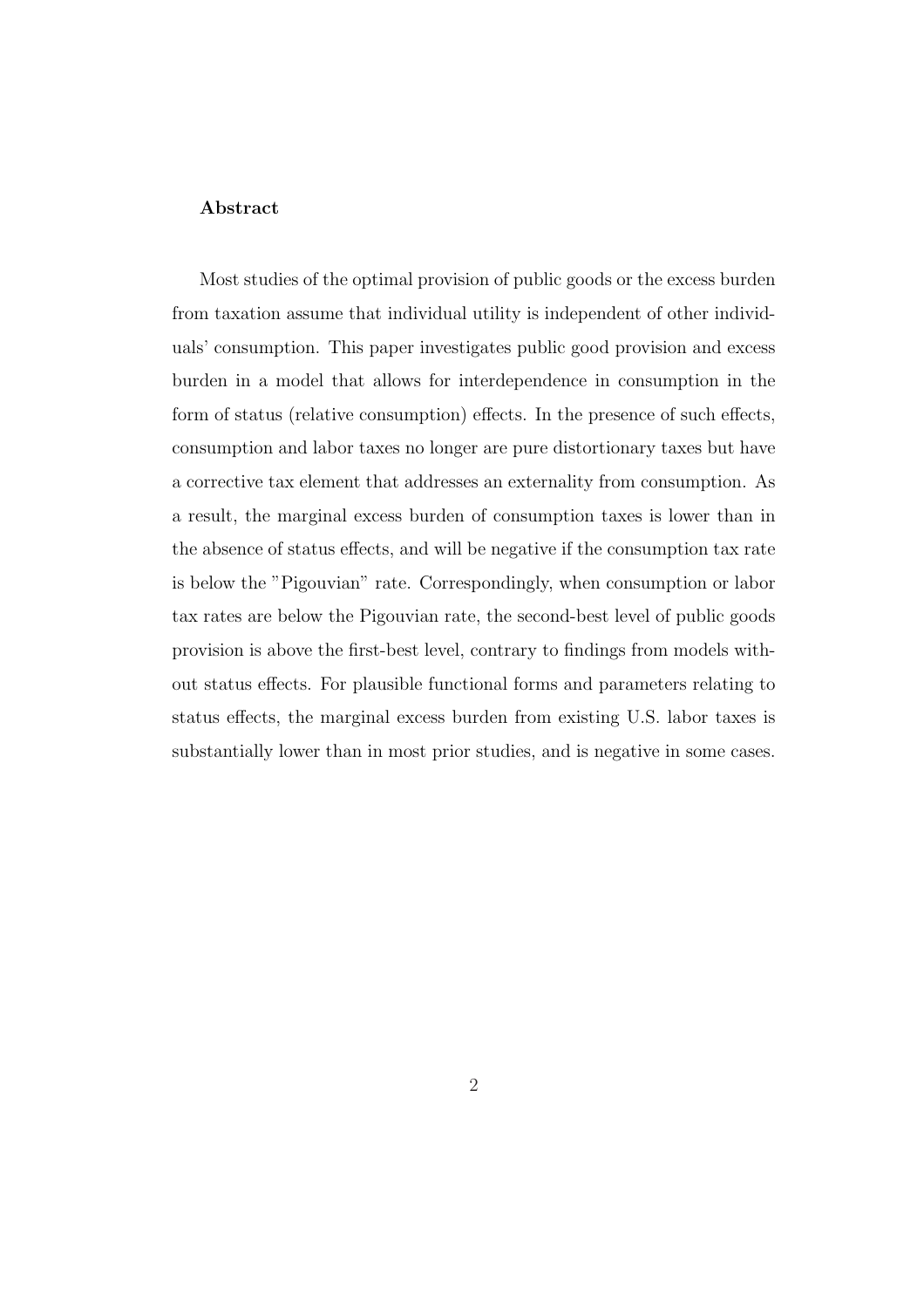## 1 Introduction

Most analyses of optimal provision of public goods or of the excess burden of taxation regard individual utility as depending directly on one's own consumption and leisure. However, utility can depend directly on the consumption or income of others. Several studies have explored the significance of this interdependence in consumption. The earliest work tended to be theoretical. For example, almost 30 years ago Boskin and Sheshinski (1978) and Layard (1980) explored theoretically how optimal redistributive taxation is affected when individual utility depends on one's relative income or consumption. Recently, a number of studies have aimed to assess empirically the extent to which individual utility depends on others' consumption or income. In particular, several studies have sought to determine the strength of a particular form of interdependence here termed the *status effect* – the utility-impact of one's consumption *relative* to others' consumption.<sup>1</sup> Such studies can be divided into two categories: studies based on survey-experimental methods, and studies based on econometric analyses of panel data on individuals' incomes and self reported happiness. Studies falling into the former category include Alpizar et al. (2005), Carlsson et al. (2003), Johansson-Stenman et al. (2002, 2006), Solnick and Hemenway (1998, 2005). Studies in the latter category include Ferrer-i-Carbonell (2005), Luttmer (2005), McBride (2001), and Neumark et al. (1998).

<sup>&</sup>lt;sup>1</sup>The concern for one's economic status relative to that of others is sometimes termed a "positional concern." (See, for example, Alpizar et al. (2005), Brekke and Howarth (2002), Hirsch (1976), Frank (1985, 1999), Solnick and Hemenway (2005).) The status effects discussed in this paper derive from a particular positional concern: namely, the concern for one's own consumption relative to others'.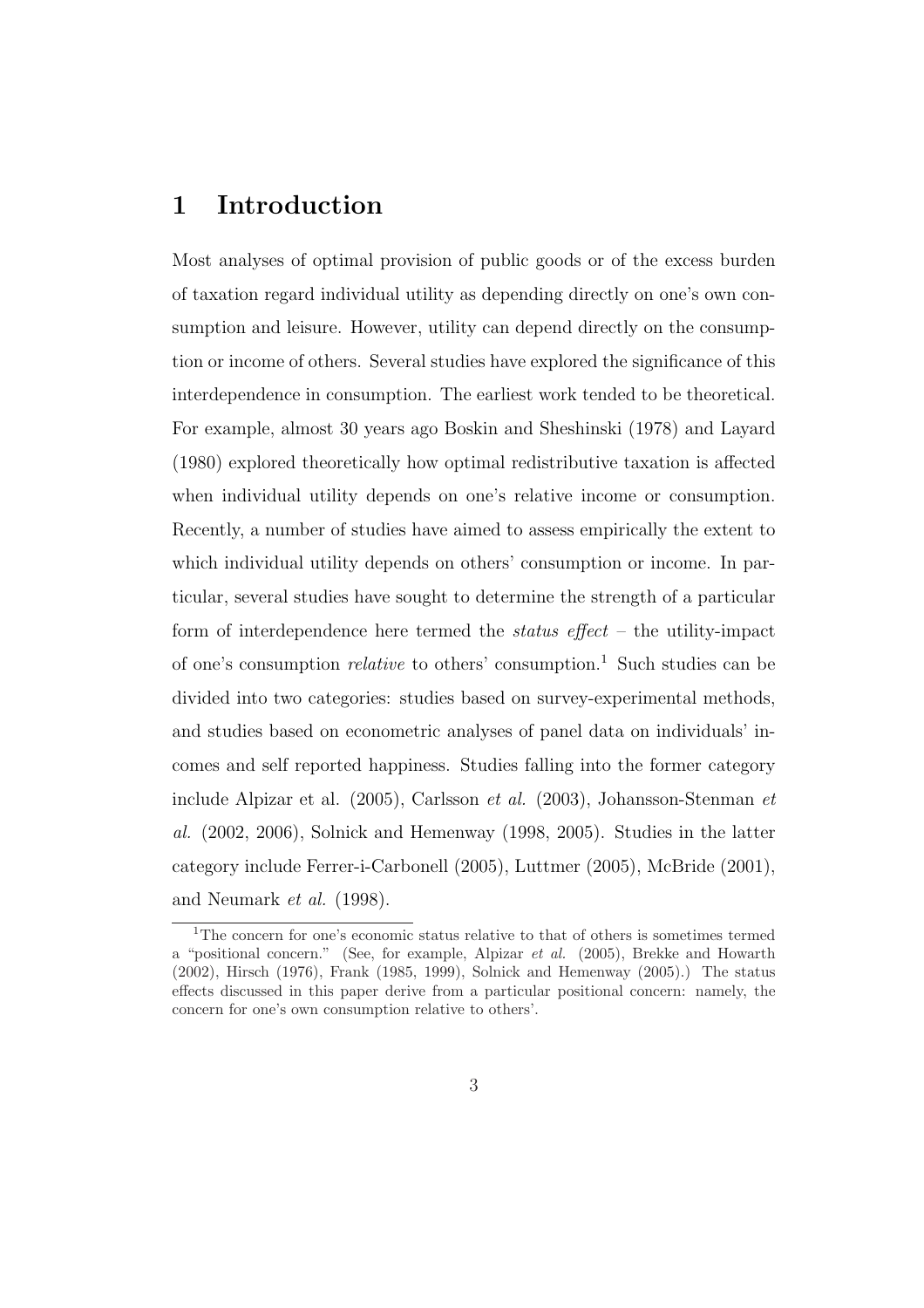Prior theoretical and empirical studies have shed important light on the implications of status effects for happiness (Easterlin 1995, Frank 1985, Frank 1999, Scitovsky 1976), economic growth (Abel 2005, Brekke and Howarth 2002, Carroll et al. 1997, Liu and Turnovsky 2005), asset pricing (Abel 1990, 1999, Campbell and Cochrane 1999, Dupor and Liu 2003), optimal tax policy over the business cycle (Ljungqvist and Uhlig 2000), and optimal redistributive taxation (Boskin and Sheshinski 1978).

Status effects also have important implications for the excess burden of taxation and the optimal provision of public goods. Although other authors have examined this point<sup>2</sup>, we know of no prior study that rigorously analyzes how status effects influence the excess burden and the optimal first-best and second-best levels of public goods provision. This is the focus of the present paper. We develop a theoretical model to examine optimal public goods provision and excess burden in the presence of status effects. In addition, we incorporate recent estimates of status effects in the model to explore their quantitative implications for excess burden.

Status effects imply that an individual's increase in consumption imposes a negative externality on other individuals by reducing others' relative economic position. Under these conditions, a consumption or labor tax functions both as a device for raising revenue and as an instrument for correcting the negative consumption externality. This paper's analytical framework recognizes these two aspects of consumption and labor taxes and demonstrates rigorously the idea, suggested in prior literature, that status effects lower the marginal excess burden from labor and consumption taxes. In addition, the

<sup>&</sup>lt;sup>2</sup>Important references include Howarth (1996), Ng (1987), Ng and Wang (1993).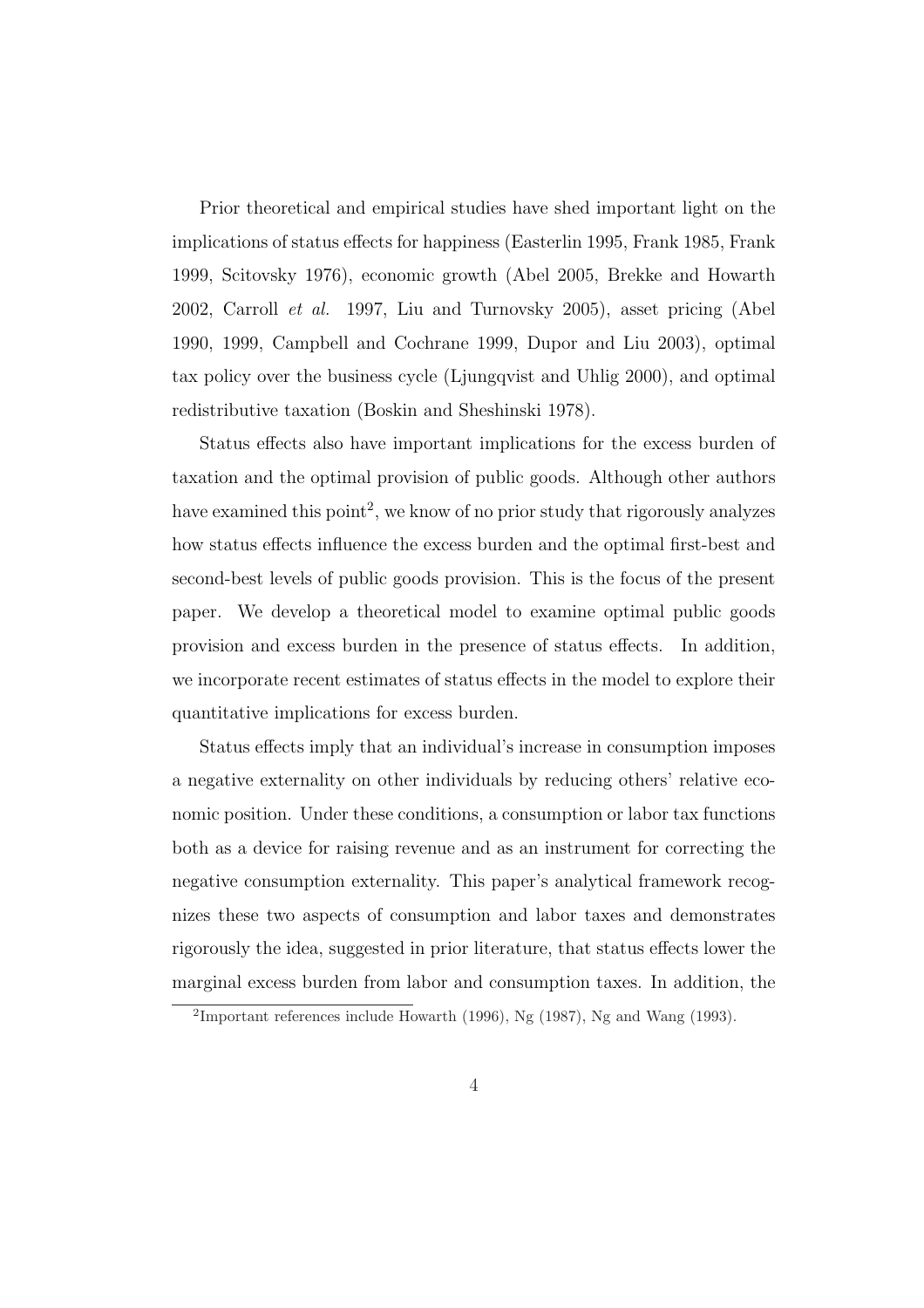paper offers three other main results related to status effects.

First, the sign of the marginal excess burden from a consumption (labor) tax depends on the magnitude of the tax relative to the marginal consumption externality. If the consumption tax rate equals the "Pigouvian" rate (marginal external cost), the marginal excess burden from the tax is zero. The marginal excess burden is negative (positive) if the tax rate is below (above) the Pigouvian rate.

Second, if the second-best optimum involves consumption tax rates above (below) the corrective rate, the marginal excess burden of the tax is positive (negative) and the second-best optimal level of public goods provision is below (above) the first-best level.

Finally, empirical evidence suggests that status effects are large enough to imply a marginal excess burden of consumption (labor) taxes significantly lower than the value obtained in studies that assume no such effects. Indeed, the marginal excess burden is negative in some plausible cases.

Our paper is related as follows to the prior literature on excess burden and public goods provision. Applying a general framework similar to that in Gronberg and Liu (2001), it extends the discussion of the the firstbest and second-best levels of optimal public goods provision (Atkinson and Stern (1974), Bartolomé (2001), Batina and Ihori (2005), Chang (2000), Diamond and Mirrlees (1971), Gaube (2000, 2005), Gronberg and Liu (2001), King (1986), Stiglitz and Dasgupta (1971), Wildasin (1984), Wilson (1991a, 1991b)).

These papers demonstrate that in important cases the second-best level of public good provision is below the first-best level, as suggested by Pigou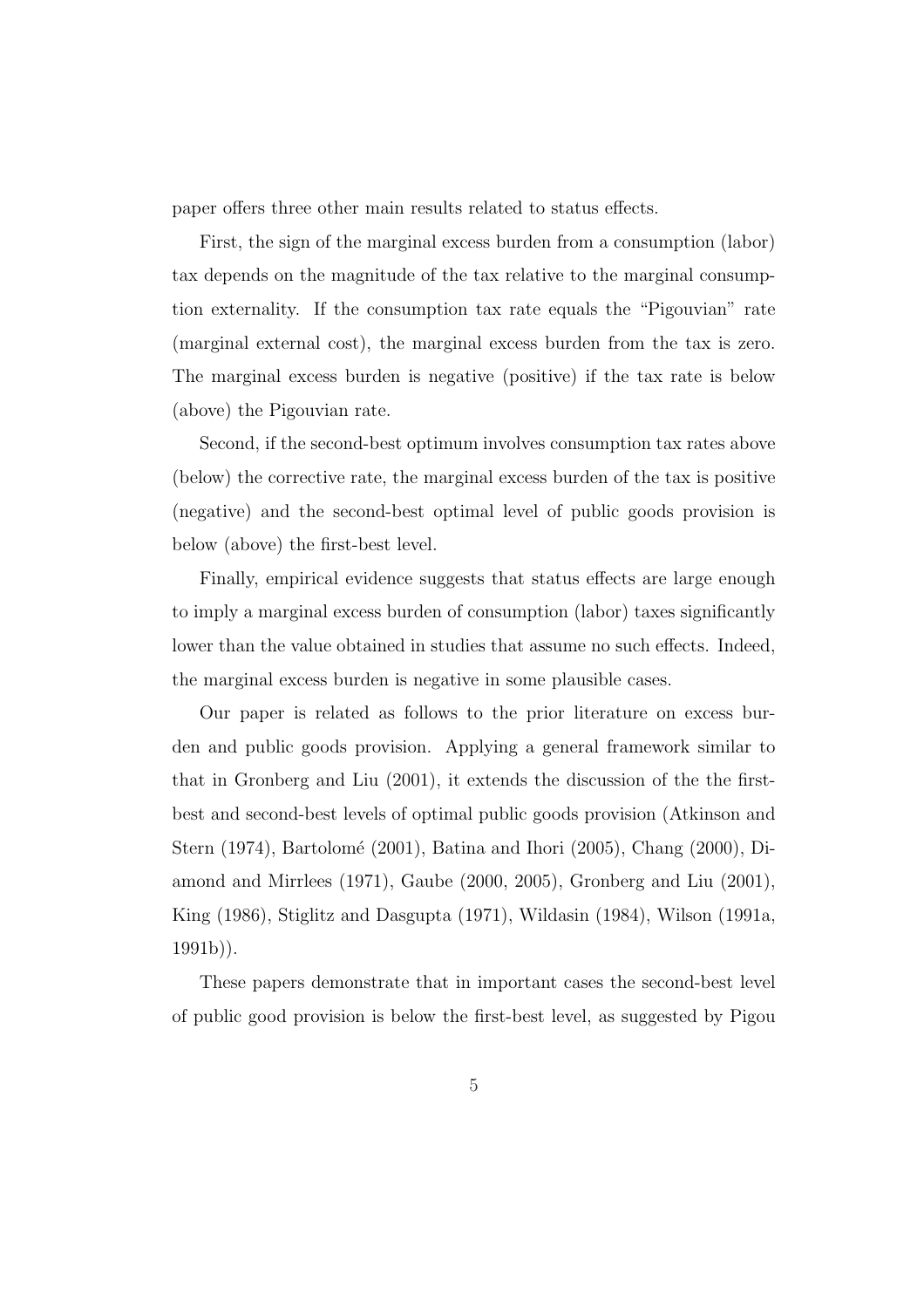(1947). However, they show that Pigou's idea was not fully general, as they present exceptions to the classic second-best results, where the second-best level of the public good is greater than the first-best level.

The exceptions center upon three arguments. First, public goods may have desirable consequences for the income distribution (King 1986, Batina 1990, Gaube 2000). Second, complementarities between the public good and a taxed private good may rise public spending beyond the first-best level (Diamond and Mirrlees 1971, Atkinson and Stern 1974, King 1986, Batina 1990). Third, a rise in public goods provision lowers the excess burden, as a larger portion of resources is transferred from the distorted private sector to the undistorted (controlled) public sector (Wilson 1991b).<sup>3</sup>

All of these effects may lower the social marginal cost of a public good. The lowering of the social cost, in turn, potentially gives rise to the case where the second-best level of the public good is greater than the first-best level. Sufficient conditions for such an exception to occur are discussed in Chang  $(2000)^4$  and Gaube  $(2000, 2005)$ .

Our paper also contributes to the literature on optimal taxation in the presence of externalities. Status effects imply that an individual's consumption generates negative externalities by lowering others' relative consumption. We derive optimal consumption taxes in the presence of this externality, in first-best and second-best settings. In some respects our approach resem-

<sup>3</sup>A different counterexample to the classic second-best ordering is provided by Gronberg and Liu (2001), who present a case where indifference curves exhibit a kink at the equilibrium, and consumers must be taxed to be induced to consume at this kink.

<sup>&</sup>lt;sup>4</sup>Chang (2000) carefully develops relationships between the *rule issue* (which considers the question whether the social marginal cost of a public good is higher or lower than its production cost) and the level issue (which relates to the question whether the second-best level of the public good is lower or greater than the first-best level).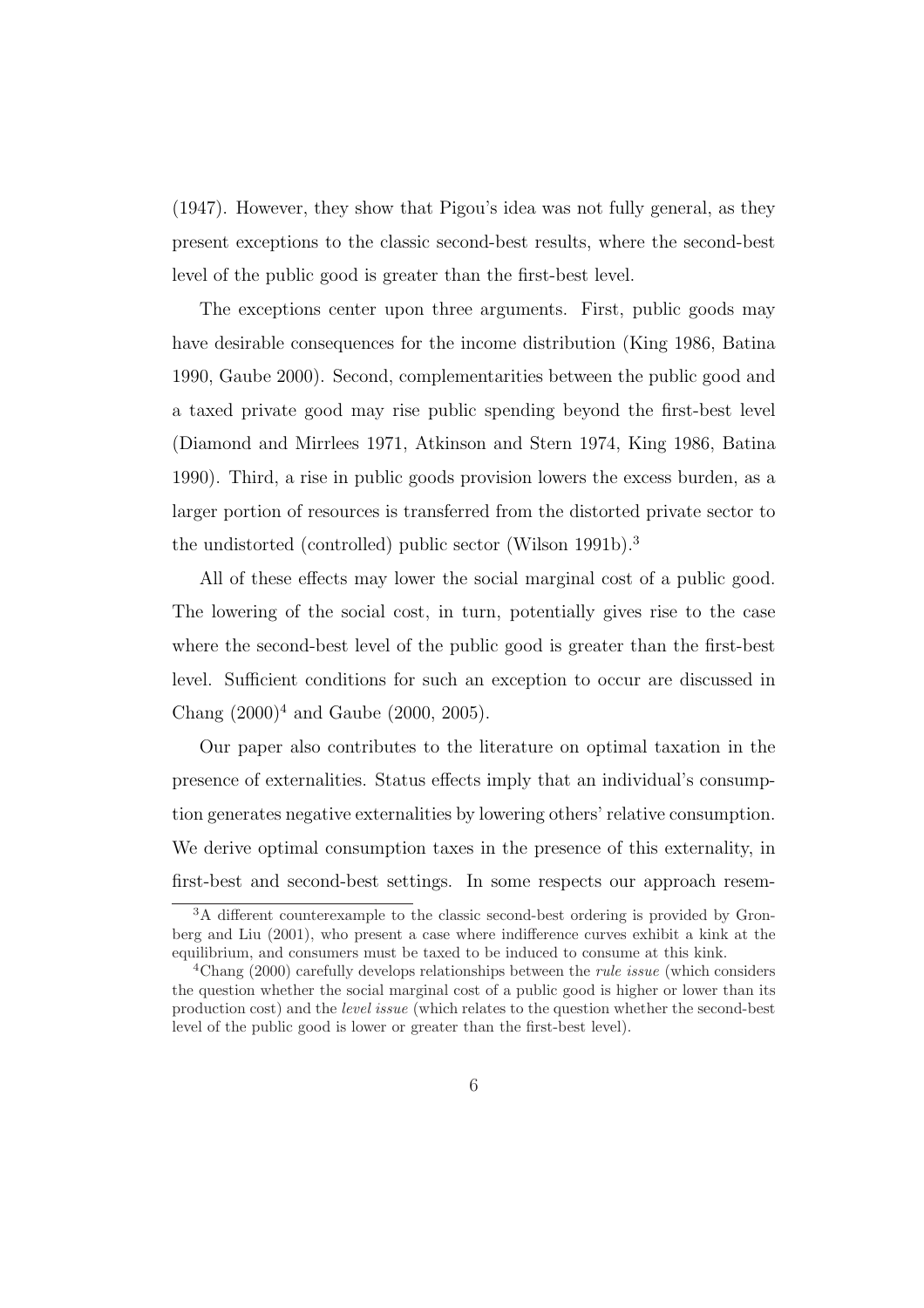bles the seminal work of Sandmo (1975), who derived the optimal first- and second-best taxes when production or consumption of one of the goods involves an externality. However, in contrast with Sandmo's analysis our paper considers not only optimal tax rates but also the marginal excess burden of a consumption (or labor) tax, and treats the level of public goods provision as endogenous rather than fixed.<sup>5</sup> We show that status effects unambiguously reduce the excess burden relative to what would be the case if such effects were absent. This confirms an idea suggested informally by Ng (2000, p.263).

Section 2 of the paper presents the model. Section 3 considers optimal tax rates in the presence of status effects, first-best, and second-best allocations. Section 4 discusses the impact of status effects on the excess burden. Section 5 establishes the relationship between the level of the consumption tax rate, the sign of the marginal excess burden, and the relation of the first-best to the second-best level of public goods provision. Section 6 incorporates empirical information from other studies on the strength of status effects to suggest the quantitative implications of such effects for public good provision and excess burden. Section 7 offers conclusions. The appendix provides proofs for all propositions.

### 2 The Economy

We consider an economy with  $N > 0$  consumers (households), two private commodities, and a pure public good. The private commodities, a consump-

<sup>5</sup>Also, we focus on a broad-based consumption (or labor) tax, whereas Sandmo focused on the optimal system of differentiated commodity taxes.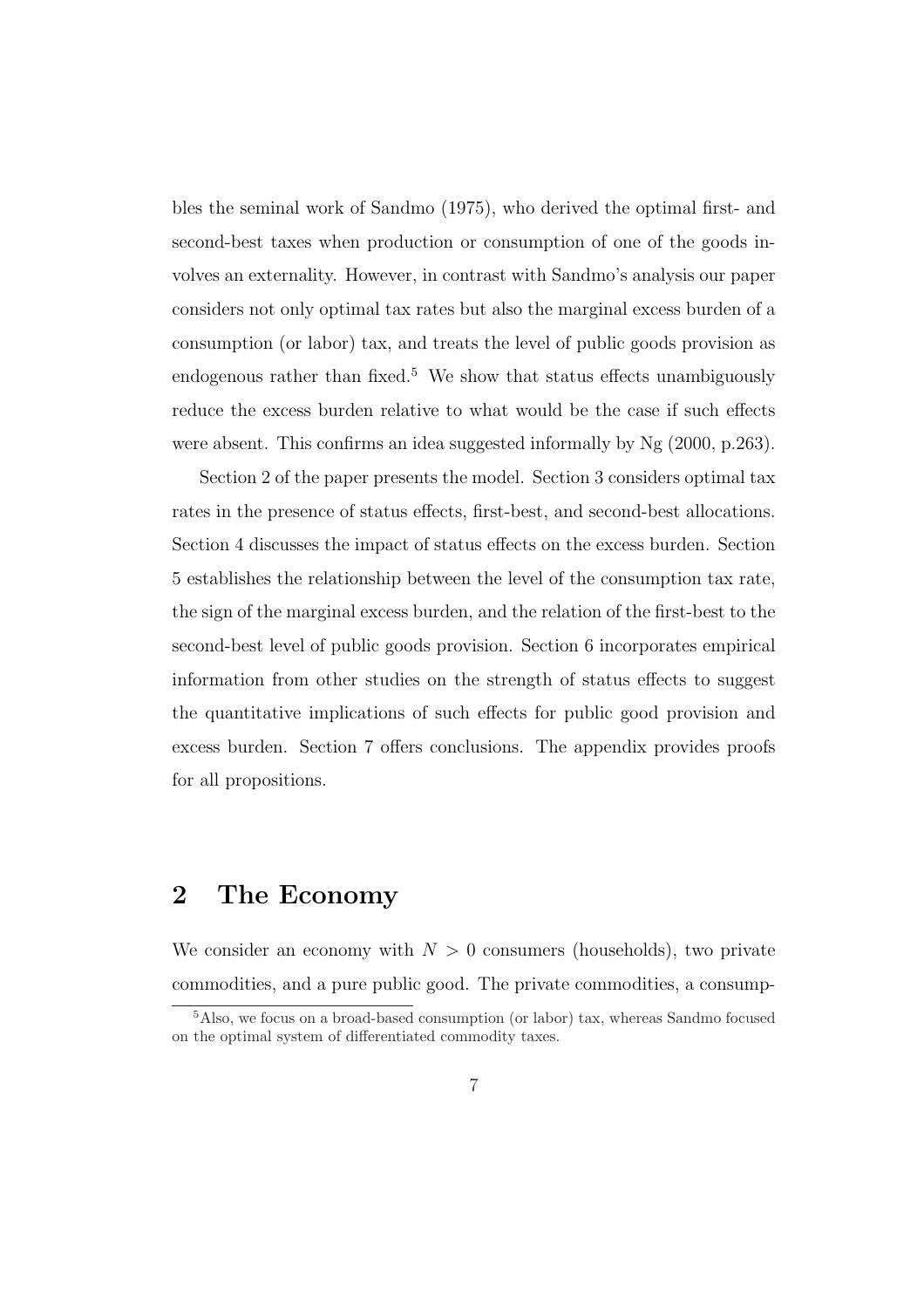tion good and leisure, are respectively denoted by  $c$  and  $l$ . The public good is denoted by G. A representative household<sup>6</sup> has preferences over consumption (including relative consumption), leisure, and a pure public good. The public good is strictly separable from private goods in the household's utility function  $U$ :

$$
U = u(c, l, r; \gamma) + g(G; \Psi). \tag{1}
$$

Subutility  $u(c, l, r; \gamma)$  is a function of one's own absolute consumption, c, of leisure,  $l$ , and of relative consumption,  $r$ :

$$
r \equiv \frac{c}{\bar{c}},\tag{2}
$$

where  $\bar{c}$  denotes *average* consumption of the society. Status effects here are concerns about relative consumption. In this formulation, a change in given individual's consumption affects his utility both directly and by affecting relative consumption. The parameter  $\gamma \in [0,1)$  measures the strength of the impact of relative consumption on individual utility. In particular,  $\gamma$  is chosen so as to represent the marginal degree of positionality, i.e., the fraction of the marginal utility of consumption stemming from increased relative consumption.<sup>7</sup> If  $\gamma > 0$  utility depends positively on relative consumption. For example, if  $\gamma = 0.2$ , 20% of marginal utility of consumption comes from increased relative consumption, whereas 80% stems from increased absolute consumption (holding fixed the level of relative consumption).

Various studies indicate that status effects are stronger for consumption goods than for leisure. In particular, Carlsson et al. (2003), Solnick and

<sup>&</sup>lt;sup>6</sup>The assumption of a representative household implies uniformity of after-tax incomes. Consumption externalities (status effects) arise nevertheless, as discussed below.

The marginal degree of positionality is given by:  $\gamma =$  $(\partial u(.)/\partial r) (\partial r/\partial c)/[(\partial u(.)/\partial c) + (\partial u(.)/\partial r)(\partial r/\partial c)].$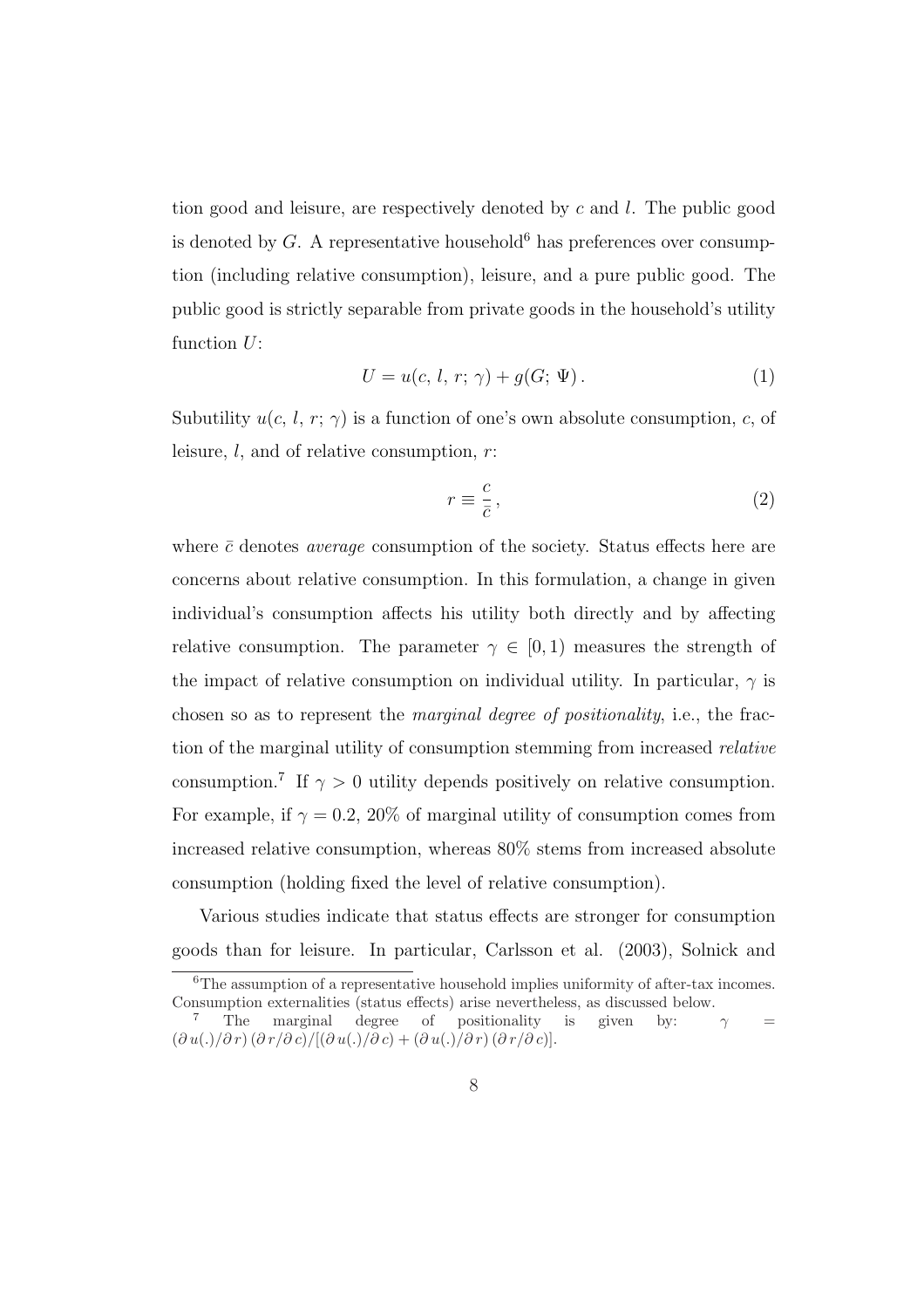Hemenway (1998), and Solnick and Hemenway (2005), find that leisure time is the least "positional" (that is, has the lowest status effect) of all the goods investigated. As pointed out by Carlsson et al. (2003, p.15), "the marginal degree of positionality for leisure ... is not statistically larger than zero at the 10% levels." In accordance with the empirical evidence, we adopt the simplifying assumption that households care about status with regard to the consumption good, but not with regard to leisure.<sup>8</sup>

The following assumptions are imposed on the subutility function  $u$ <sup>9</sup>

(A.1)  $u(c, l, r; \gamma)$  is twice continuously differentiable on  $\mathbb{R}^3_+$ ; (A.2)  $u_i(c, l, r; \gamma) > 0$ ,  $(i = 1, 2)$ , and  $u_3(c, l, r; \gamma) \geq 0$ ; (A.3)  $u(c, l, r; \gamma)$  and  $u(c, l, 1; \gamma)$  are strictly quasiconcave in  $(c, l);$ (A.4)  $u(c, l, 1; \gamma) = u(c, l, 1; 0)$  is homothetic.

Utility increases in consumption and leisure, according to (A.2). If  $\gamma > 0$ , utility also rises in relative consumption. Notice that utility grows if in a symmetric allocation  $(c = \overline{c})$  both own consumption and average consumption increase by the same amount. That is,  $(u_c + u_3 r_{\bar{c}})|_{c=\bar{c}} = u_1 > 0$ . In this situation utility rises by  $u_1$ , as relative consumption does not change:  $[r_c + r_{\bar{c}}]|_{c=\bar{c}} = 0.$ 

If  $r = 1$ , then  $\gamma$  does not affect utility, according to assumption (A.4).

<sup>9</sup>Partial derivatives are denoted as follows:  $u_1 \equiv \partial u(c, l, r; \gamma)/\partial c$  (holding r fixed),  $u_2 \equiv \partial u(.)/\partial l, u_3 \equiv \partial u(.)/\partial r, r_c \equiv \partial r(.)/\partial c, \text{ and } u_c \equiv u_1 + u_3 r_c.$ 

<sup>&</sup>lt;sup>8</sup>A related concern regards the implicit assumption that all goods generate the *same* status externality per dollar of spending. This is almost certainly not true. However, the general result shown in this paper does not depend on this assumption. The result says that the marginal excess burden is negative when the consumer price of c is below the "corrective" consumer price, in which case the first-best level of the public good is smaller than the second-best level. The relation of first-best to the second-best level of the public goods depends only on the sign of the marginal excess burden, not on the share of consumption activities that yield external effects.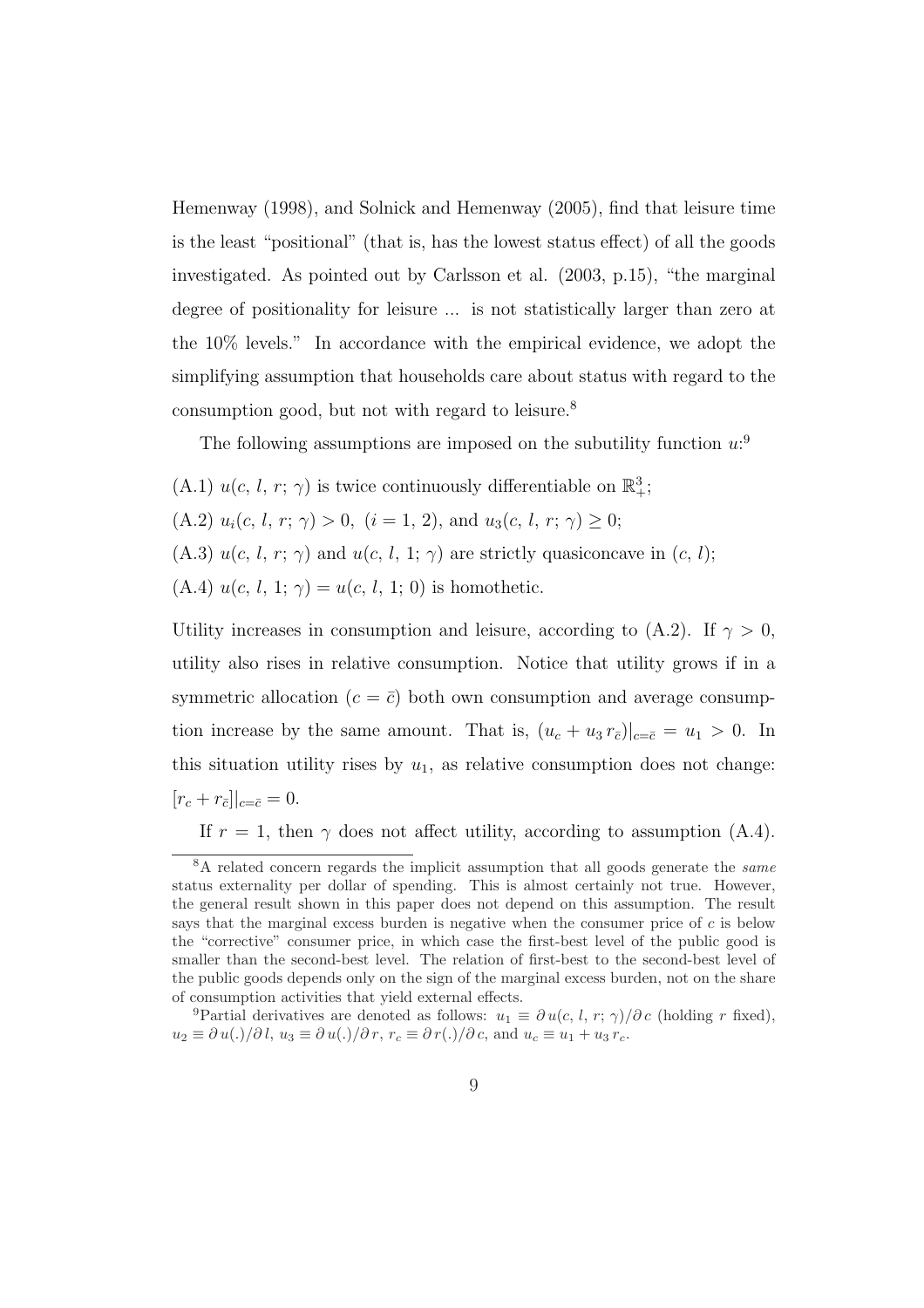This assumption restricts preferences to the class where utility is independent of positional concerns, thereby of  $\gamma$ , only in a *symmetric* allocation ( $c = \bar{c}$ ), in which case the utility function becomes homothetic. The assumption does not imply that any equilibrium allocation — not even a *symmetric* equilibrium allocation — is independent of  $\gamma$ . Clearly, any decentralized equilibrium allocation will depend on  $\gamma$ , even if the equilibrium allocation is symmetric, because an individual household considers  $\bar{c}$  as given, and has an incentive to consume more than  $\bar{c}$  as long as  $\gamma > 0$ . In a decentralized equilibrium,  $r = 1$ (by homogeneity of preferences), thus, demands for  $c$  and  $l$ , and indirect utility are proportional to income (while necessarily dependent on  $\gamma$ ). This allows us to express the excess burden explicitly in terms of indirect utility. Below, we discuss the significance of this assumption further.<sup>10</sup>

The subutility function  $g(G; \Psi)$  is twice continuously differentiable, increasing, and concave, with  $g(G; 0) = 0$ . The parameter  $\Psi$  determines the strength of the household's preference for the public good  $G$ . We also assume:

(A.5)  $g_{\Psi}(G; \Psi) > 0$ ,  $g_{G,\Psi}(G; \Psi) > 0$ .

In Section 5's Figure 1 and in Section 6 we parameterize  $\Psi$  as the G-elasticity of utility  $q(.)$ .

The consumption good as well as the public good are produced by private firms that use labor as the only input. The aggregate production constraint is characterized by a fixed-coefficients transformation function. Without loss of generality, the units of all goods can be normalized such that the marginal

<sup>&</sup>lt;sup>10</sup>An example satisfying assumptions (A.1) to (A.4) is:  $u = [\alpha \hat{c}^{\frac{\sigma-1}{\sigma}} + (1-\alpha) \hat{c}^{\frac{\sigma-1}{\sigma}}]_{\sigma=1}^{\frac{\sigma}{\sigma-1}},$ where  $\hat{c} \equiv c r^{\gamma/(1-\gamma)}$ .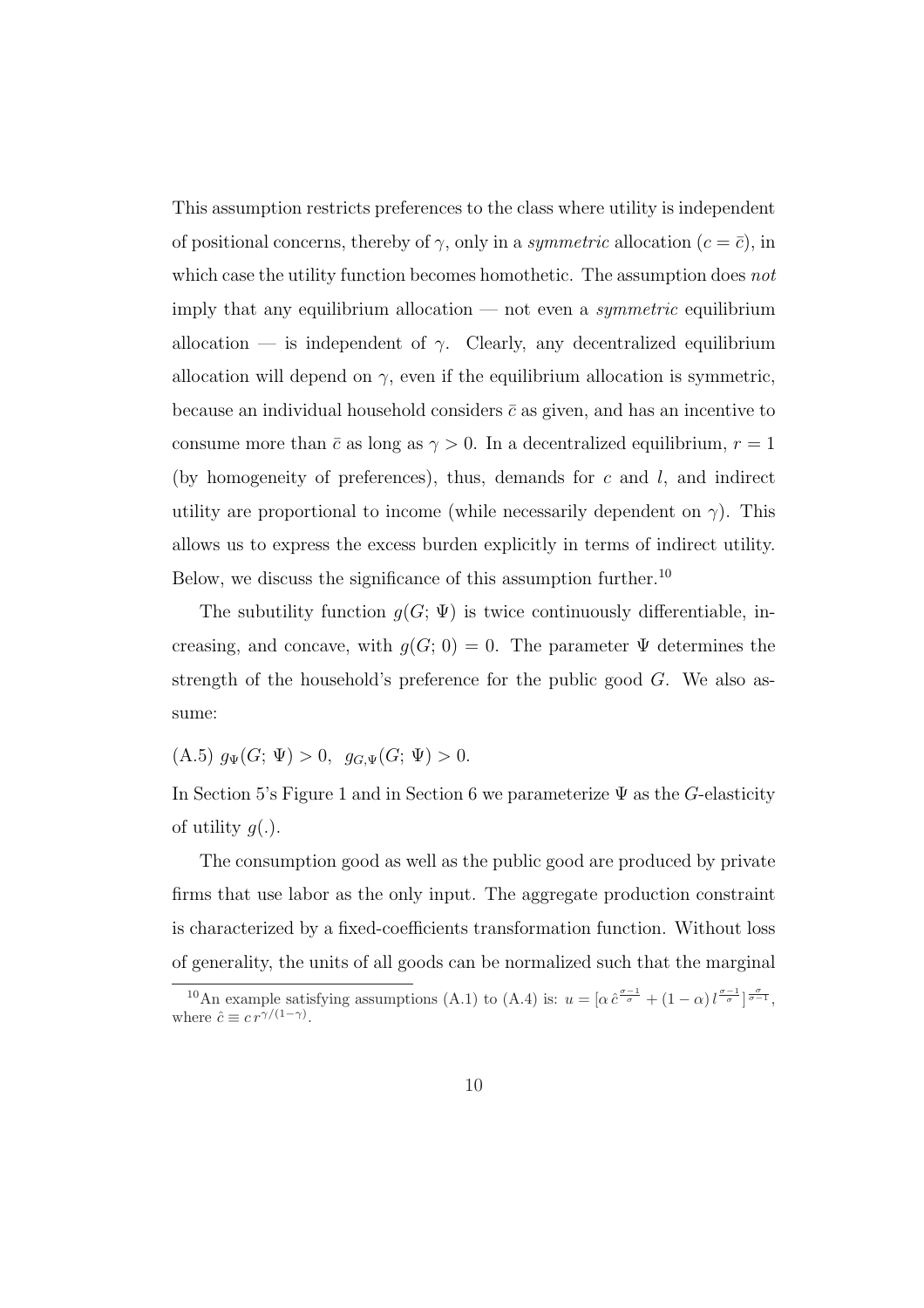rates of transformation equal unity:

$$
N(\omega - l) - C - G = 0,\t\t(3)
$$

where  $\omega$  is the total amount of time (labor and leisure) available to each household, and C is the total quantity of the consumption good produced.

## 3 Optimal Tax Rates in the Presence of Status Effects

Here we consider optimal tax rates and first-best and second-best allocations.

#### 3.1 The Planner's Solution

We first use the model to study conditions for social welfare maximization, assuming that social welfare can be evaluated by means of a Benthamite social welfare function:

$$
W(u1, ..., uN) = u1(c, l, 1; \gamma) + g1(G; \Psi) + ... + uN(c, l, 1; \gamma) + gN(G; \Psi)
$$
  
=  $N u(c, l, 1; \gamma) + N g(G; \Psi)$ , (4)

where superindex  $i \in \{1, ..., N\}$  denotes individual households and where the last part of the expression makes use of the assumption of identical utility functions. A social planner, taking fully into account the externality on all households generated by individual consumption — thereby considering  $c = \bar{c}$  (or  $r = 1$ ) —, would choose  $\{c, l, G\}$  such as to maximize  $W(u^1 \cdots, u^N)$ . Since each household has the same preferences, and the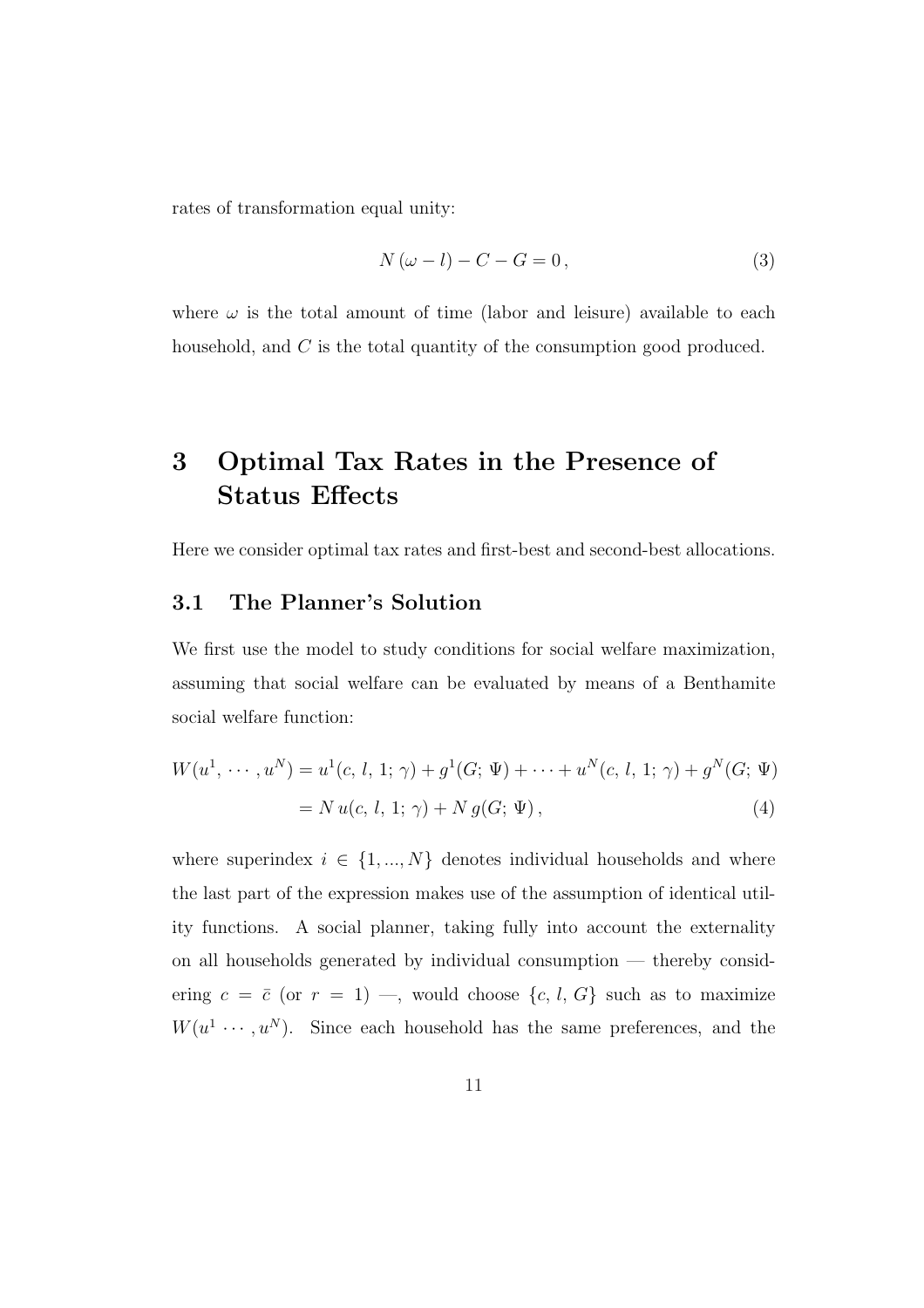welfare function is utilitarian, the optimum will be described by equal treatment:  $C = \sum_{i=1}^{N} c_i = Nc$ . Assumption (A.4) implies:  $W(u^1, \dots, u^N) =$  $N u(c, l, 1; 0) + N g(G; \Psi)$ . Consumption, leisure, and public goods provision are derived from:

$$
\{c, l, G\} = \arg \max_{c, l, G} \{W \mid N (\omega - l) - N c - G = 0\}.
$$

The *planner's outcome* can be characterized by the following conditions:

$$
\frac{u_1}{u_2} = 1\,,\tag{5}
$$

$$
N\frac{g_G(G;\Psi)}{u_2} = 1\,,\tag{6}
$$

$$
c(\omega - G/N) + l(\omega - G/N) = \omega - G/N , \qquad (7)
$$

where  $u_i \equiv u_i(c(\omega - G/N), l(\omega - G/N), 1; 0), i = 1, 2$ . Equation (5) states that the marginal rate of substitution of consumption for leisure equals the marginal rate of transformation (unity). In (5), the social planner takes the consumption externality into account. Equation (6) is the Samuelson rule for optimal public goods supply, requiring the equality between the sum (over all households) of the marginal rate of substitution of the public good for leisure and the marginal rate of transformation (unity). Equation (7) restates the resource constraint.

Notice that assumption  $(A.4)$  implies that c and l are independent of  $\gamma$  in the planner's outcome. The planner implements a symmetric allocation, because preferences are assumed to be homogeneous across households. Therefore, by (A.4), the optimal allocation  $\{c, l, G\}$  is not affected by  $\gamma$ . This facilitates the following analysis. The market outcome, however, is affected by  $\gamma$ , as individual households assume  $\bar{c}$  to be fixed and not to be equal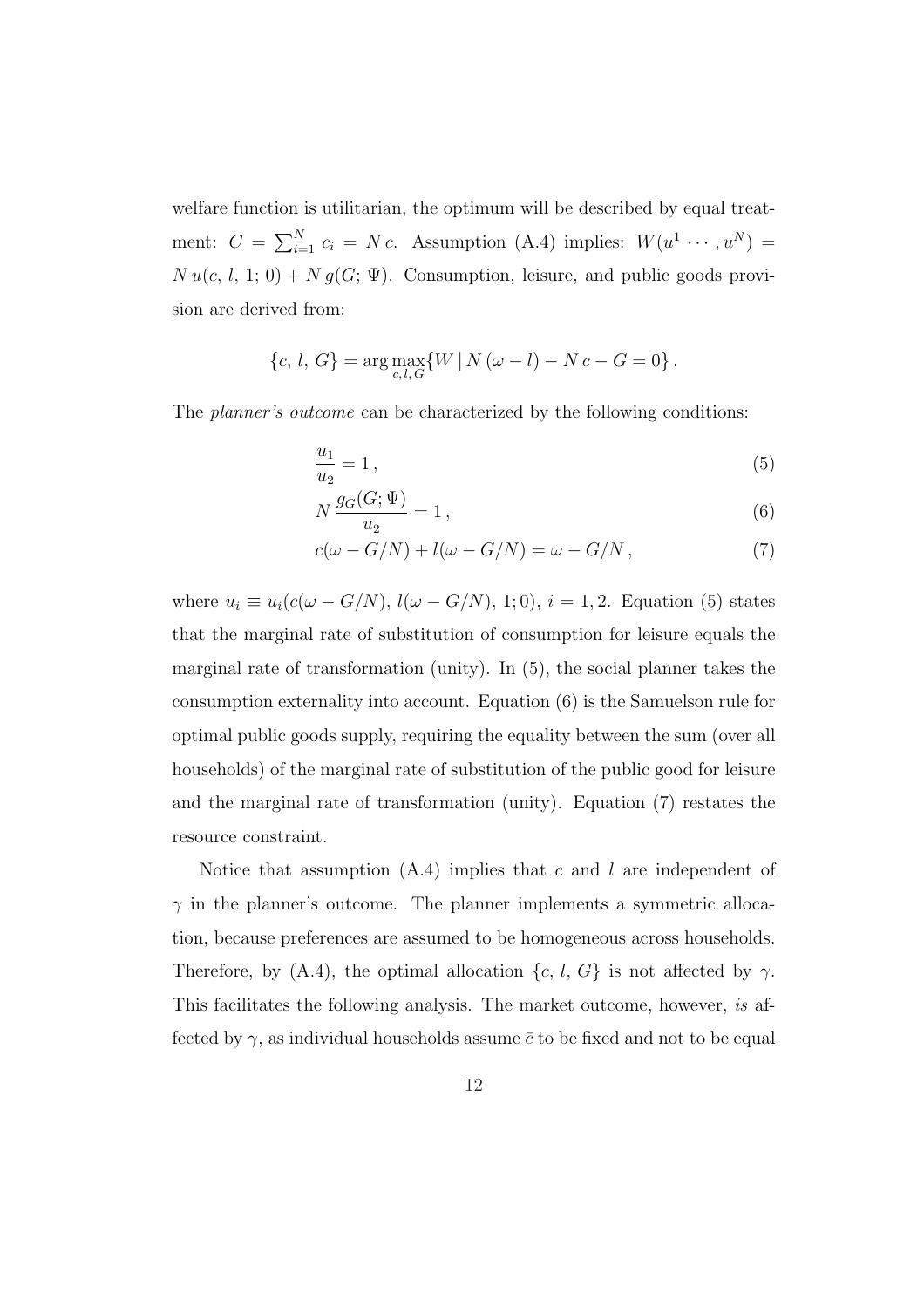to their individual consumptions, regardless of their respective consumption choice. The distortion from the consumption externality increases in  $\gamma$  and so does the optimal tax, as will be shown below.

### 3.2 Optimal Taxes in a Market Economy

Next, we characterize market equilibria with taxes and transfers.<sup>11</sup> The wage rate (numeraire) is set equal to one.<sup>12</sup> The consumer price of the private good (in terms of hours of work) is  $q = 1/(1 - \tau)$ , where  $\tau$  is the consumption tax rate. A lump-sum tax (transfer) is denoted by  $t$ .

As the public good enters the individual utility functions in a weakly separable way, the optimization problem can be solved on two levels by embedding a household problem within the government's problem (see, for example, Barten and Boehm 1982, p.400).

#### 3.2.1 First-Best Solution

The government can achieve the first-best if it has a lump-sum tax as well as the consumption tax as instruments. A household's budget constraint is  $\omega - t - q c - l = 0$ . Because the public good enters the utility function U in a separable way, the Marshallian demands of c and  $l$  are independent of  $G$ .

The household's problem consists of choosing respectively  $c$  and  $l$ :

$$
\{c, l\} \equiv \arg \max_{c, l} \{u(c, l, r; \gamma) | \omega - t - qc - l = 0\}.
$$

<sup>&</sup>lt;sup>11</sup>Denote exogenously given producer prices of c and G by  $(p, p_G)$ . By our normalization,  $(p, p_G) = (1, 1).$ 

 $12$ The problem can be equivalently restated with a wage tax instead of a consumption tax. Common practice in the literature, however, is to adopt the commodity taxation model in which labor (leisure) is taken to be the numeraire. See, e.g., Atkinson and Stern (1974), Gronberg and Liu (2001), Stiglitz and Dasgupta (1971).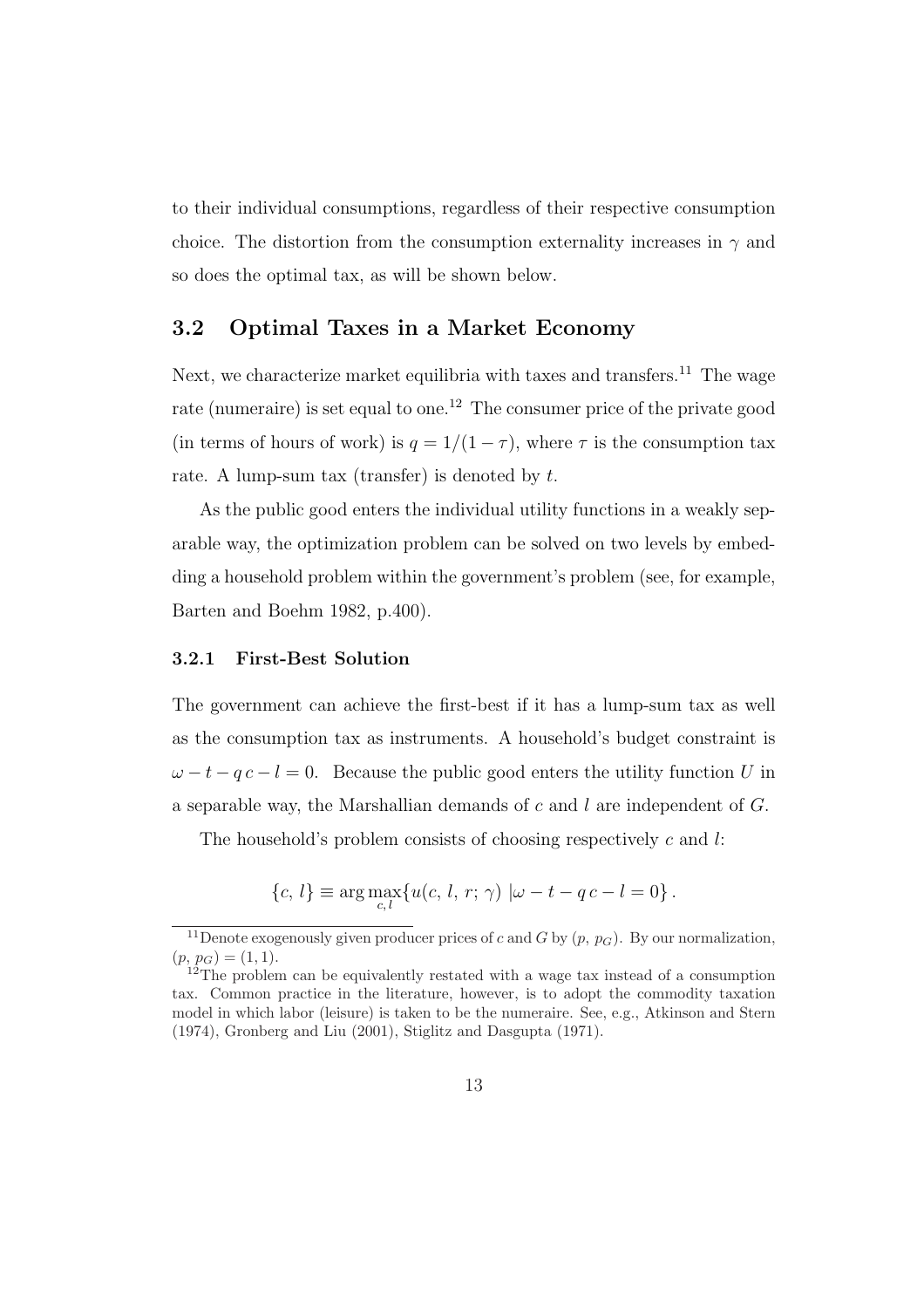The first-order condition for the market outcome is:

$$
\frac{u_c}{u_2} = \frac{u_1 + u_3 r_c}{u_2} = q.
$$
\n(8)

Let  $v$  denote the indirect utility function. The resulting Marshallian demand and indirect utility functions are:

$$
c = c(q, \omega - t, \overline{c}; \gamma), \quad l = l(q, \omega - t, \overline{c}; \gamma), \quad v = v(q, \omega - t, \overline{c}; \gamma),
$$

where  $(\omega - t)$  is the net full income (after-tax value of the labor endowment) of a household.<sup>13</sup>

Ex post solutions. Since preferences and endowments of all households are equal, the equal treatment property holds ex post (in equilibrium), and  $c = \bar{c}$ . Note that even though the market outcome will involve equality between  $\bar{c}$ and  $c$ , the household regards  $c$  as its choice variable (and thus endogenous), while considering  $\bar{c}$  as exogenous. Let a tilde denote ex post solutions: that is,  $\tilde{c}(q, \omega - t; \gamma)$  is the solution to  $c - c(q, \omega - t, c; \gamma) = 0$ , and  $\tilde{l}(q, \omega - t; \gamma) = 0$  $l(q, \omega - t, \tilde{c}(q, \omega - t; \gamma); \gamma)$ . Ex post (equilibrium) solutions can then be written as:

$$
\tilde{c} = \tilde{c}(q, \, \omega - t; \, \gamma) \,, \quad \tilde{l} = \tilde{l}(q, \, \omega - t; \, \gamma) \,, \quad \tilde{v} = \tilde{v}(q, \, \omega - t; \, \gamma) \,.
$$

Let  $P$  and  $M$  respectively signify the planner's and the market outcome. The corrective (Pigouvian) consumption tax rate,  $\hat{\tau}$ , is:

$$
\hat{\tau} \equiv \frac{u_3 r_c}{u_1 + u_3 r_c} |_{M} = \gamma . \tag{9}
$$

<sup>&</sup>lt;sup>13</sup>The demand functions explicitly depend on  $\bar{c}$ , as  $r_c = 1/\bar{c}$  enters the first order condition (8).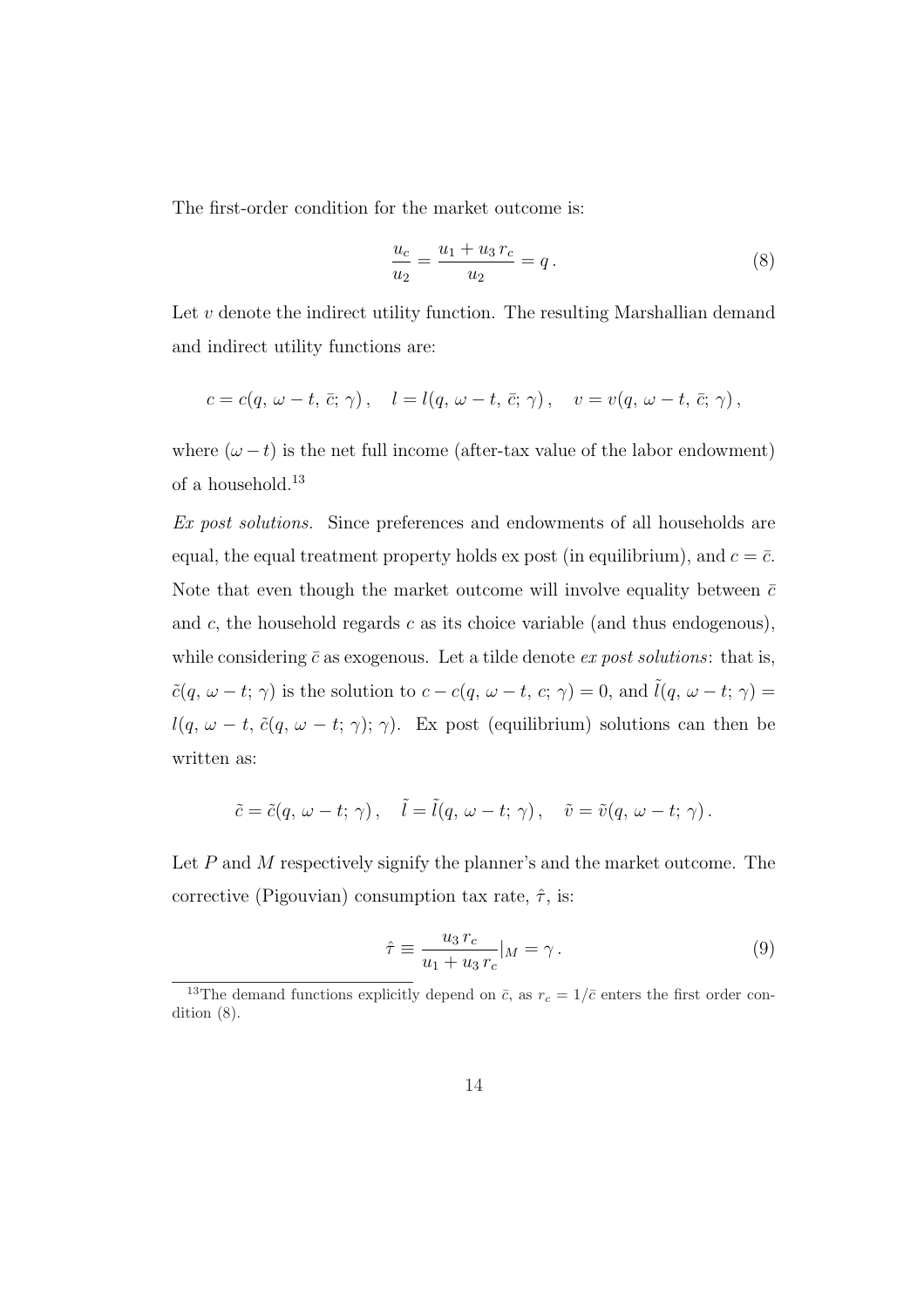Several remarks are in order.<sup>14</sup> First, the corrective tax rate amounts to the marginal social damage of an extra unit of consumption (by a household). To see this, we express the corrective tax rate as:

$$
\hat{\tau} = -\sum_{i=1}^{N} \frac{u_{\bar{c}}^{i}}{u_{c}^{i}} \frac{\partial \bar{c}}{\partial c^{j}}|_{c=\bar{c}} = -\sum_{i=1}^{N} \frac{u_{\bar{c}}^{i}}{u_{c}^{i}} \frac{1}{N}|_{c=\bar{c}} = -\frac{u_{\bar{c}}}{u_{c}}|_{c=\bar{c}} = -\frac{u_{3} r_{\bar{c}}}{u_{c}}|_{c=\bar{c}}
$$

$$
= \frac{u_{3} r_{c}}{u_{1} + u_{3} r_{c}} = \gamma,
$$

where  $i, j$  are indexes referring to individual households. A marginal increase in household *j*'s consumption implies an increase in  $\bar{c}$  by  $1/N$  units. The social damage from this increase is equal to the sum over all households of the marginal willingnesses to pay  $(u_{\bar{c}}/u_c)$  for avoiding this rise in  $\bar{c}$ .

Second, the corrective tax rate corresponds to the marginal degree of positionality,  $\gamma$  (see footnote 7). The marginal social damage of a household's rise in consumption is given by  $u_3 r_{\bar{c}}$ . In equilibrium,  $c = \bar{c}$ , and  $-r_{\bar{c}}|_{c=\bar{c}} =$  $r_c|_{c=\bar{c}} = 1/c$ . Therefore, the numerator of the tax term,  $-u_3 r_{\bar{c}}|_{c=\bar{c}}$ , equals the numerator of the term for the marginal degree of positionality,  $u_3 r_c|_{c=\bar{c}}$ . As the denominators of both terms are equal as well,  $\hat{\tau} = \gamma$ .

Third, the corrective consumer price becomes:  $\hat{q} \equiv 1/(1 - \hat{\tau}) = (u_1 +$  $u_3 r_c)/(u_1)|_M$ . For  $\gamma = 0$  we have  $u_3 = 0$  (i.e., relative consumption does not affect individual utility), in which case  $\hat{\tau} = 0$ , and  $\hat{q} = 1$ . The corrective consumer price is independent of the household's income. From (A.4),  $u(\tilde{c}(q, \omega-t; \gamma), \tilde{l}(q, \omega-t; \gamma), 1; \gamma) = (\omega-t) u(\tilde{c}(q, 1; \gamma), \tilde{l}(q, 1; \gamma), 1; \gamma)$ . Thus, the marginal rate of substitution  $u_3(.)/u_1(.)$  is independent of  $(\omega - t)$ . It is

<sup>&</sup>lt;sup>14</sup>As pointed out by a referee, it is important to note that the assumption of a unique value of  $\gamma$  across households has significant implications for the Pigouvian tax rate. Suppose there were several groups of households with differing degrees of positionality. Then the first-best commodity tax rate would need to be conditioned on the  $\gamma$ -characteristic of a household. Such a consumption program is not likely to be feasible in practice.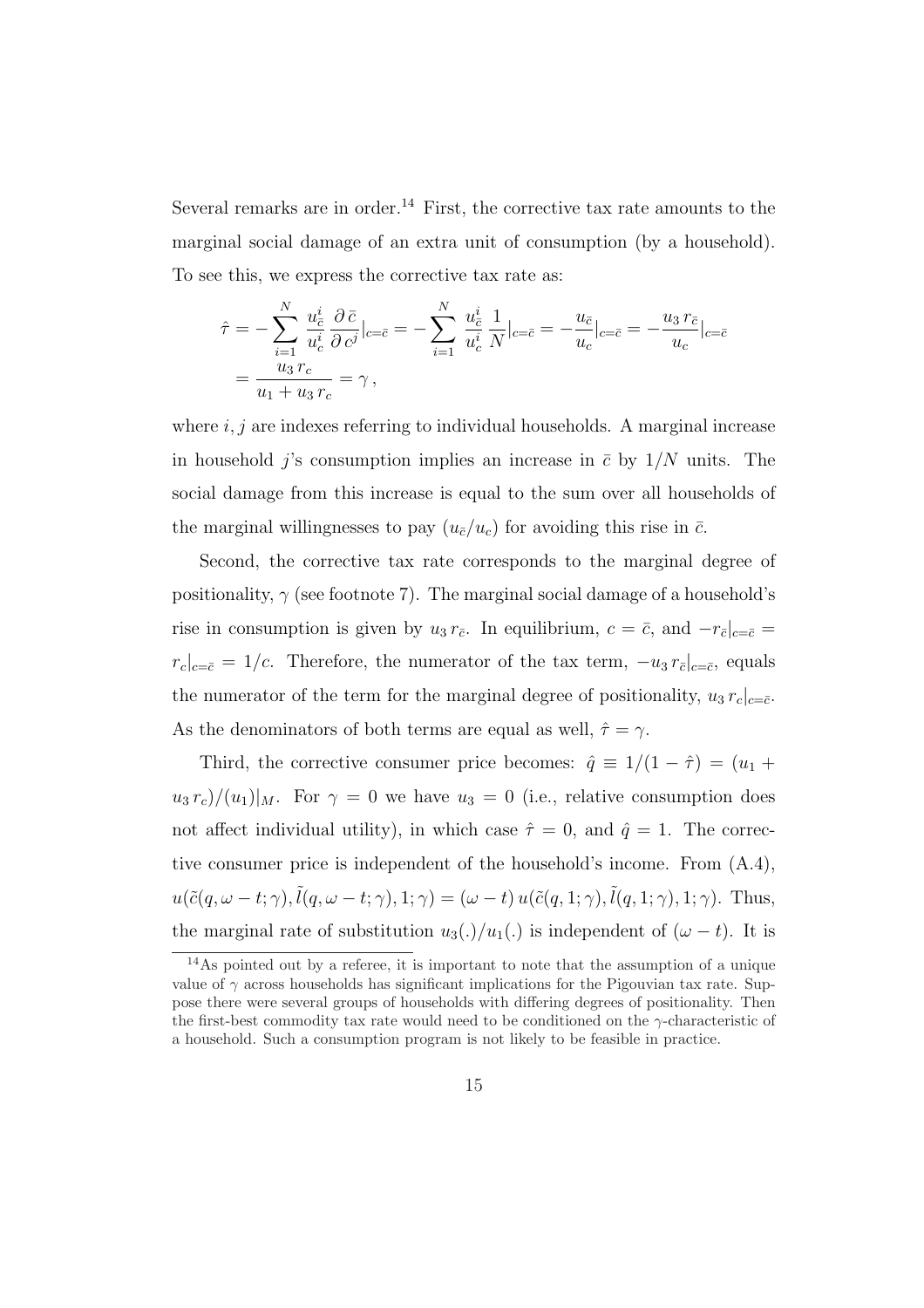important to note that the Pigouvian tax is also independent of the level of tax revenue. That is,  $\hat{q}$  is not a function of  $q$ . This simplifies the calculation of the optimal tax program.

In the first-best case (with a lump-sum tax available), the government sets  $\tau = \hat{\tau}$ : that is, it sets the consumption tax equal to the *corrective* consumption tax rate. The government's problem is to choose optimal values for  $t$  and  $G$ :

$$
\{t, G\} \equiv \arg \max_{t, G} \{ \tilde{v}(\hat{q}, \omega - t; \gamma) + g(G; \Psi) \, | N \, t + N \, (\hat{q} - 1) \, \tilde{c}(\hat{q}, \omega - t; \, \gamma) = G \} \, .
$$

The resulting Samuelson condition is

$$
N\frac{g_G(G; \Psi)}{u_2} = 1\,,\tag{10}
$$

which, together with the government budget constraint, yields

$$
N t + N \left(\hat{q} - 1\right) \tilde{c} \left(\hat{q}, \, \omega - t; \, \gamma\right) = G\,,\tag{11}
$$

the first best level of public goods provision,  $G^*$ , and the optimal lump-sum tax (transfer),  $t^*$ .<sup>15</sup> It holds that  $N t^* + N(\hat{q}-1) \tilde{c}(\hat{q}, \omega - t^*; \gamma) = G^*$ . In the first best case, the government sets the consumption tax rate equal to  $\hat{\tau}$ , and the level of public goods provision equal to  $G^*$ .

Consider the special case where the revenues from corrective consumption taxation exactly equal the necessary revenue to make up for the first-best level of public goods provision. In this case  $t^* = 0$  and  $G^* = N \omega (1 - \zeta)$ , where

$$
\frac{\tilde{v}(\hat{q}, 1; \gamma)}{N\left[1 - (\hat{q} - 1)\tilde{c}(\hat{q}, 1; \gamma)\right]} = g_G(G; \Psi),\tag{10'}
$$

is derived in the appendix.

<sup>15</sup>First order condition (10), which can equivalently be written as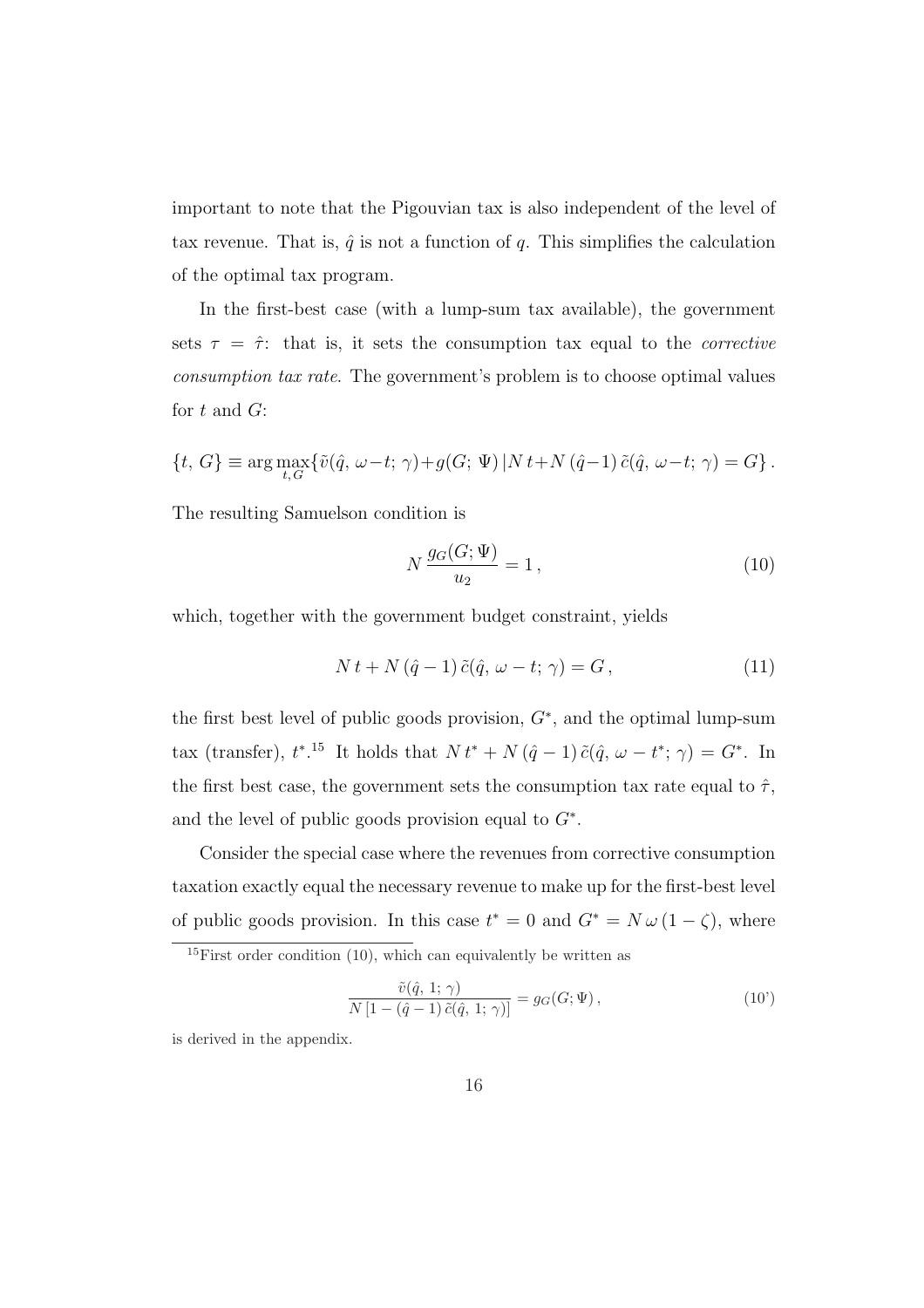$\zeta \equiv [1 - (\hat{q} - 1) \tilde{c}(\hat{q}, 1; \gamma)]$  is the share of income net of corrective taxation to full income  $(\omega)$ . More generally, if revenues from corrective consumption taxation fall short of (exceed) the revenue needed for the first-best level of public goods provision, then  $t^* > 0$   $(t^* < 0)$ .

The conditions characterizing the market outcome in the first-best case are the two first order conditions (8), (10), the government budget constraint (11), and the household budget constraint:

$$
\hat{q}\,\tilde{c}(\hat{q},\,\omega-t;\,\gamma) + \tilde{l}(\hat{q},\,\omega-t;\,\gamma) = \omega-t.\tag{12}
$$

Lemma 1 The market economy can be induced to attain the first-best marginal rate of substitution of consumption for leisure, (5), by implementing the corrective tax  $\hat{\tau}$ .

By implementing the corrective tax  $\hat{\tau}$ , and considering the government budget constraint,  $N t^* + N (\hat{q} - 1) \tilde{c}(\hat{q}, \omega - t^*; \gamma) = G^*$ , the market economy can be induced to attain the first-best optimal allocation  $\{c, l, G\}$ , as characterized by conditions  $(5)$  to  $(7)$ .

Lemma 1, whose proof is given in the appendix, shows that  $\{\hat{\tau}, t^*\}$ , as defined for the government's problem above, represents the first-best policy. It is worth noting that Lemma 1 implies:

$$
\frac{u_1}{u_2}|_M\lesseqgtr 1\Leftrightarrow q\lesseqgtr \hat q\,.
$$

To see this, consider first  $q = \hat{q}$ . In this case,  $(u_1)/(u_2)|_M = (u_1)/(u_2)|_P = 1$ , where the first equality follows from Lemma 1 and the second equality is due to first order condition (5). In words: The marginal rate of substitution of consumption for labor equals the marginal rate of transformation. As  $q = \hat{q}$ ,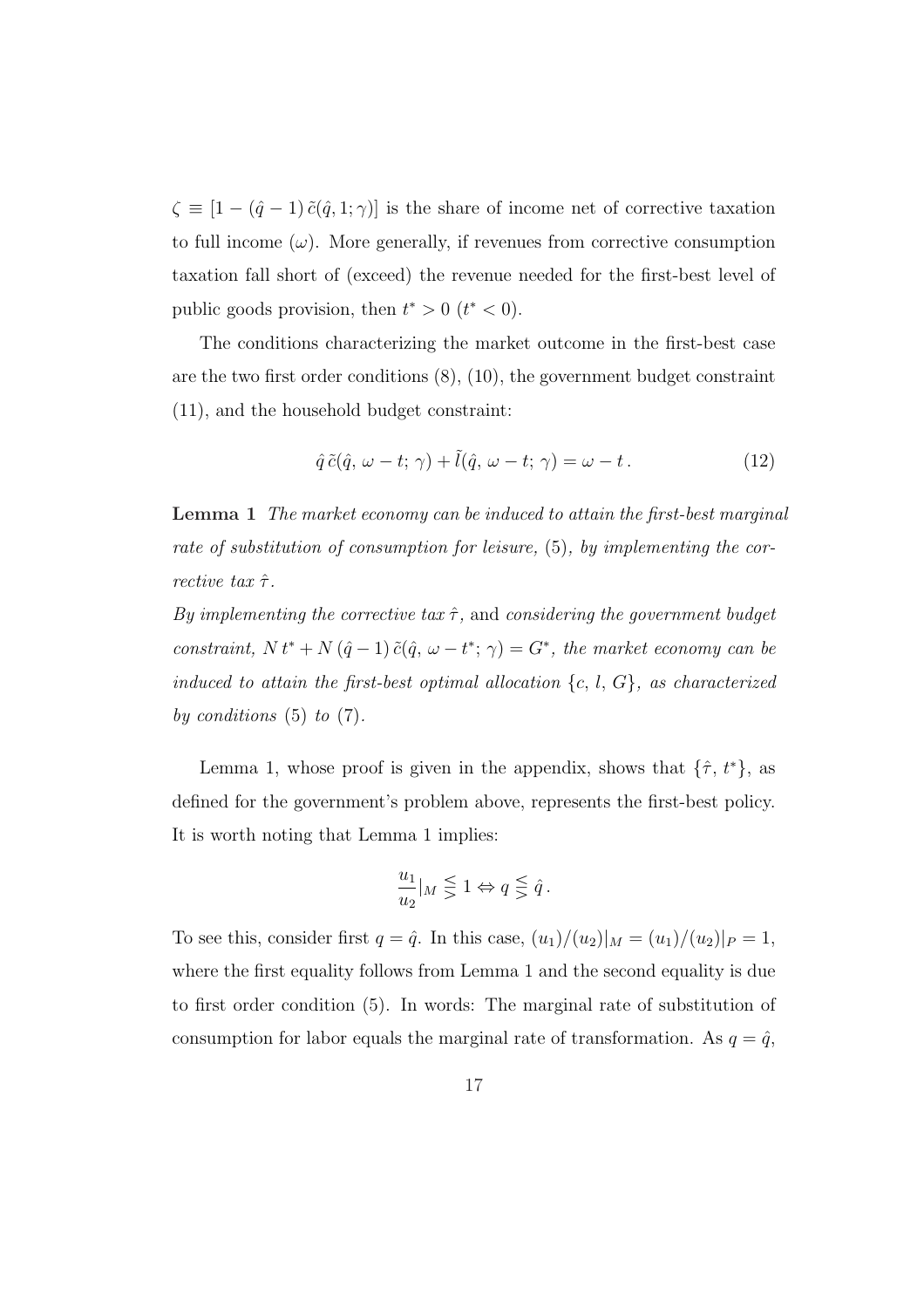the rates in the market outcome equal those in the planner's outcome. A rise in q lowers the consumption-leisure-ratio, and thereby raises  $(u_1)/(u_2)|_M$ . Thus, if  $q > \hat{q}$ ,  $(u_1)/(u_2)|_M > 1$ . Similarly, if  $q < \hat{q}$ ,  $(u_1)/(u_2)|_M < 1$ .

#### 3.2.2 Second-Best Solution

In the second-best case, no lump-sum taxes (or transfers) are available. The only revenue instrument available to the government is a consumption tax. With a consumption tax in place, the household's problem becomes:

$$
\{c, l\} \equiv \arg \max_{c, l} \{u(c, l, r; \gamma) | \omega - qc - l = 0\}.
$$

For a given tax rate  $\tau$ , the conditions describing a second-best equilibrium are:

$$
\frac{u_1 + u_3 r_c}{u_2} = q, \tag{13}
$$

$$
\omega - q c - l = 0. \tag{14}
$$

The resulting Marshallian ex post demand and indirect utility functions are:

$$
\tilde{c} = \tilde{c}(q, \, \omega; \, \gamma) \,, \quad \tilde{l} = \tilde{l}(q, \, \omega; \, \gamma) \,, \quad \tilde{v} = \tilde{v}(q, \, \omega; \, \gamma) \,.
$$

As the utility function is separable, the demand functions are independent of G.

The government's problem in the second-best case consists of choosing  $\{\tau, G\}$  or, equivalently,  $\{q, G\}$ :

$$
\{q,\,G\}\equiv\arg\max_{q,\,G}\{\tilde{v}(q,\,\omega;\,\gamma)+g(G;\,\Psi)\,|N\,(q-1)\,\tilde{c}(q,\,\omega;\,\gamma)=G\}\,.
$$

The resulting second-best level of public goods provision is denoted  $G^{**}$ . The level of  $G^{**}$  is determined by the following first-order condition:

$$
N g_G(G^{**}, \Psi) R_q(q, \omega; \gamma) dq = -\tilde{v}_q(q, \omega; \gamma) dq , \qquad (15)
$$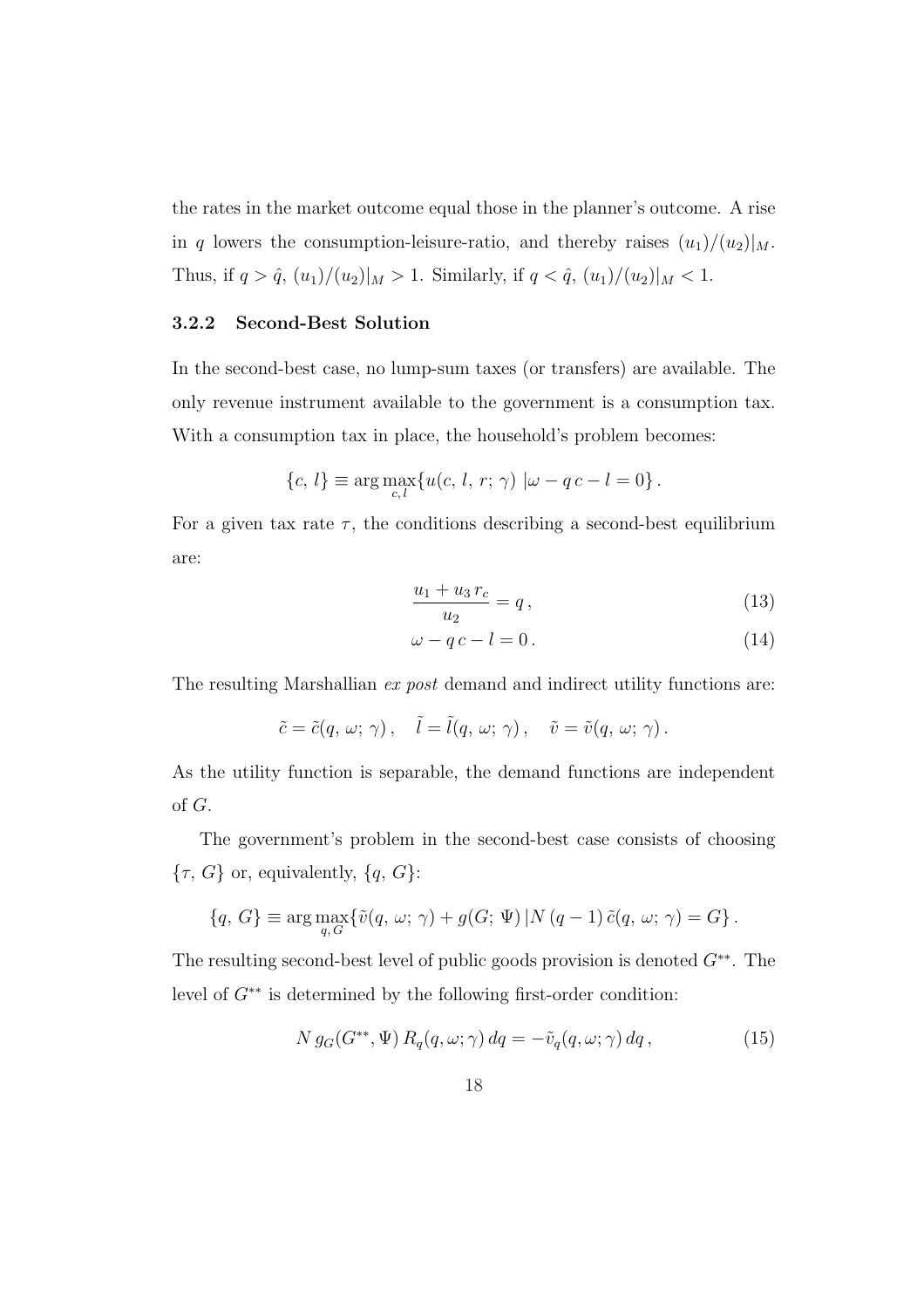where  $R_q(q,\omega;\gamma) = \tilde{c}(q,\omega;\gamma) + (q-1)\tilde{c}_q(q,\omega;\gamma)$  is the change in revenue due to a marginal increase in the consumption tax rate. To interpret condition (15), note the following. A marginal increase of the tax rate raises revenue (thus the level of public goods) by  $R_q$ . Thus the marginal utility of the increase in  $G$  financed by a marginal increase of the tax rate is given by  $N g_G(.) R_q(.)$ . The right-hand side of (15) represents the loss in utility when the consumption tax rate is marginally raised. The increase of  $q$  by  $dq$  is equivalent (in terms of utility) to a decline in income by both the tax revenue and the associated excess burden:  $dR + dEB$ . The excess burden, in turn, will be lower than in models without status effects, for reasons given in the following section. As the public good benefits all households, first-order condition (15) requires the marginal benefit to society of an increase of the public good stemming from a marginal rise of the tax rate to be equal to every household's loss in marginal utility due to the marginal rise of the tax rate.<sup>16</sup>

### 4 Excess Burden and Status Effects

In this section we show that status effects reduce the excess burden of a consumption tax. Moreover, the marginal excess burden is negative (positive) when  $q < \hat{q}$  (when  $q > \hat{q}$ ). Here we consider the excess burden associated

<sup>&</sup>lt;sup>16</sup>Similar to Sandmo (1975), the second best tax rate on c is equal to  $\tau^{**} = (1 \mu$ )( $-\varepsilon_{qc}^{-1}$ ) +  $\mu[u_3 r_c/(u_1 + u_3 r_c)]$ , where  $\mu = \lambda/\beta$ ,  $\lambda$  is the marginal utility of income, and  $\beta$  is the marginal benefit to society of an increase of the public good. The first best and second best levels of  $\tau$  coincide if and only if  $\lambda = \beta = N g_G(G; \Psi) \Leftrightarrow u_2 = N g_G(G; \Psi)$ , which corresponds to (10) above. In this case  $\mu = 1$ , and  $\tau^{**} = \hat{\tau}$ .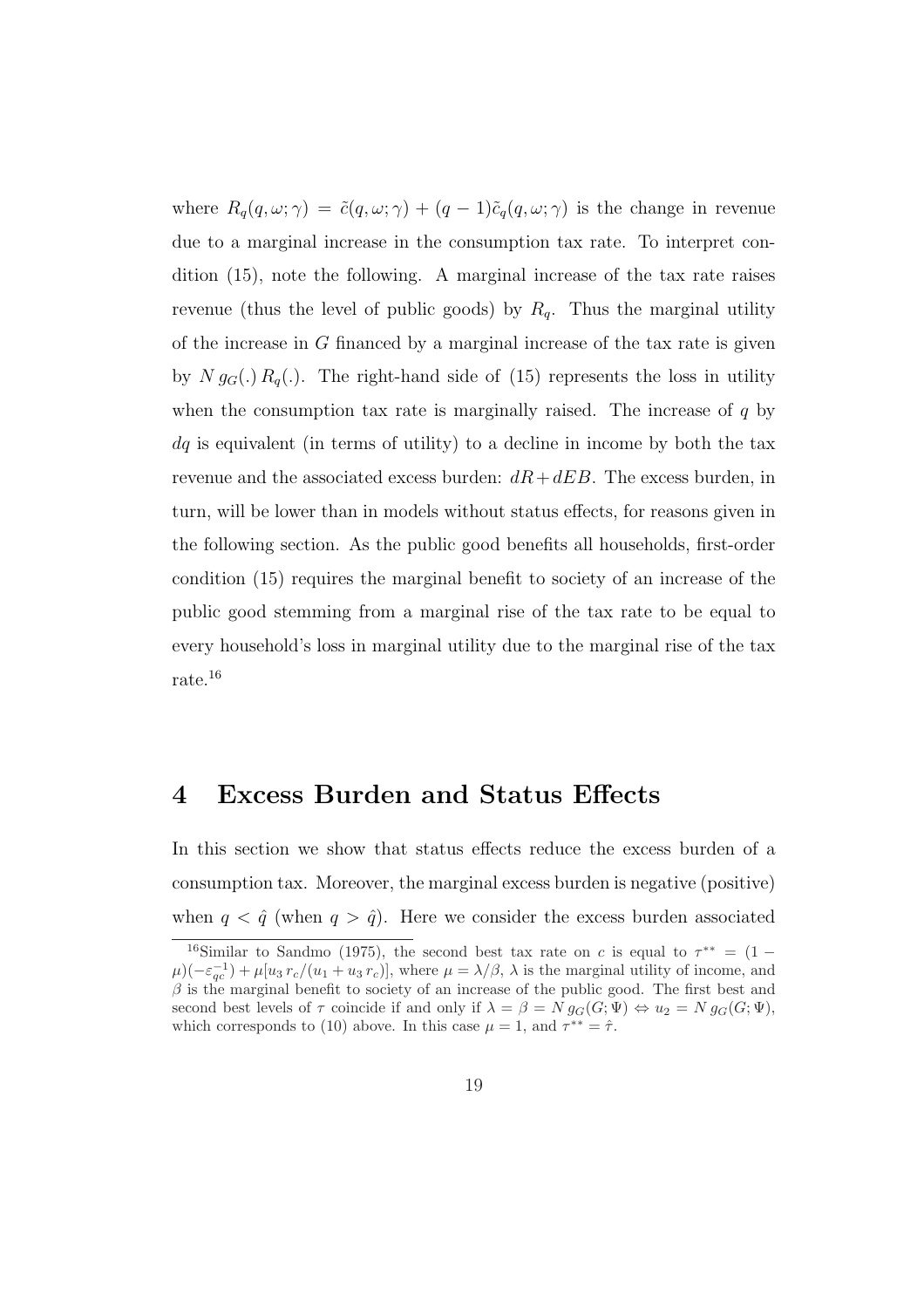with a given magnitude of the status effect (as measured by  $\gamma$ ) and a given consumption tax rate,  $\tau$  (or corresponding q). Here we apply arbitrary values for  $\tau$ : Section 5 will examine optimal second-best levels for  $\tau$  and the public good.

Definition 1 The excess burden, EB, of a tax is the difference between the negative of the equivalent variation and the tax revenue collected.

Thus, the excess burden is the loss to the private sector over and above the revenue collected by the tax.

The marginal excess burden (MEB) measures the change in the excess burden per marginal unit of tax revenue.

Definition 2 The marginal excess burden is defined as  $MED(q, \omega; \gamma) \equiv d EB(q, \omega; \gamma)/d R(q, \omega; \gamma).$ 

Throughout the rest of the paper, we employ the following additional assumption:

(A.6)  $d R(q, \omega; \gamma)/d q > 0.$ 

That is, the tax revenue is increasing in  $q$ , so we consider the increasing part of the Laffer curve. By (A.6), the sign of the MEB equals the sign of  $d\, E B/d\, q.^{17}$ 

In the absence of status effects, the excess burden is implicitly defined by:  $v(1, \omega - EB - R; 0) = v(q, \omega; 0)$ , where  $R = (q - 1) \tilde{c}(q, \omega; 0)$ . With the externality, the excess burden is the difference between the negative of the

<sup>&</sup>lt;sup>17</sup>As  $R_q(q) > 0$ , we can express q as a function of R:  $q = q(R)$ , with  $q'(R) = 1/R'(q) > 0$ by the Inverse Function Rule. Thus,  $MED = EB_R = EB_q q'(R) = EB_q/R'(q)$ .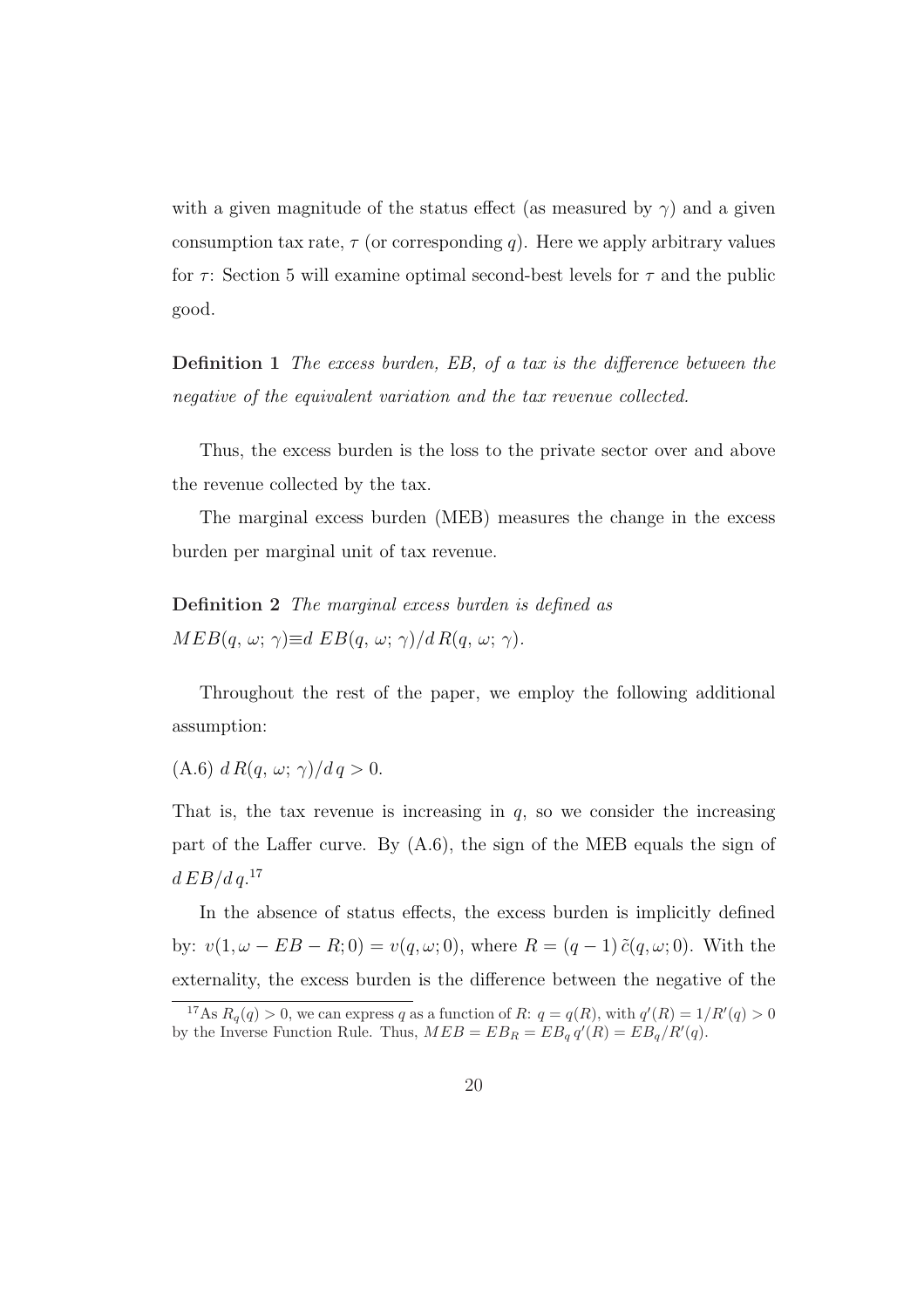equivalent variation and the net tax revenue collected, when the Pigouvian tax is initially set to correct for the externality:

$$
\tilde{v}(\hat{q}, \omega - EB - (R - \hat{R}); \gamma) = \tilde{v}(q, \omega; \gamma).
$$
\n(16)

Two remarks are in order. First, the excess burden is zero when the tax is set to correct the externality:  $q = \hat{q}$ . Second, with  $q = \hat{q}$ , the government receives "corrective" revenue  $\hat{R} = (\hat{q} - 1)\tilde{c}(\hat{q}, \omega - EB - (R - \hat{R}); \gamma) \ge 0.$ That is, the excess burden at  $q > \hat{q}$ , is the difference between the equivalent variation and the tax revenue in excess of the corrective tax revenue:  $(R-R)$ . As shown in the appendix, the excess burden is explicitly given by:

$$
EB(q, \omega; \gamma) = \tilde{v}(q, \omega; \gamma) \times
$$
  

$$
[\tilde{c}^h(q, 1; \gamma) + \tilde{l}^h(q, 1; \gamma) - \tilde{c}^h(\hat{q}, 1; \gamma) - \tilde{l}^h(\hat{q}, 1; \gamma)], \qquad (17)
$$

where superscript  $h$  denotes Hicksian (compensated) demands. Clearly, the excess burden is nonnegative:  $EB(q, \omega; \gamma) \geq 0$ , and  $EB(\hat{q}, \omega; \gamma) = 0$ . The equality is seen immediately in (17). The inequality becomes obvious when we consider Lemma 1, which implies  $[1 - u_1/u_2] \leq 0 \Leftrightarrow q \geq \hat{q}$ :

$$
d/d q \left[\tilde{c}^h(q, 1; \gamma) + \tilde{l}^h(q, 1; \gamma)\right] = \tilde{c}_q^h + \tilde{l}_q^h = \tilde{c}_q^h - u_1/u_2 \tilde{c}_q^h
$$
  
=  $\tilde{c}_q^h (1 - u_1/u_2) \gtrless 0 \Leftrightarrow q \gtrless \hat{q}.$ 

Therefore  $EB(q, \omega; \gamma)$  is nonnegative throughout. Intuitively, if  $\tau < \hat{\tau}$ , the tax system is characterized by a Pigouvian tax plus a distortionary subsidy. If, however,  $\tau > \hat{\tau}$ , the tax system is characterized by a Pigouvian tax plus a distortionary tax. In both cases, the distortion leads to a positive excess burden.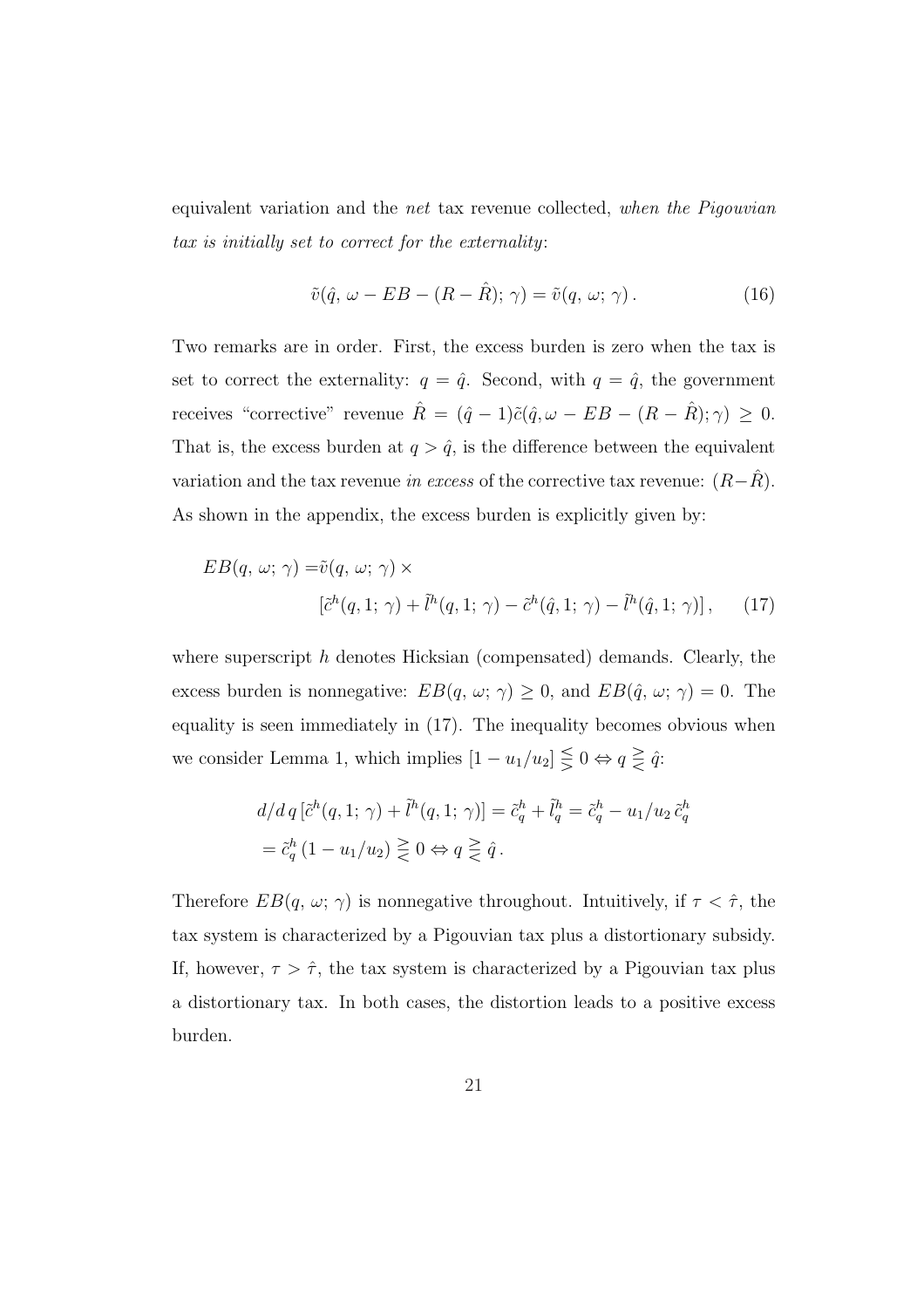**Proposition 1** Holding the consumption tax rate constant and if  $q > \hat{q}$ , the excess burden is lower, the stronger are status effects.

Status effects lower the excess burden associated with a given consumption (labor) tax rate. In particular, the excess burden is lower in an economy with status effects ( $\gamma > 0$ ) than in an economy without status effects ( $\gamma = 0$ ). The reason is that the tax corrects for the negative externality associated with consumption, which worsens the relative position of other individuals. The externality-correcting feature of the tax yields an improvement in allocative efficiency. Thus, the tax implies a lower excess burden than would have resulted without status effects.

Proposition 2 The marginal excess burden is negative (positive) for tax rates below (above) the corrective tax rate, that is, for  $q < \hat{q}$   $(q > \hat{q})$ .

(The proof is in the appendix.) The consumption externality introduces the possibility of a negative excess burden. If  $q < \hat{q}$ , the tax system is characterized by a Pigouvian tax plus a distortionary subsidy. A rise in the consumption tax rate lowers the distortionary subsidy (thus, implying a negative marginal excess burden).<sup>18</sup>

<sup>&</sup>lt;sup>18</sup>If  $q > \hat{q}$ , the marginal excess burden is strictly positive. As shown in the proof, differentiability assumption (A.1) plays an important role for demonstrating this result. As a particular case, the marginal excess burden is positive (for  $q > \hat{q}$ ) for the class of CES utility functions, as was previously shown by Wilson (1991a). A counterexample is given by Gronberg and Liu (2001). In their example, however, indifference curves exhibit a kink, that is,  $u(.)$  is not twice continuously differentiable, as is required by  $(A.1)$ .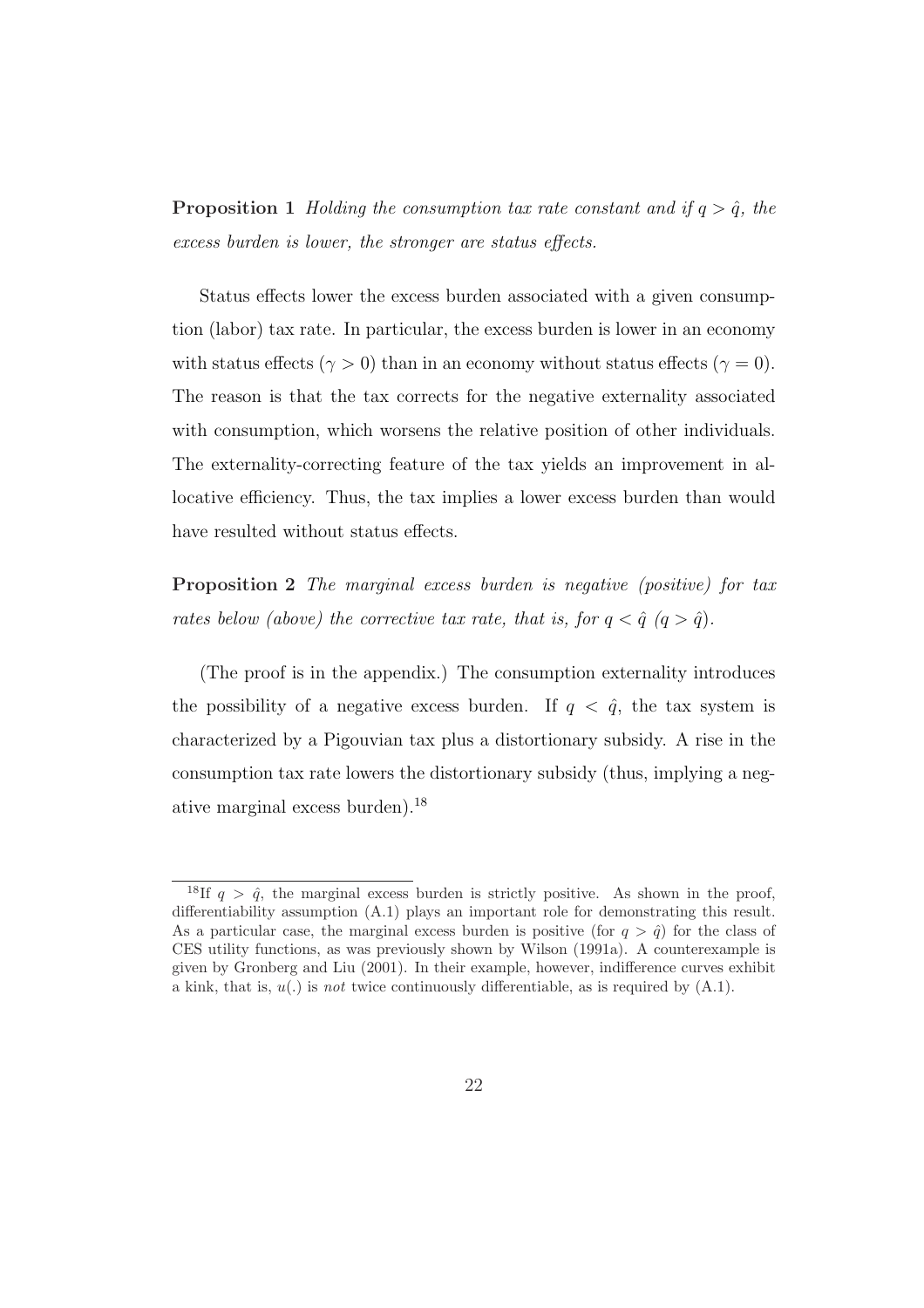## 5 Preferences, Excess Burden and Optimal Public Goods Provision

We now examine how preferences for the public good, along with the strength of status effects, influence the second-best consumption tax rate, its excess burden, and the relation of first-best to the second-best level of public goods provision. We proceed in two steps. First, we show that in the secondbest setting, the sign of the marginal excess burden of the consumption tax is positive (negative) when the second-best level of public goods provision is below (above) the first-best level. Second, we indicate the effects of the two exogenous preference parameters  $\gamma$  and  $\Psi$  on the relation between the first-best and the second-best consumption tax rates.

Step 1. We first consider, in the second-best setting, the relation of first-best to the second-best level of public goods provision and the sign of the marginal excess burden (irrespective of the values of the exogenous parameters  $\gamma$  and  $\Psi$ ).

Proposition 3 In the model with status effects, the second-best level of provision of a public good falls short of the first-best level if and only if the sign of the marginal excess burden is positive.

The proof of Proposition 3 (see the appendix) shows the following first order conditions of the government's problems in the first-best and secondbest cases:

$$
g_G(G^*; \Psi) = \frac{\tilde{v}(\hat{q}, 1; \gamma)}{N [1 - (\hat{q} - 1) \tilde{c}(\hat{q}, 1; \gamma)]},
$$
  

$$
g_G(G^{**}; \Psi) = \frac{\tilde{v}(\hat{q}, 1; \gamma)}{N [1 - (\hat{q} - 1) \tilde{c}(\hat{q}, 1; \gamma)]} [1 + MEB(q, \omega; \gamma)].
$$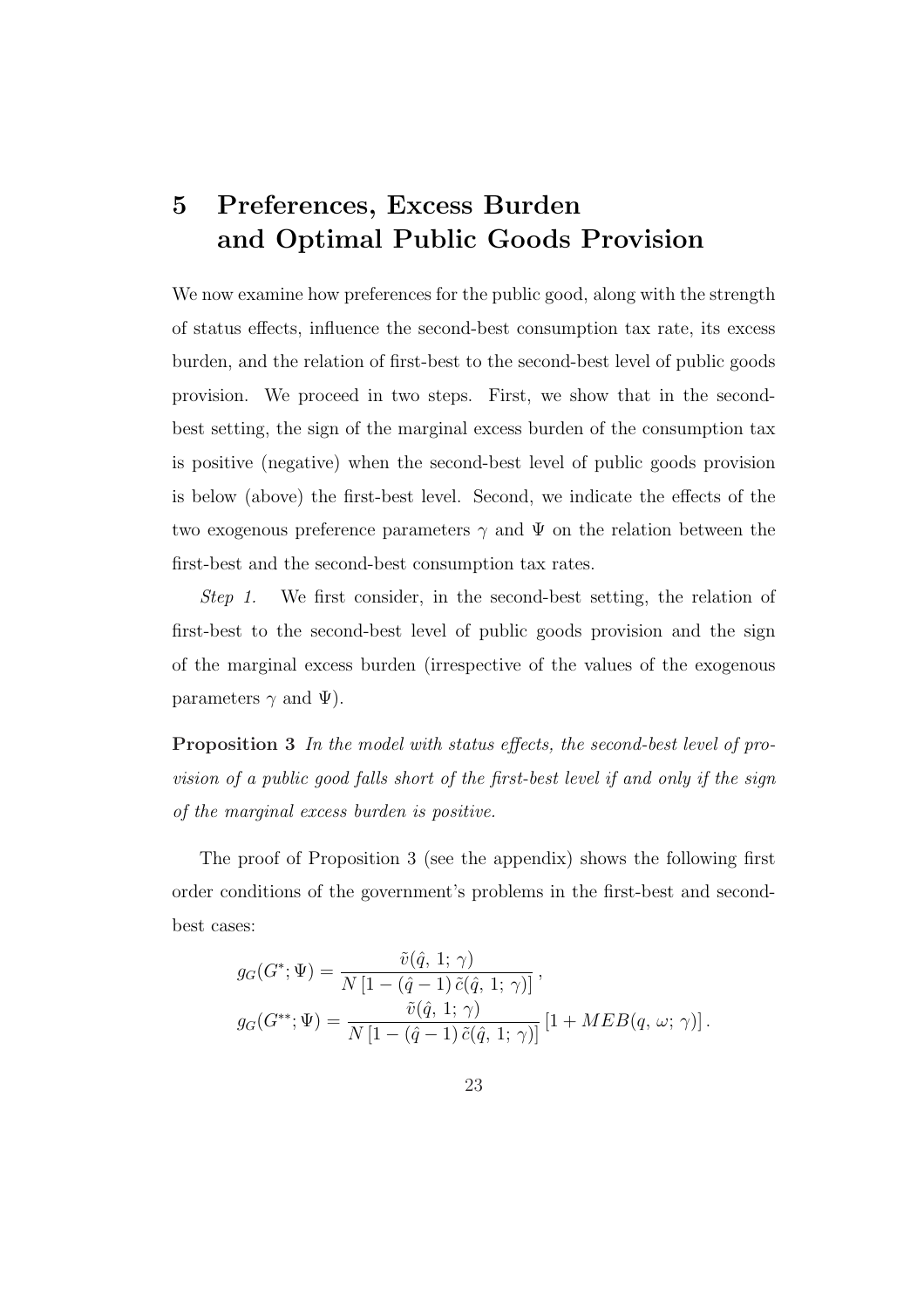These expressions indicate that the second-best level of provision of public goods exceeds the first-best level if the sign of the marginal excess burden is negative.<sup>19</sup> For an economy with (status) externalities, Proposition 2 indicates that the second-best level of provision of public goods exceeds the first-best level  $(G^{**} > G^*)$  if  $q < \hat{q}$ . Likewise, the second-best level of provision of public goods is lower than the first-best level if  $q > \hat{q}$  (in case  $MEB > 0$ ).

Step 2. Here, we consider the impact of the two exogenous parameters  $\gamma$ and  $\Psi$  on the relation between the first-best and the second-best consumption tax rates. The relation between the first-best and the second-best consumption tax rates determines the sign of the marginal excess burden (Proposition 2), which determines the relationship between the first-best and second-best levels of public goods provision (Proposition 3).

The parameter  $\gamma$  determines the first-best consumption tax rate,  $\hat{\tau}$ . According to (9),  $\hat{\tau}(0) = 0$ , and  $\hat{\tau}(\gamma)$  is rising in  $\gamma$  and independent of  $\Psi$ . That is, every exogenously given value of  $\gamma$  gives rise to a unique  $\hat{\tau}(\gamma)$ .<sup>20</sup>

The parameter  $\Psi$  (strength of preference for G), determines the demand for the public good. The second-best tax rate (tax revenue) needed to finance the public good increases in  $\Psi$ . Let  $\tau(\Psi)$  stand for the second-best consumption tax rate. Then,  $\tau(0) = 0$ , and  $\tau(\Psi)$  is rising in  $\Psi$ .

The key issue is whether Pigouvian taxation generates enough revenue to meet the demand for the public good or not. If, for a given value of  $\Psi$ , Pigouvian taxation generates revenue that exactly meets the demand for the

<sup>19</sup>For an economy without externalities, this result was previously shown by Gronberg and Liu (2001).

<sup>&</sup>lt;sup>20</sup>For the employed preferences in this paper, this is trivially true, as  $\hat{\tau} = \gamma$ .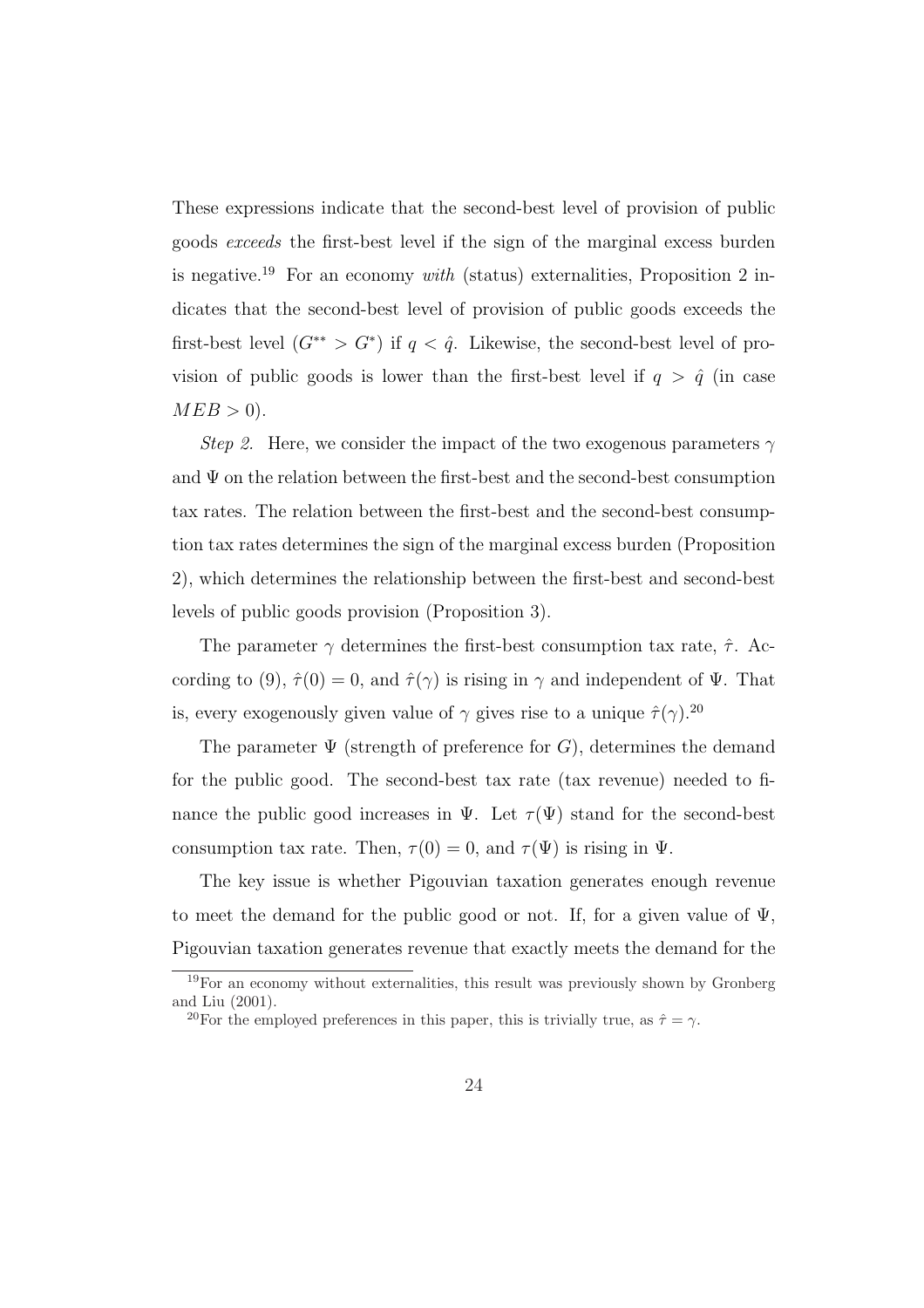public good, the marginal excess burden is zero, and the second-best public good level is equal to the first-best level. However, if, for a given value of  $\Psi$ , Pigouvian taxation generates revenue less than (in excess of) the demand for the public good, the marginal excess burden is positive (negative), and the second-best public good level falls short of (exceeds) the first-best level.

In other words, any exogenously given value of  $\gamma$  implies a specific value for  $\hat{\tau}(\gamma)$ . Given this value for  $\gamma$ , there exists a unique value of  $\Psi$ , such that  $\tau(\Psi) = \hat{\tau}(\gamma)$ . For any lower  $\Psi$ ,  $\tau(\Psi) < \hat{\tau}(\gamma)$ ; likewise, for any higher  $\Psi$ ,  $\tau(\Psi) > \hat{\tau}(\gamma).$ 

The stronger the preference for the public good (the higher the  $\Psi$ ), the higher is the second-best tax rate (revenue) needed to finance the public good. The stronger the preference for status (the higher the  $\gamma$ ), the higher is the Pigouvian tax rate. Clearly, there exist parameter-pairs of  $\gamma$  and  $\Psi$ , such that  $\tau(\Psi) = \hat{\tau}(\gamma)$ , or  $q = \hat{q}$ . For all such pairs, the marginal excess burden equals zero. In Figure 1 below, all such parameter-pairs are represented by the " $\Psi(\gamma)|_{MEB=0}$ -curve" in  $(\gamma, \Psi)$  space.

**Proposition 4** In  $(\gamma, \Psi)$  space, the  $\Psi(\gamma)|_{MEB=0}$ -curve has a positive slope. Moreover,  $\Psi(0)|_{MED=0} = 0$ . Along this curve,  $G^* = G^{**}$ . For all  $(\gamma, \Psi)$  pairs above this curve,  $MEB > 0$ , and  $G^* > G^{**}$ . For all  $(\gamma, \Psi)$  pairs below this curve,  $MEB < 0$ , and  $G^* < G^{**}$ .

[Figure 1 about here]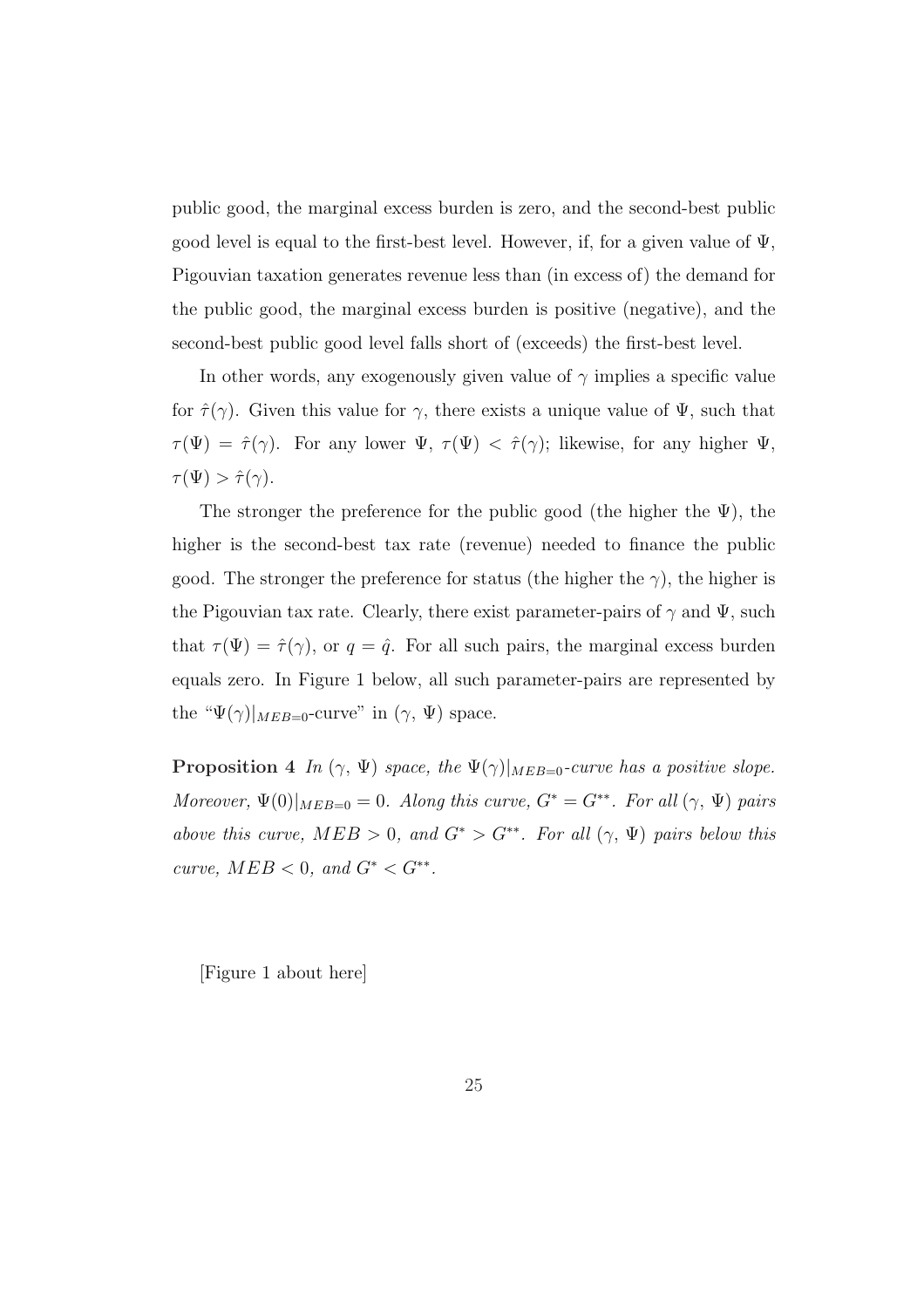Figure 1 illustrates the results of this section.<sup>21</sup> It shows that along the  $\Psi(\gamma)|_{MEB=0}$ -curve,  $\tau = \hat{\tau}$ , or  $q = \hat{q}$  (by Proposition 2), and  $G^* = G^{**}$  (by Proposition 3), as the Pigouvian taxation generates revenue that exactly meets the first-best (second-best) level of the public good. The  $\Psi(\gamma)|_{MEB=0}$ curve has a positive slope, as a higher  $\gamma$  implies a higher Pigouvian tax rate, and therefore allows for a higher level of revenues (a stronger preference for public goods,  $\Psi$ ). Thus, the larger the strength of status effects, the larger is the range of tax rates for which the marginal excess burden is negative. In the region above the  $\Psi(\gamma)|_{MEB=0}$ -curve,  $q > \hat{q}$ , and the sign of the marginal excess burden is positive. However, by Proposition 1, the excess burden is smaller compared to an economy without status effects. In the region below the  $\Psi(\gamma)|_{MEB=0}$ -curve,  $q < \hat{q}$ , and the sign of the marginal excess burden is negative.

If  $q < \hat{q}$ , according to Proposition 2,  $G^{**} > G^*$ , which is contrary to Pigou's conjecture that the second-best level of public good would be below the first-best level. If  $q > \hat{q}$ , Pigou's conjecture holds. Finally, if  $q = \hat{q}$ , the marginal excess burden equals zero, and  $G^{**} = G^*$ .

#### Marginal Excess Burden and Marginal Cost of Public Funds

Thus far, we expressed our results by making use of the marginal excess burden concept. The results can also be expressed in terms of the marginal cost of public funds, as we show here.

The marginal cost of funds (MCF) is the private sector utility loss from

<sup>&</sup>lt;sup>21</sup> Figure 1 is based on a CES utility function:  $u = [\alpha \hat{c}^{(\sigma-1)/\sigma} + \beta l^{(\sigma-1)/\sigma}]^{\sigma/(\sigma-1)} + G^{\Psi}$ , where  $\tilde{c} \equiv c (c/\bar{c})^{\gamma/(1-\gamma)}$ . The parameters are assigned the following values:  $\omega = 1, \alpha = 1$ ,  $\beta = 1.5, \sigma = 2$ . Numerical experimentation shows that the  $\Psi(\gamma)|_{MEB=0}$ -curve is not sensitive with respect to changes in these parameter values.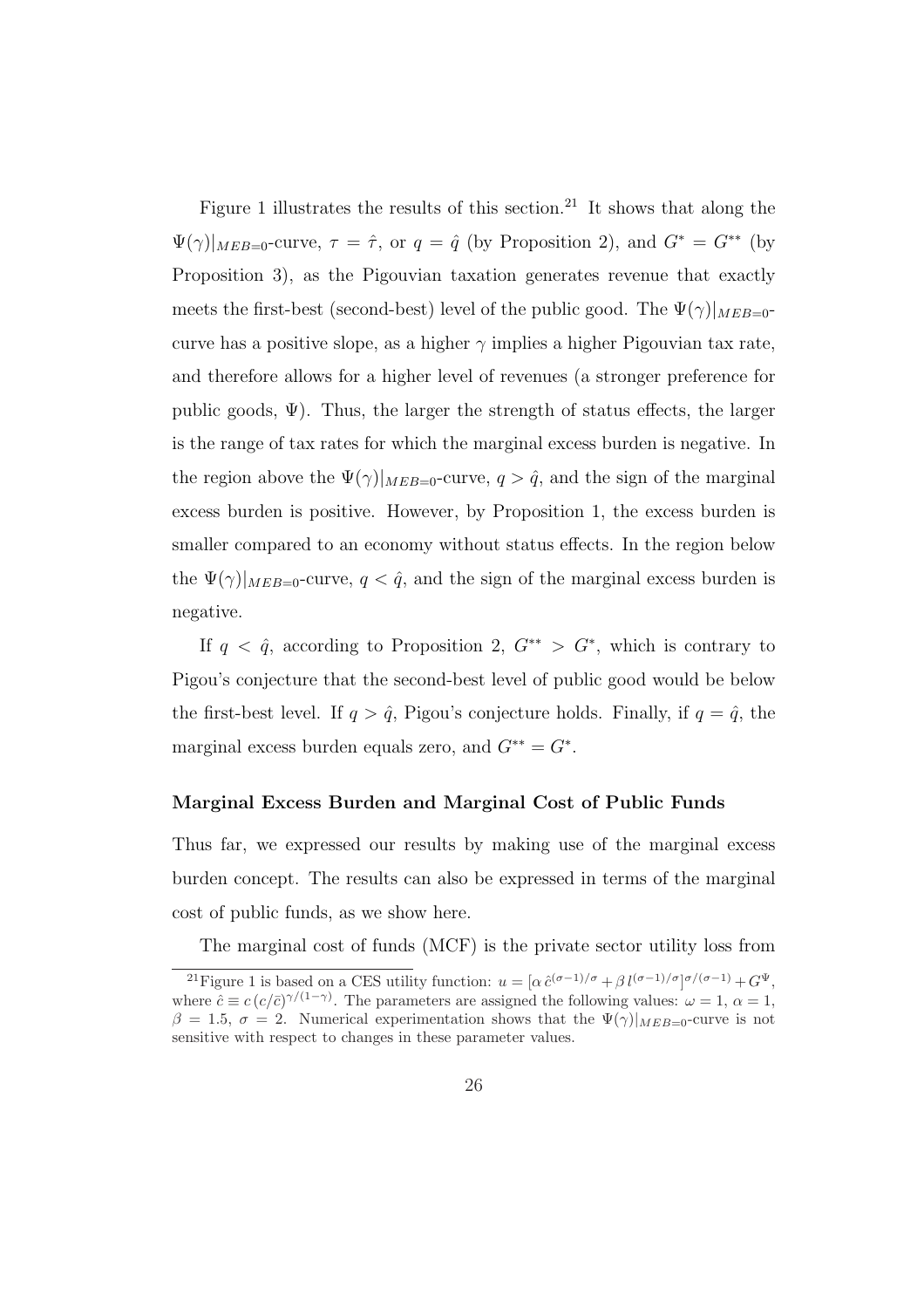an incremental tax increase, when the revenue is not returned to the private sector. Following Bartolomé (1999), we measure the welfare loss by the compensating variation. We then establish the following relationship between the marginal cost of funds (as measured by the compensating variation) and the marginal excess burden (the derivation is given in the appendix):

$$
\frac{\tilde{v}(\hat{q}, 1; \gamma)}{\tilde{v}(q, 1; \gamma)} \frac{(1 + MEB)}{\zeta} = MCF, \qquad (18)
$$

where  $\zeta \equiv [1-(\hat{q}-1)\,\tilde{c}(\hat{q},1;\gamma)], 0 < \zeta \leq 1$ . Specifically, if  $\gamma = 0, \, \zeta = 1$ .

Several remarks are in order. First,  $MCF$  is not generally equal to  $(1 +$ *MEB*). Even if  $\gamma = 0$ , *MCF*  $\neq$  (1 + *MEB*).

Second, if  $q = \hat{q}$ ,  $MEB = 0$ , and  $MCF = 1/\zeta$ . As the marginal excess burden is zero,  $G^{**} = G^*$ , according to Proposition 3. Equation (18) then shows that public projects should be pursued up to the point where the marginal benefit of a public project (MBP) equals  $1/\zeta$ .

Third, suppose  $q > \hat{q}$ . Then  $MCF > 1/\zeta$ , as  $\tilde{v}(\hat{q}, 1; \gamma)/\tilde{v}(q, 1; \gamma) > 1$ , and  $MED > 0$  (by Proposition 2). That is, MCF is increasing in q, and, for a given MBP schedule<sup>22</sup>, fewer projects pass the marginal cost to benefit test. Hence, G must be lower as compared to the case where  $q = \hat{q}$ . This conclusion corresponds to Proposition 3 that shows that the second-best level of provision of a public good falls short of the first-best level if  $MEB > 0$ . Similar reasoning holds for the case  $q < \hat{q}$ .

Fourth, the expression for the marginal (efficiency) cost of funds in (36) corresponds to Slemrod and Yitzhaki (2001, p.192). This becomes obvious when applying Roy's identity. For  $\gamma = 0$ , the numerator (at the right hand

<sup>&</sup>lt;sup>22</sup>Notice that the marginal benefits are given by:  $MBP = N g_G(G; \Psi)$  and are independent of q and  $\gamma$ .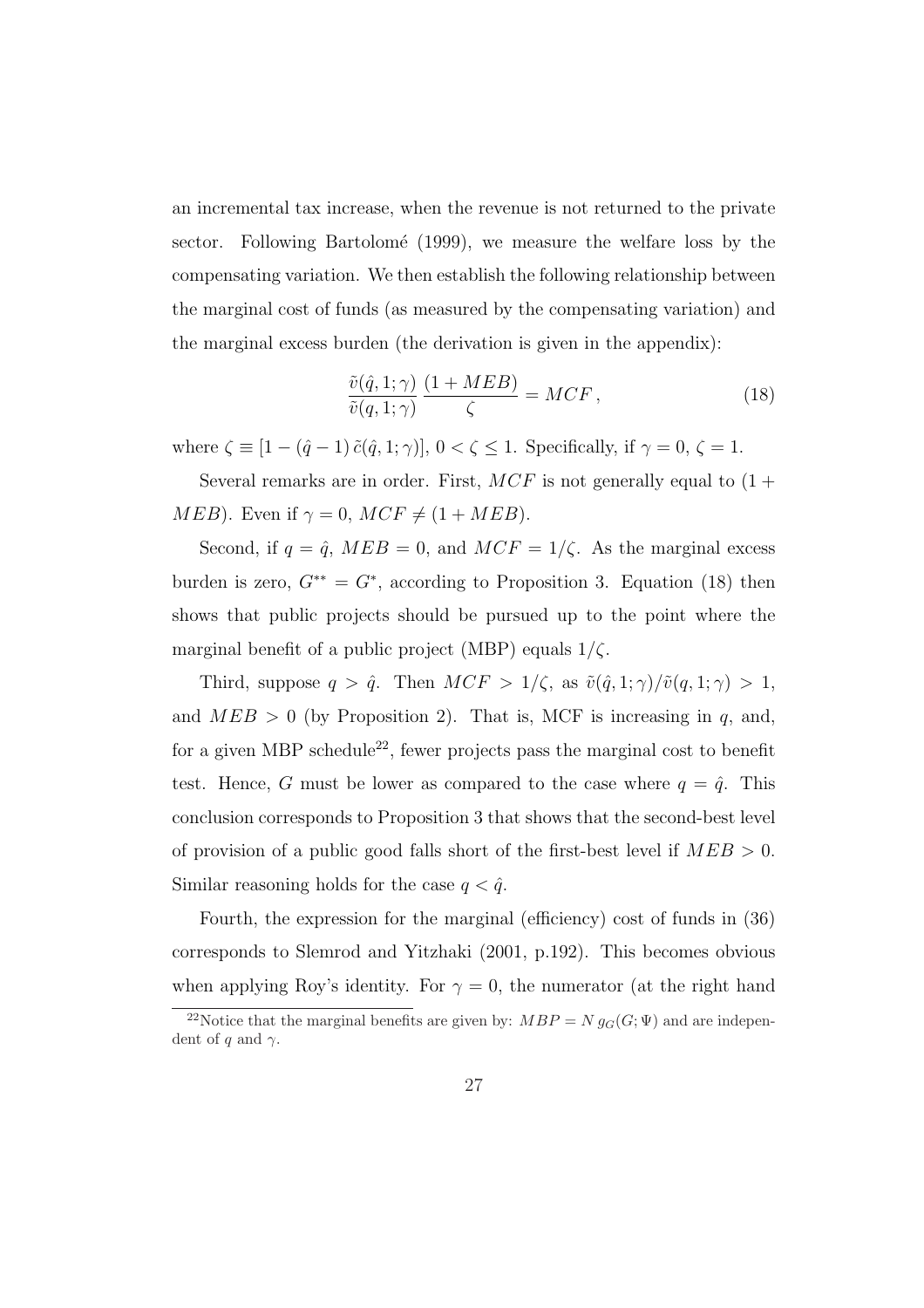side) becomes  $\tilde{c}(q,\omega;\gamma)$ , which yields equation [7] in Slemrod and Yitzhaki (2001). Furthermore, the MCF can be written as:  $MCF = \left[1 - |\varepsilon_{\tilde{c},q}|\left(q - \frac{\varepsilon_{\tilde{c},q}}{2}\right)\right]$  $1/q$ <sup>-1</sup>, where  $\varepsilon_{\tilde{c},q}$  represents the price elasticity of consumption demand. An increase in  $\gamma$  lowers the elasticity and, thereby, the marginal cost of funds:  $MCF(\gamma) > MCF(\gamma')$ , for  $\gamma < \gamma'$ . As the marginal benefit of public projects is independent of  $\gamma$  (see footnote 22), the second-best optimal level of public goods rises in  $\gamma$ .

### 6 Empirical Evidence

In this Section, we provide some evidence about what location in the  $(\gamma, \Psi)$ plane might represent that of a typical industrialized country. Based on the empirical evidence regarding the magnitude of status effects, we suggest that the marginal excess burden lies well below estimates based on the assumption that households do not derive utility from relative consumption. The strength of status effects from various studies suggests that the corrective Pigouvian tax rate on consumption can be as high as 30% or 40%. Since many actual tax rates<sup>23</sup> are below 40 percent, this suggests that in some instances the marginal excess burden of labor taxes may well be negative.

<sup>&</sup>lt;sup>23</sup>That is, the consumption tax rates equivalent to existing labor taxes and consumption taxes combined.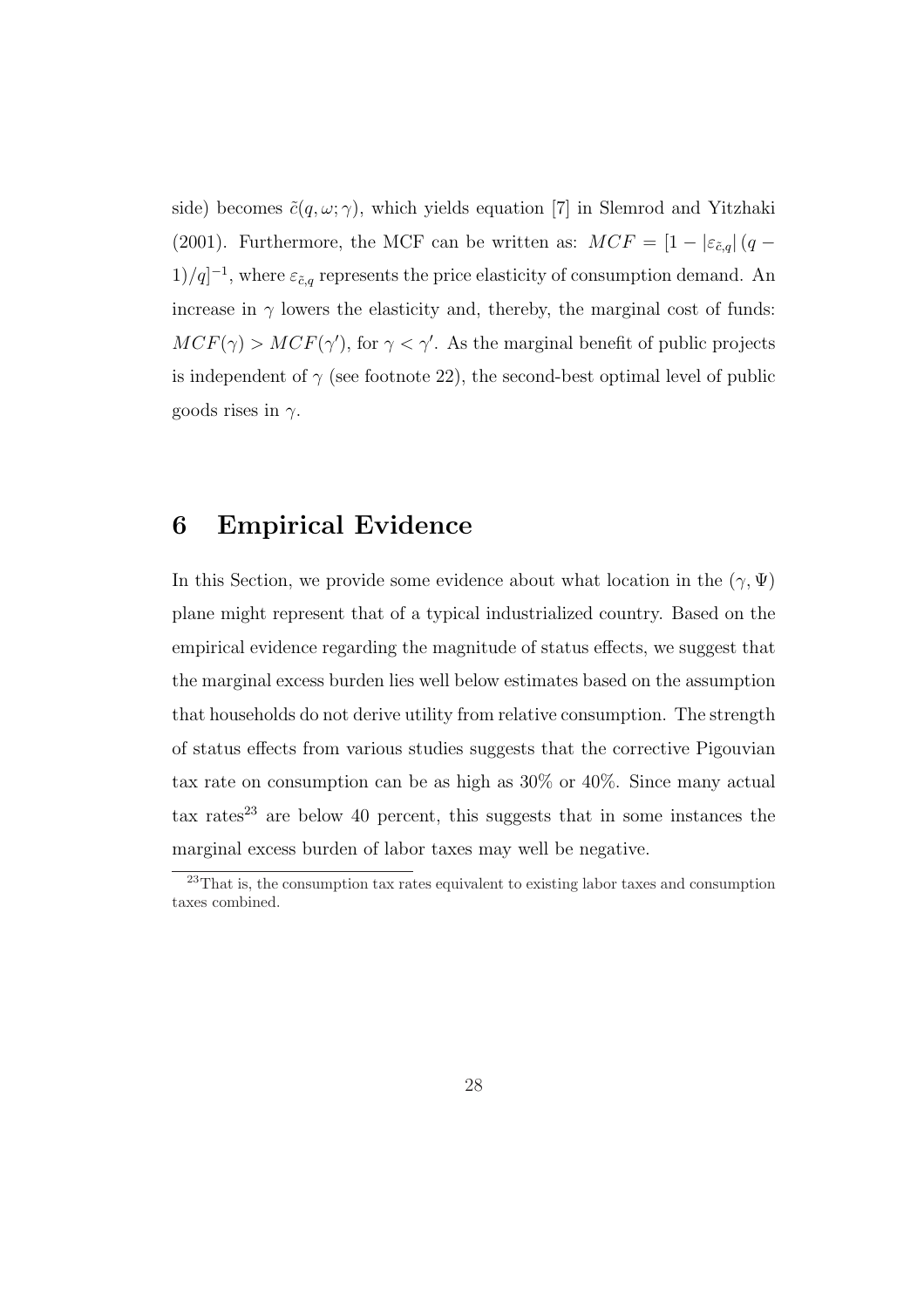#### 6.1 Relative Income and Consumption

Many studies provide empirical evidence supporting the importance of relative consumption (or relative income) for deriving utility.<sup>24</sup> A typical finding is that an increase in neighbors' earnings and a similarly sized decrease in own income each lead to a reduction in happiness of about the same order (Luttmer, 2005). Another aspect pointed out by various studies is that positional concerns (status effects) might be smaller at low income levels than at high income levels. McBride (2001), for example, uses an econometric approach to find significant evidence in support of the importance of relative income, however, the impact of relative income on assessments of subjective well-being is smaller for households with low income levels. While this evidence is supported by Solnick and Hemenway (2005), Johansson-Stenman et al. (2002) do not find evidence for stronger status effects at higher income levels (see Table 1).

#### 6.2 Empirical values for the status parameter

The studies employing survey-experimental methods generally confront an individual with two states of the world, state  $A$ , and state  $R$ . These states differ with respect to two dimensions: absolute income (consumption) of the individual, and income (consumption) of the individual relative to average income (consumption). In state  $A$ , an individual is better off in absolute terms, compared to the other state. However, relative income (consumption)

 $^{24}$ Important references include Alpizar et al. (2005), Carlsson et al. (2003), Ferrer-i-Carbonell (2005), Johansson-Stenman et al. (2002), Johansson-Stenman et al. (2006), Luttmer (2005), McBride (2001), Neumark et al. (1998), Solnick and Hemenway (1998, 2005).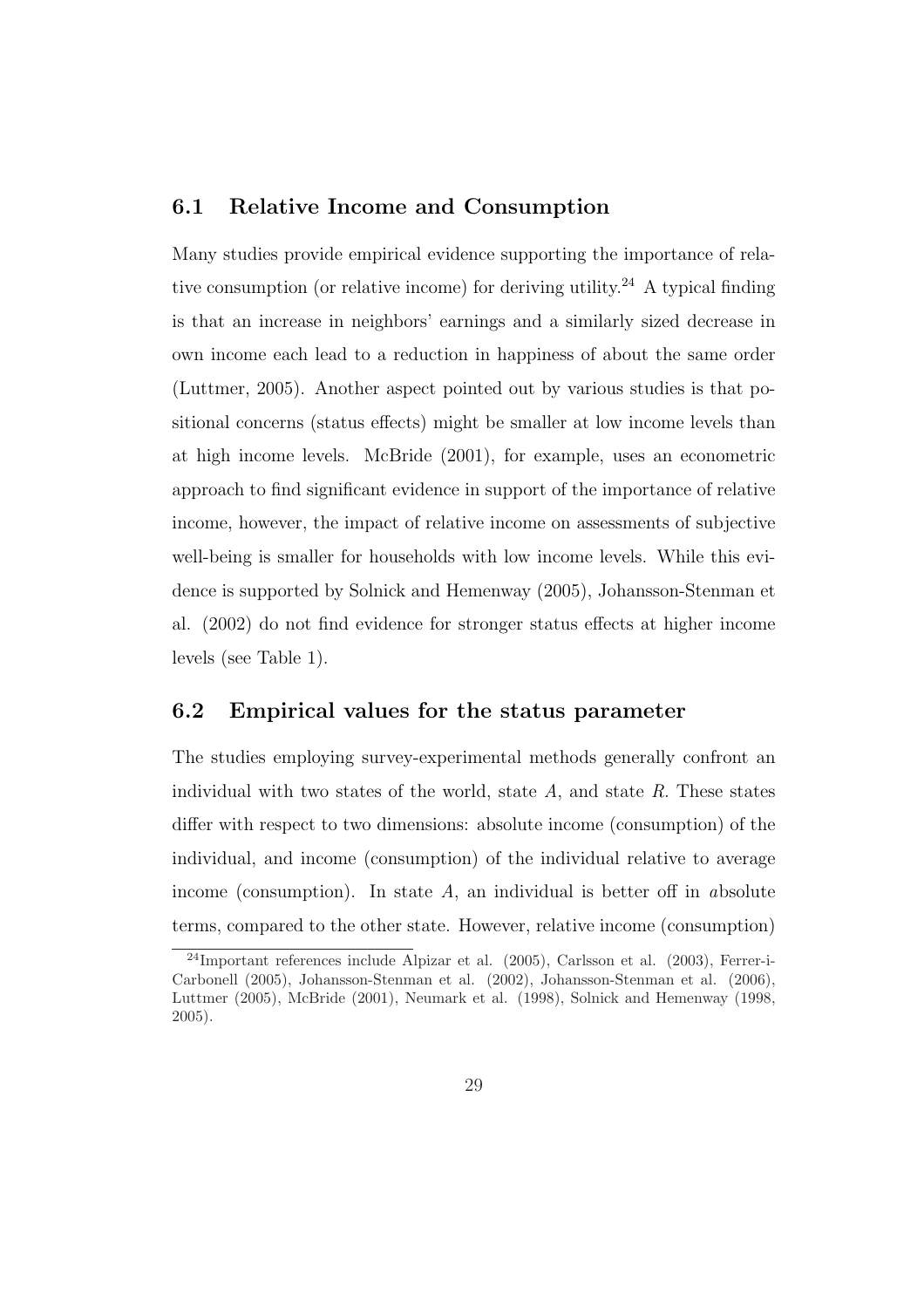is smaller compared to state  $R$ . In state  $R$ , an individual is better off in relative terms.

The subjects are asked to indicate which of the two states they prefer. Solnick and Hemenway (2005) use the following hypothetical situation. In state  $R$ , an individual would earn an annual income of \$ 50,000 while a typical member of society would earn an income of  $$ 25,000$ . In state A, the individual would earn an annual income of \$ 100,000 while a typical member of society would earn an income of \$ 200,000. Everything else would be equal in both states. A similar question was posed for higher income values (state R:  $$ 200,000$  versus  $$ 100,000$ , and state A:  $$ 400,000$  versus \$ 800,000). Regarding the low-income (high-income) question, 33% (48%) of the respondents preferred state R over state  $A$ .

Given two states of the world that differ in absolute and relative income (consumption), the *implicit degree of positionality*,  $\bar{\gamma}$ , is defined to be that value of  $\gamma$  for which an individual is indifferent between state A and state R:  $u_A(.;\bar{\gamma}) = u_R(.;\bar{\gamma})$ . If a respondent prefers state R over state A, it must be the case that  $u_A(.;\gamma) < u_R(.;\gamma)$ , or equivalently,  $\gamma > \overline{\gamma}$ . Otherwise, if a respondent prefers state A over state R,  $\gamma < \bar{\gamma}$ .

Given two states of the world that differ in absolute and relative income (consumption), the value of  $\bar{\gamma}$  depends on the specification of the utility function. For the estimations of  $\gamma$  shown below, we use the status formulation offered by Dupor and Liu (2003) and consider the following CES utility function:<sup>25</sup>

$$
u = [\alpha \hat{c}^{(\sigma-1)/\sigma} + \beta l^{(\sigma-1)/\sigma}]^{\sigma/(\sigma-1)} + g(G; \Psi), \quad \hat{c} \equiv c^{1/(1-\gamma)} \bar{c}^{-\gamma/(1-\gamma)}, \quad (19)
$$
  

$$
^{25}\hat{c} = [({c^{\rho} - \gamma \bar{c}^{\rho}})/(1-\gamma)]^{1/\rho}, \text{ and } \lim_{\rho \to \infty} \hat{c} = c^{1/(1-\gamma)} \bar{c}^{-\gamma/(1-\gamma)}.
$$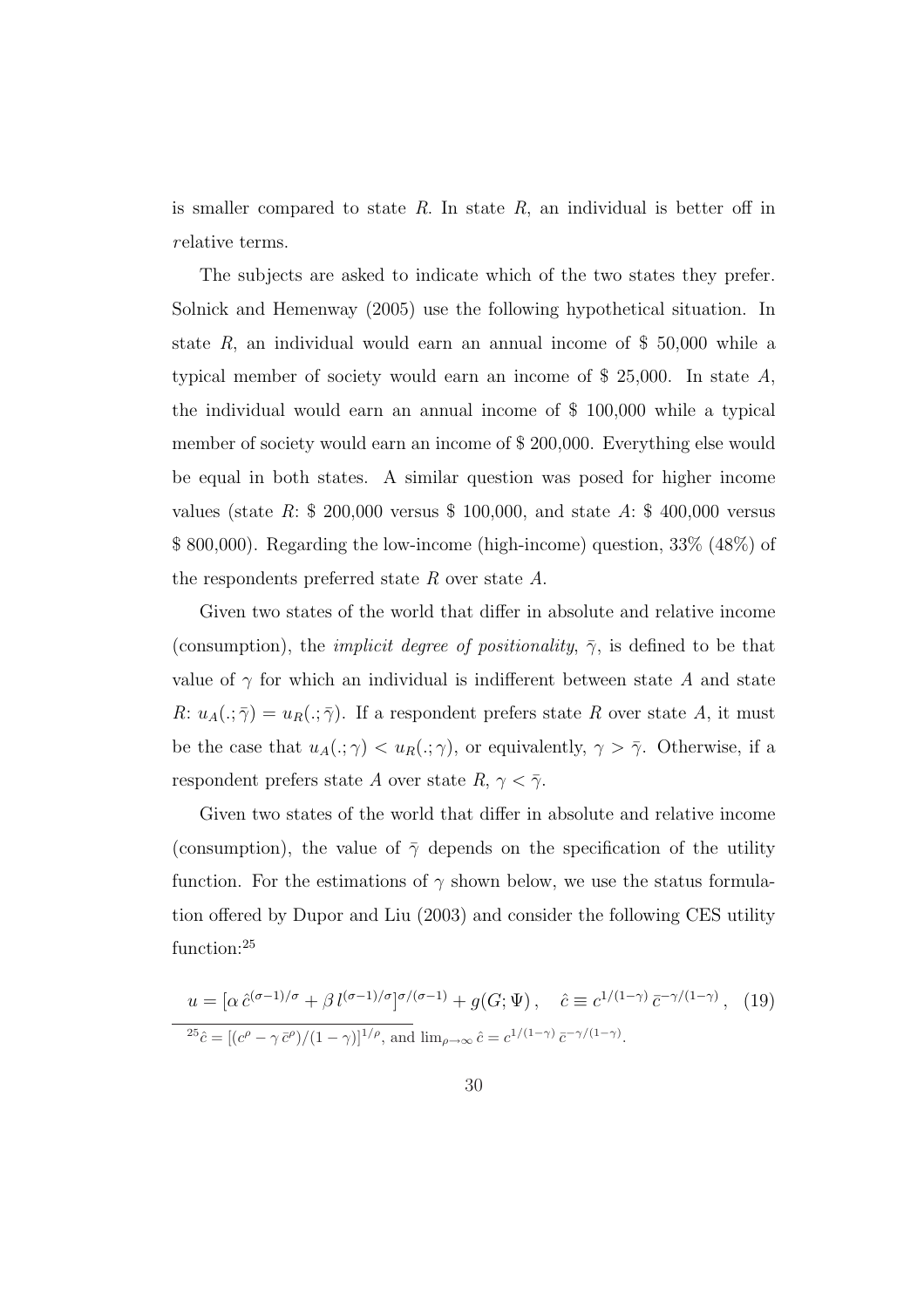where  $\sigma$  denotes the constant elasticity of substitution between  $\hat{c}$  and l. As the whole income is consumed, a respondent is equivalent between states A and  $R$  if and only if:

$$
\begin{split} &\left[\alpha \left(c_{A}^{1/(1-\gamma)} \,\bar{c}_{A}^{-\gamma/(1-\gamma)}\right)^{(\sigma-1)/\sigma} + \beta \, l^{(\sigma-1)/\sigma} \right]^{(\sigma/(\sigma-1))} + g(G; \Psi) \\ = &\left[\alpha \left(c_{R}^{1/(1-\gamma)} \,\bar{c}_{R}^{-\gamma/(1-\gamma)}\right)^{(\sigma-1)/\sigma} + \beta \, l^{(\sigma-1)/\sigma} \right]^{(\sigma/(\sigma-1))} + g(G; \Psi) \,, \end{split} \tag{20}
$$

where subindexes respectively indicate states R and A, and  $\bar{c}$  is average consumption. Notice that  $G$  and  $l$  is the same (and fixed) in both states, by design of the questions in the survey-experimental studies. Thus, (20) is equivalent to:

$$
c_A \left(\frac{c_A}{\bar{c}_A}\right)^{\gamma/(1-\gamma)} = c_R \left(\frac{c_R}{\bar{c}_R}\right)^{\gamma/(1-\gamma)}.
$$
 (21)

In the particular example just provided from Solnick and Hemenway (2005), our assumed utility function implies an implicit degree of positionality (in both the low- and the high-income question) of  $\bar{\gamma} = 1/3$ . Thus, regarding the low-income (high-income) question, for 33% (48%) of the respondents,  $\gamma > \bar{\gamma} = 1/3.$ 

Most empirical studies employ several R-states that differ in the respective level of  $\bar{\gamma}$ . We use this information to infer values for  $\gamma$ . We apply two methods: a parametric method (binary probit analysis), and a nonparametric one (Spearman-Karber method). In what follows we briefly describe both methods and present the estimates in Table 1.

Probit analysis. We formulate a random parameter model (see Carlsson et al., 2003) and introduce a stochastic term,  $\varepsilon$ , reflecting preference uncertainty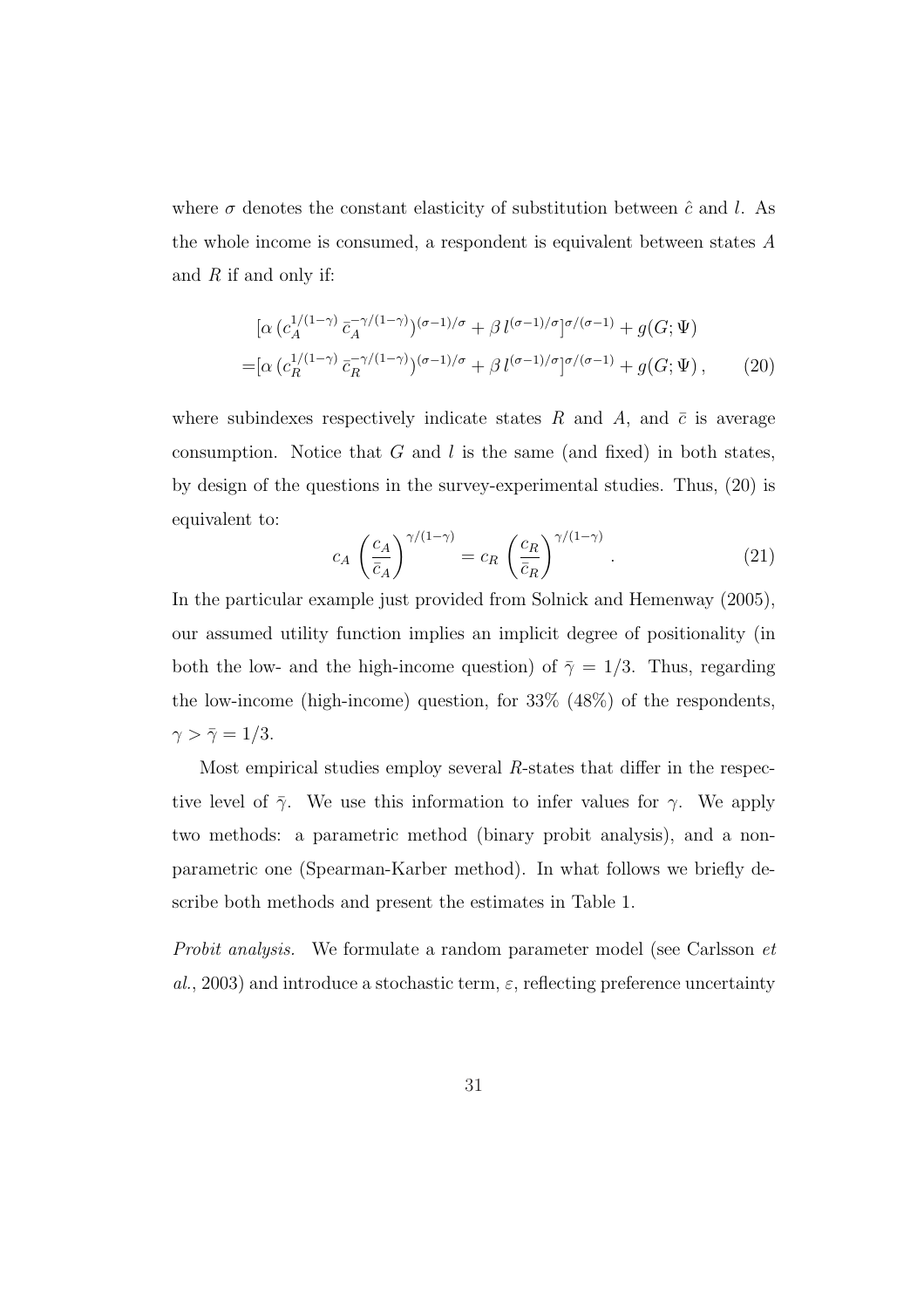and choice errors. $26$  Specifically,

$$
\gamma = \theta + \varepsilon \,,\tag{22}
$$

where  $\varepsilon \sim N(0, s^2)$  has a Normal distribution, and  $E[\gamma] = \theta$ . Given two specific states,  $A$  and  $R$ , the probability,  $P$ , of choosing (preferring) state  $A$ equals  $P[\gamma < \overline{\gamma}] = P[\theta + \varepsilon < \overline{\gamma}] = P[\varepsilon < \overline{\gamma} - \theta]$ . Let  $F(.)$  be the cumulative distribution function. Then,  $P[\varepsilon < \overline{\gamma} - \theta] = F(\beta_0 + \beta_1 \overline{\gamma})$ , where  $\beta_0 \equiv -\theta/s$ and  $\beta_1 \equiv 1/s$ . Parameters  $\beta_0$  and  $\beta_1$  are estimated as maximum likelihood estimators of the associated probit model (method A).<sup>27</sup> The mean value of the strength of the status effect is then given by:  $E[\gamma] = -\beta_0/\beta_1$ .

Spearman-Karber method. The results obtained from the probit analysis can be questioned for their dependence on a particular distributional assumption; namely, the assumption that  $\gamma$  follows a normal distribution. Our second approach employs a non-parametric method in which the distribution of tastes is determined by the data rather than assumed. In particular, we use the non-parametric Spearman-Karber method, which in many cases has been shown to be more powerful than probit analysis for estimating parameters in psychometric functions (Miller and Ulrich, 2001). In Table 1, we also provide Spearman-Karber estimates for  $E[\gamma]$ , and associated 95% confidence

<sup>26</sup>This approach is similar to the random utility approach.

 $^{27}\text{As}$  seen in Table 1, for some estimates a similar method (method B) is employed. A few empirical studies consider only states associated with a uniform implicit degree of positionality. For these studies, only one parameter can be identified by the log likelihood function. In these cases, we set  $\beta_1$  (the absolute of the inverse of the standard error of  $ε$ ) equal to the mean of all other studies' estimates of  $β_1$ , and determine  $β_0$  as maximum likelihood estimate (method B). Specifically, we set  $\beta_1 = -1.68$ . To consider the sensitivity of this assumption, we provide additional estimates when applying method B. We estimate  $β_0$  again under the assumption that  $β_1$  is equal to the mean of estimated values for  $β_1$  (of -1.68) plus one standard deviation, which amounts to a value of -1.226. The estimated values for  $\gamma$  are lower under the assumption that  $\beta_1 = -1.226$ , as compared to  $\beta_1 = -1.68$ .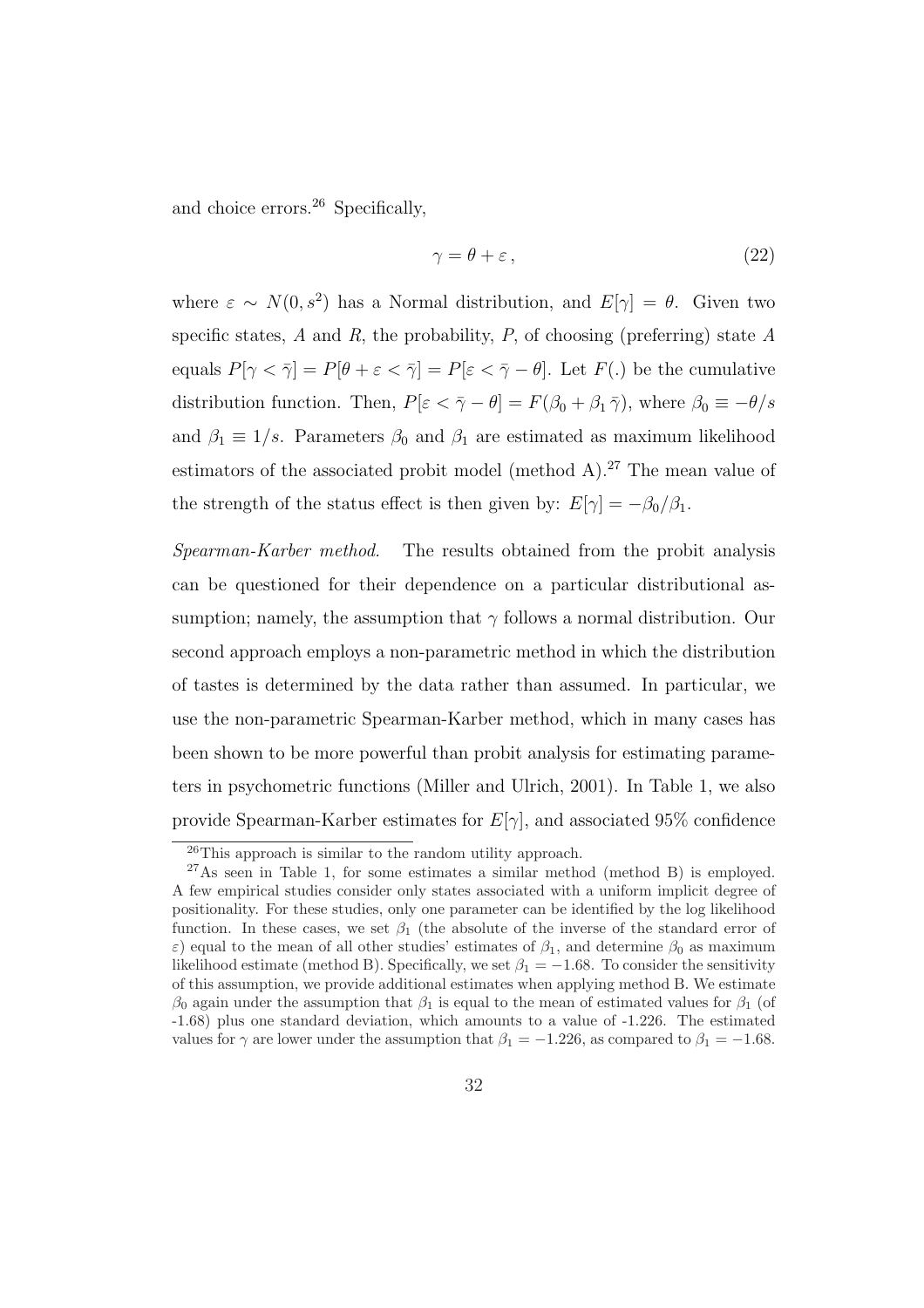intervals.<sup>28</sup>

Table 1 reports parametric and non-parametric estimates for  $\gamma$  (following the methods described above), based on data of several studies employing survey-experimental methods. The estimates of the mean of  $\gamma$  vary between 0.20 and 0.65. Standard deviations are calculated by the *multiparameter* delta method. The 95 percent confidence intervals are reported in Table 1 in brackets below the estimates of  $\gamma$ .

[Table 1 about here ]

According to the estimates presented in Table 1, we consider  $\gamma \in [0.2, 0.4]$ , a range for the status parameter that is consistent with the existing surveyexperimental evidence.

### 6.3 Status Effects, Corrective Tax Rate, and the Excess Burden

In the following, we compare the marginal excess burden under the assumption that  $\gamma = 0$ , with that occurring in a situation where  $\gamma > 0$ , for four parameter sets, which are calibrated as follows.

The calibration is based on utility function (19). First, we fix the share

<sup>28</sup>A detailed description of the approach is offered, e.g., in USEPA (1993). Briefly, mean and variance are calculated as follows. Consider  $k$  states  $A$  and  $R$  such that the associated implicit degrees of positionality are  $\bar{\gamma}_0, \bar{\gamma}_1, ..., \bar{\gamma}_i, ..., \bar{\gamma}_k$ . Let  $p_i$  be the proportion of group i individuals that consider  $\gamma < \bar{\gamma}_i$ . Make sure that  $\bar{\gamma}_0$  and  $\bar{\gamma}_k$  are such that  $p_0 = 0$  and  $p_k = 1$ . Then,  $E[\gamma] = \sum_{i=1}^{k-1} (p_{i+1} - p_i)(\bar{\gamma}_i + \bar{\gamma}_{i+1})/2$ . Let  $n_i$  be the number of group i individuals. Then, the variance is calculated as  $V[E[\gamma]] = \sum_{i=2}^{k-1} p_i (1-p_i)(\bar{\gamma}_{i+1} - \bar{\gamma}_{i-1})^2/(4(n_i-1)).$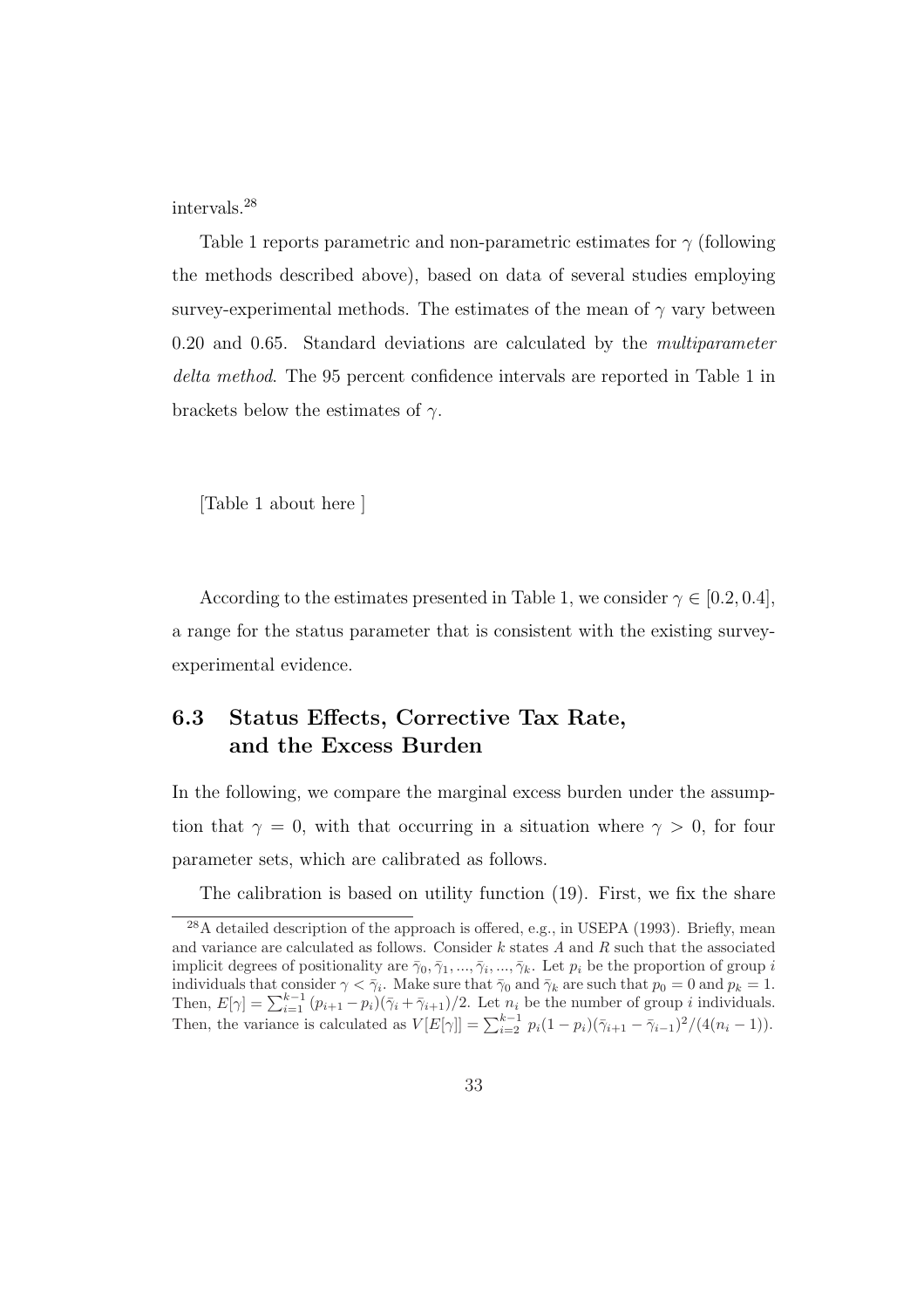of labor supply to full-time labor endowment to 40 percent:  $(\omega - l)/\omega = 0.4$ . We base our calculations on a full-time labor endowment of 5000 hours a year. A household works for about 2000 hours a year, or about 40 hours per week.<sup>29</sup> Second, we develop four different calibrated data sets according to the compensated elasticity of labor supply  $(\varepsilon_{cL})$ . Sets IA and IB employ a more conservative estimate of the compensated elasticity of labor supply of  $\varepsilon_{cL} = 0.3$ . Sets IIA and IIB employ an estimate of  $\varepsilon_{cL} = 0.7$ . These estimates correspond well with the empirical values reported in Blundell (1992). Third, we distinguish data sets according to the base value of  $\gamma$ . Sets IA and IIA employ  $\gamma = 0$ , and sets IB and IIB employ  $\gamma = 0.3$ . Normalizing  $\alpha$  to unity, we calibrate values for  $\beta$  and  $\sigma$  for all four parameter sets at  $\tau = 0.2$ . Those values are shown in Table A.1 in Appendix A.8.

For all four parameter sets — given the respective values for  $\alpha$ ,  $\beta$ ,  $\sigma$  we consider five values for the status parameter  $(\gamma = 0, 0.1, 0.2, 0.3, 0.4)$ , and four values for the tax rate ( $\tau = 0.2, 0.3, 0.4, 0.5$ ) each, and calculate the marginal excess burden.<sup>30</sup>

For  $\gamma = 0$ , parameter sets IA and IB (low compensated elasticity of labor supply) imply a marginal excess burden of 7 to 27 cents (depending on the marginal tax rate), which corresponds to estimates offered by Hansson and Stuart (1985). These estimates can be viewed as a lower bound for empirical

 $^{29}$ Among others, this estimate is used by Auerbach and Kotlikoff (1987) for their analyses of dynamic fiscal policy.

<sup>&</sup>lt;sup>30</sup>For parameter set IA,  $\varepsilon_{cL} = 0.3$  and the labor share equals 0.4 (as calibrated) only when  $\gamma = 0$  and  $\tau = 0.2$ . The compensated labor elasticity and the labor share attain slightly different values when  $\gamma > 0$  or  $\tau > 0.2$ . This follows from the fact that the same calibrated values of  $\alpha$ ,  $\beta$ ,  $\sigma$  are applied for all calculations of the marginal excess burdens (for all considered values of  $\tau$  and  $\gamma$ ), based on parameter set IA. Analogue reasoning holds for the other parameter sets.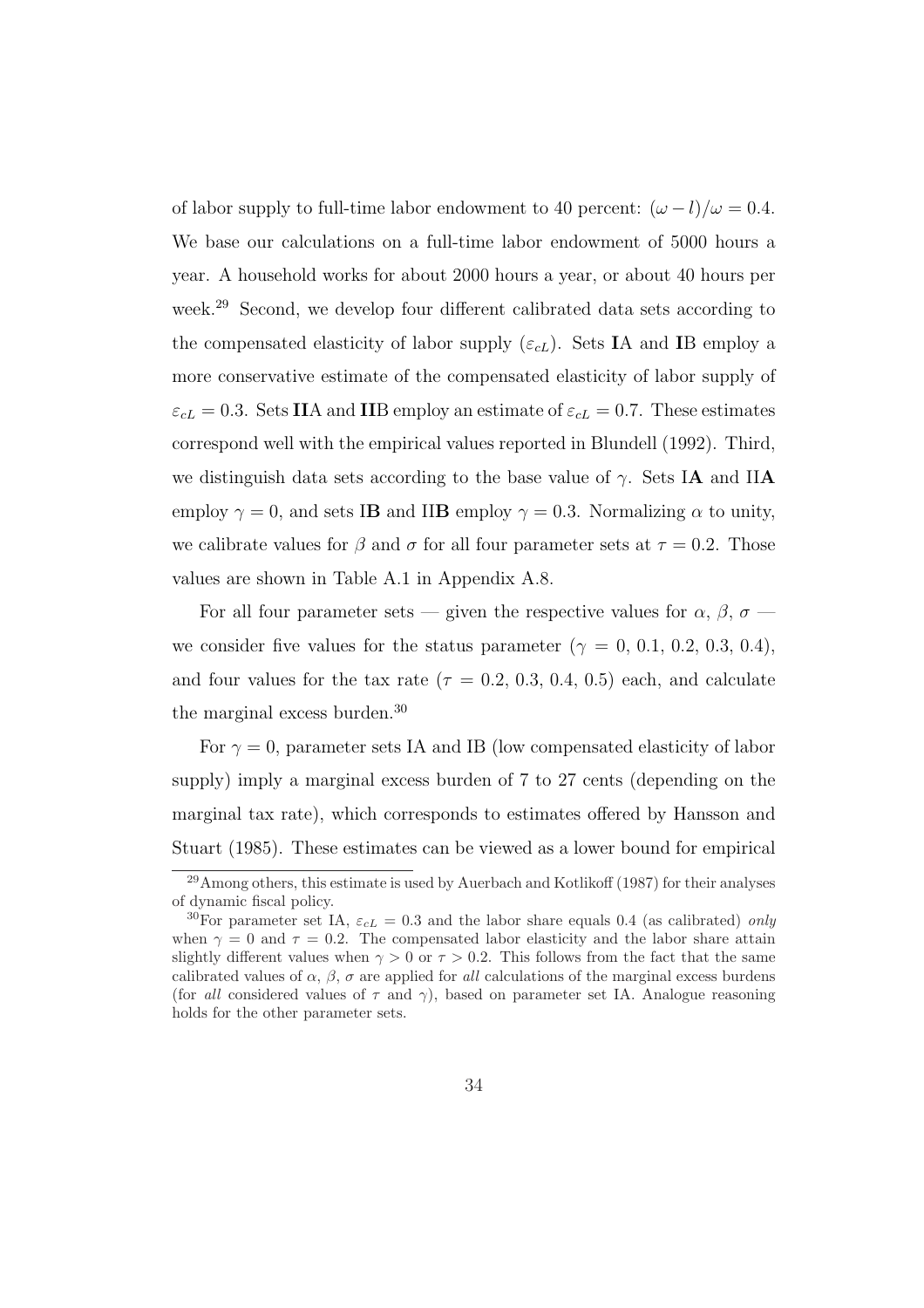estimates of the marginal excess burden. For  $\gamma = 0$ , parameter sets IIA and IIB (high compensated elasticity of labor supply) imply a marginal excess burden of 17 cents to US\$ 1.57, which is more in line with estimates given by Browning (1976) that we view as an upper bound on empirical estimates of the marginal excess burden.<sup>31</sup>

Table 2 presents the marginal excess burdens (in US\$) per additional dollar of revenue raised, for four tax rates and several levels of  $\gamma$ .

[Table 2 about here.]

Table 2 shows that for all parameter sets, the marginal excess burden decreases substantially in the status parameter  $\gamma$ . Moreover, it becomes negative, when the actual tax rate falls short of the corrective tax rate.<sup>32</sup>

In view of the uncertainties regarding the values for  $\gamma$  and  $\varepsilon_{cL}$ , it is not possible to pinpoint the excess burden associated with any given tax rate  $\tau$ . However, in light of our assessment that  $\gamma$  is likely to fall within the range of .2 to .4, Table 2 suggests that status effects have a significant impact on excess burden. In IA, when the consumption tax rate  $\tau$  is 0.4, the excess burden is 0.14 when there are no status effects, but falls to 0.08 or 0 when  $\gamma$  is 0.2 or 0.4, respectively. Moreover, the possibility of a negative marginal

<sup>&</sup>lt;sup>31</sup>In between are most other estimates of the marginal excess burden, including Ballard et al. (1985), or Campbell (1975).

<sup>&</sup>lt;sup>32</sup>The impact of status effects on the percentage change of the marginal excess burden is not very sensitive to the compensated elasticity of labor supply. All percentage changes derived from Table 2 for  $\varepsilon_{cL} = 0.3$  are quite similar to those for  $\varepsilon_{cL} = 0.7$ .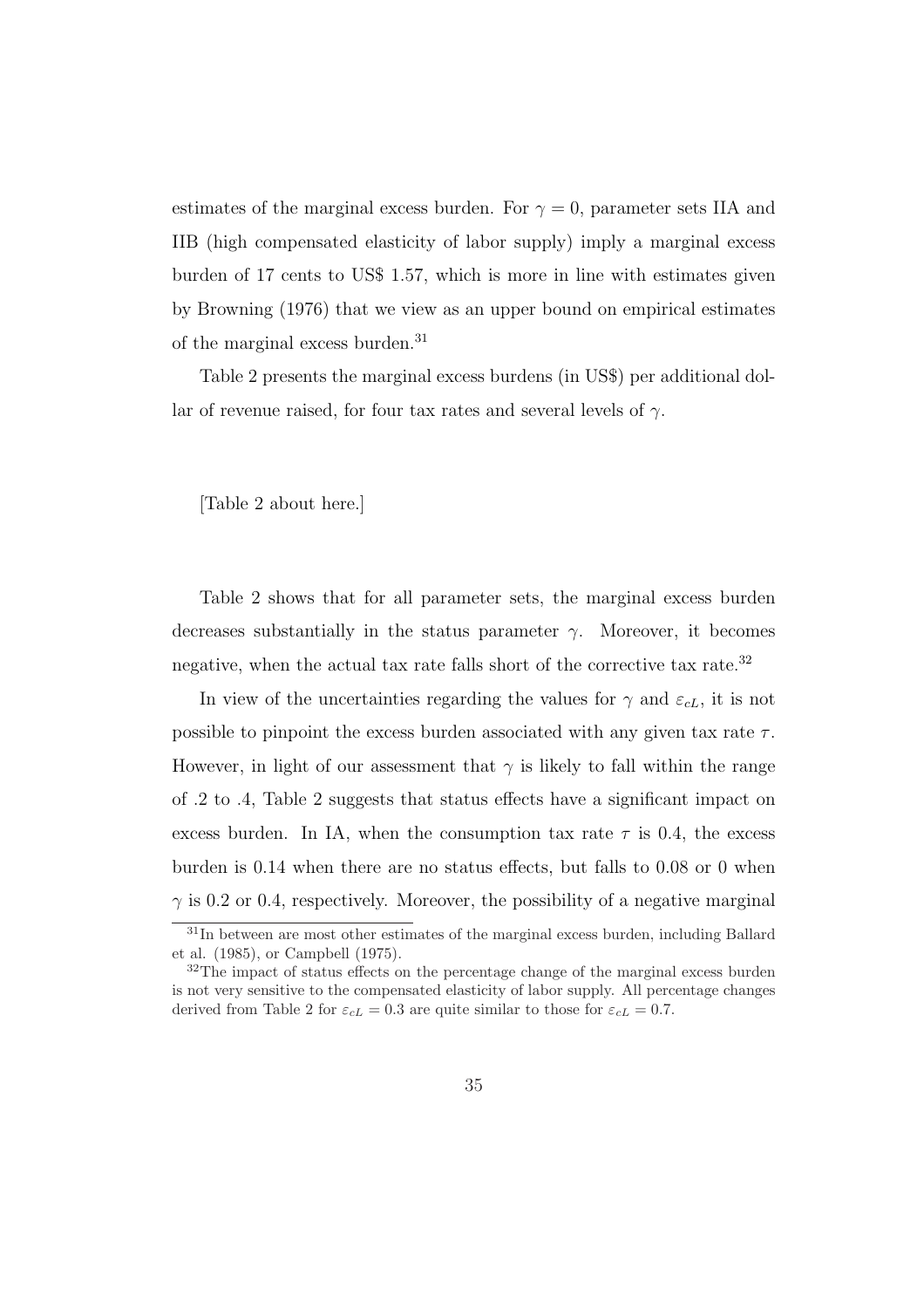excess burden cannot be ruled out. In this case, "level reversal" occurs: that is, according to Proposition 3, the second-best level of public goods provision exceeds the first best level.

### 7 Conclusions

This paper addresses analytically and empirically the implications of status effects for the excess burden of a consumption tax and for the optimal levels of public goods provision.

The analytical framework indicates that the excess burden of a consumption tax is reduced by the status externality, because the tax not only serves a revenue-raising purpose but also an externality-correcting purpose. Moreover, for tax rates below the Pigouvian corrective tax rate, the marginal excess burden becomes negative. A negative marginal excess burden implies that the second-best level of optimal public goods provision exceeds the first-best level.

In our empirical investigation we find that a plausible range for the status parameter  $\gamma$  (the marginal degree of positionality) is between 0.2 to 0.4. When  $\gamma$  is in this range and when utility functions have the CES form, even moderate levels of the status parameter substantially reduce the marginal excess burden. From these results, one cannot rule out the possibility that the marginal excess burden is negative.

The model can be extended to account for other potential interdependencies and related externalities, such as network externalities. Moreover, with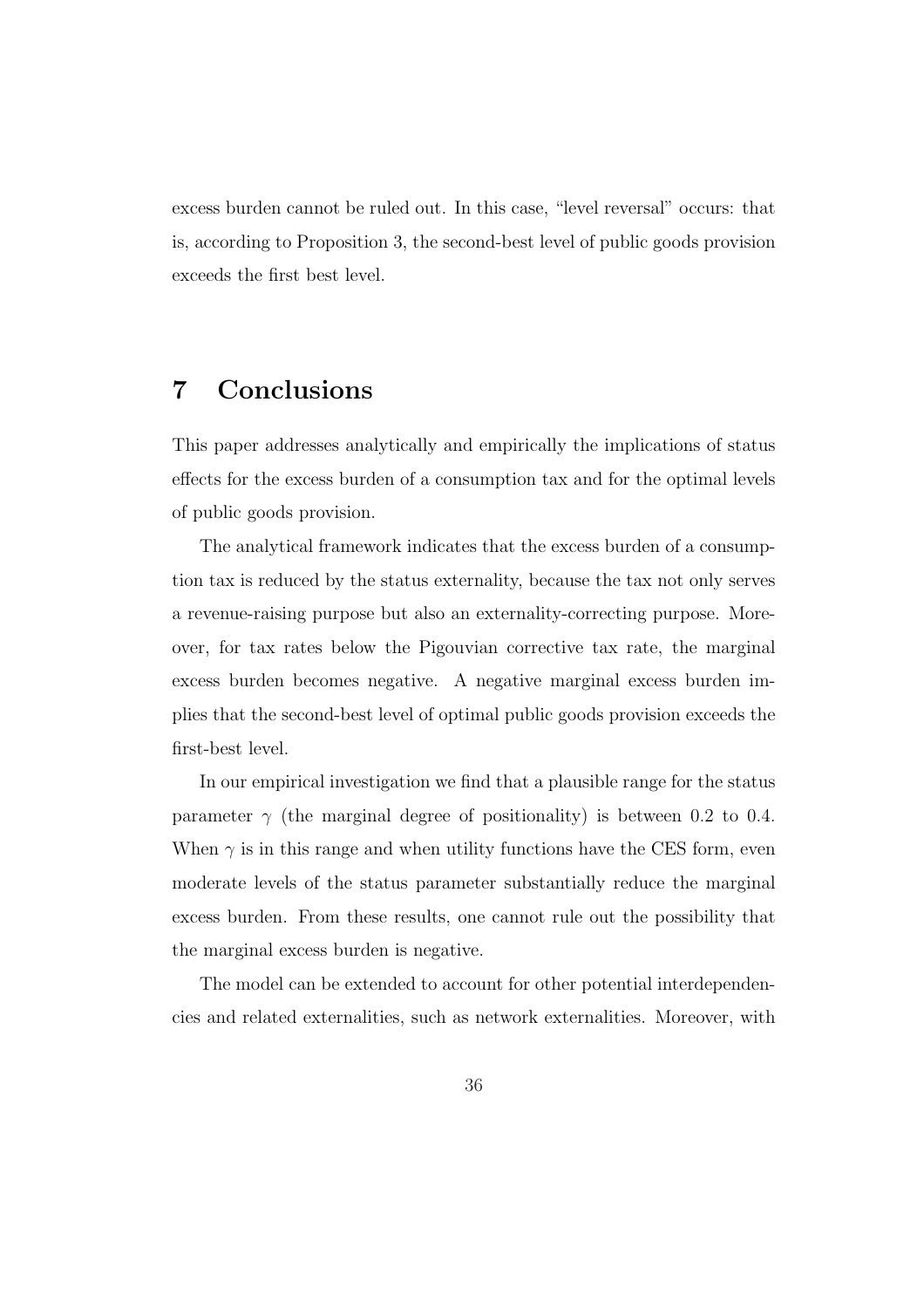minor changes in notation, the model can be applied to a wage tax instead of a consumption tax.

These results raise some general philosophical issues. Even if status effects imply much lower (or negative) excess burdens than would be implied by analyses that assume independent preferences, some might question the normative standing of these results. That is, it could be argued that envy and other concerns about relative position should not form a basis for deciding on tax rates and public good levels. This ethical issue is beyond the scope of this paper. However, we would point out that, to the extent that one puts weight on the criterion of economic efficiency, one seems obliged to take these excess burden results seriously.

We note the following limitations in this analysis. First, households are homogeneous. It would be useful to extend the model to consider cases involving heterogeneous households. In addition, while we have taken some steps toward estimating the magnitude of status effects, considerable scope remains for developing better estimates. Our analysis relied on studies in which individuals merely indicated which of two states is preferred. A great deal more information could be obtained – and estimates of the status parameter could be much improved – if households were asked for preferences across a range of states in which relative and absolute consumption (or income) were varied systematically.

A related issue regards differing marginal degrees of positionality across consumption goods, in which case a uniform broad-based consumption tax would not generate a first-best outcome. One question for future research then is to identify the conditions for which the marginal excess burden is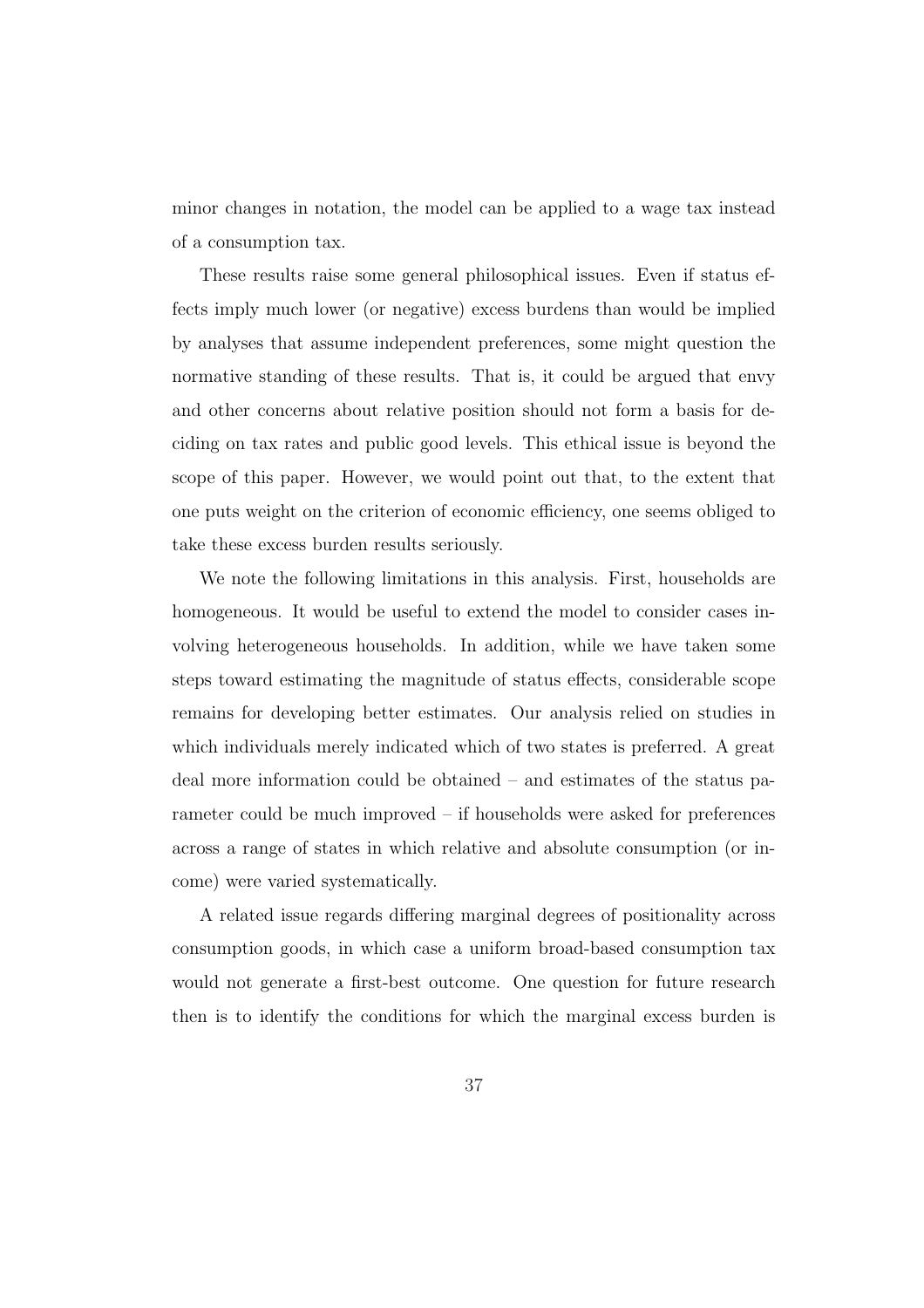negative.

Notwithstanding these limitations, we hope this study clarifies the impact of status effects on excess burden and public good provision, both theoretically and empirically, and can contribute to future discussions of tax reform and public goods evaluation.

## Appendix

A.1 Derivation of FOC (10). By homotheticity (ex post) of preferences, we know that  $\tilde{c}(\hat{q}, \omega - t; \gamma) = (\omega - t) \tilde{c}(\hat{q}, 1; \gamma), \tilde{l}(\hat{q}, \omega - t; \gamma) = (\omega - t) \tilde{l}(\hat{q}, 1; \gamma),$  $\tilde{v}(\hat{q}, \omega - t; \gamma) = (\omega - t) \tilde{v}(\hat{q}, 1; \gamma)$ . Define  $\zeta \equiv [1 - (\hat{q} - 1) \tilde{c}(\hat{q}, 1; \gamma)]$ . Then the government budget constraint can be written as:

$$
t(G) = \frac{G}{N\zeta} - \frac{(1-\zeta)}{\zeta} \omega.
$$
 (11')

Notice that  $t_G \equiv (\partial t / \partial G) = 1/(N \zeta)$ . The government chooses  $G$  such as to maximize (indirect) utility:

$$
\mathcal{V} = \tilde{v}(\hat{q}, \omega - t(G); \gamma) + g(G; \Psi).
$$

Notice that  $\partial \tilde{v}(\hat{q}, \omega-t(G); \gamma)/\partial G = \partial (\omega-t(G))\tilde{v}(\hat{q}, 1; \gamma)/\partial G = -t_G \tilde{v}(\hat{q}, 1; \gamma)$ . Obviously,  $\partial \mathcal{V}/\partial G = 0$  implies (10').

Equivalently,  $\mathcal{V} = u(\tilde{c}(\hat{q}, \omega - t(G); \gamma), \tilde{l}(\hat{q}, \omega - t(G); \gamma), 1; \gamma) + g(G; \Psi)$ . Differentiation with respect to G yields  $\partial \mathcal{V}/\partial G = -t_G [u_1(.) \tilde{c}(\hat{q}, 1; \gamma) + u_2 \tilde{l}(\hat{q}, 1; \gamma)] +$  $g_G(G; \Psi)$ . Therefore,  $\partial \mathcal{V}/\partial G = 0$  implies:

$$
u_2 \left[ \frac{u_1}{u_2} |_{\{M, q = \hat{q}\}} \tilde{c}(\hat{q}, 1; \gamma) + \tilde{l}(\hat{q}, 1; \gamma) \right] \frac{1}{N\zeta} = g_G(G; \Psi),
$$

which, by Lemma 1 (which is stated after equation  $(12)$  in the main text), amounts to

$$
u_2 \left[ \tilde{c}(\hat{q}, 1; \gamma) + \tilde{l}(\hat{q}, 1; \gamma) \right] \frac{1}{N\zeta} = g_G(G; \Psi).
$$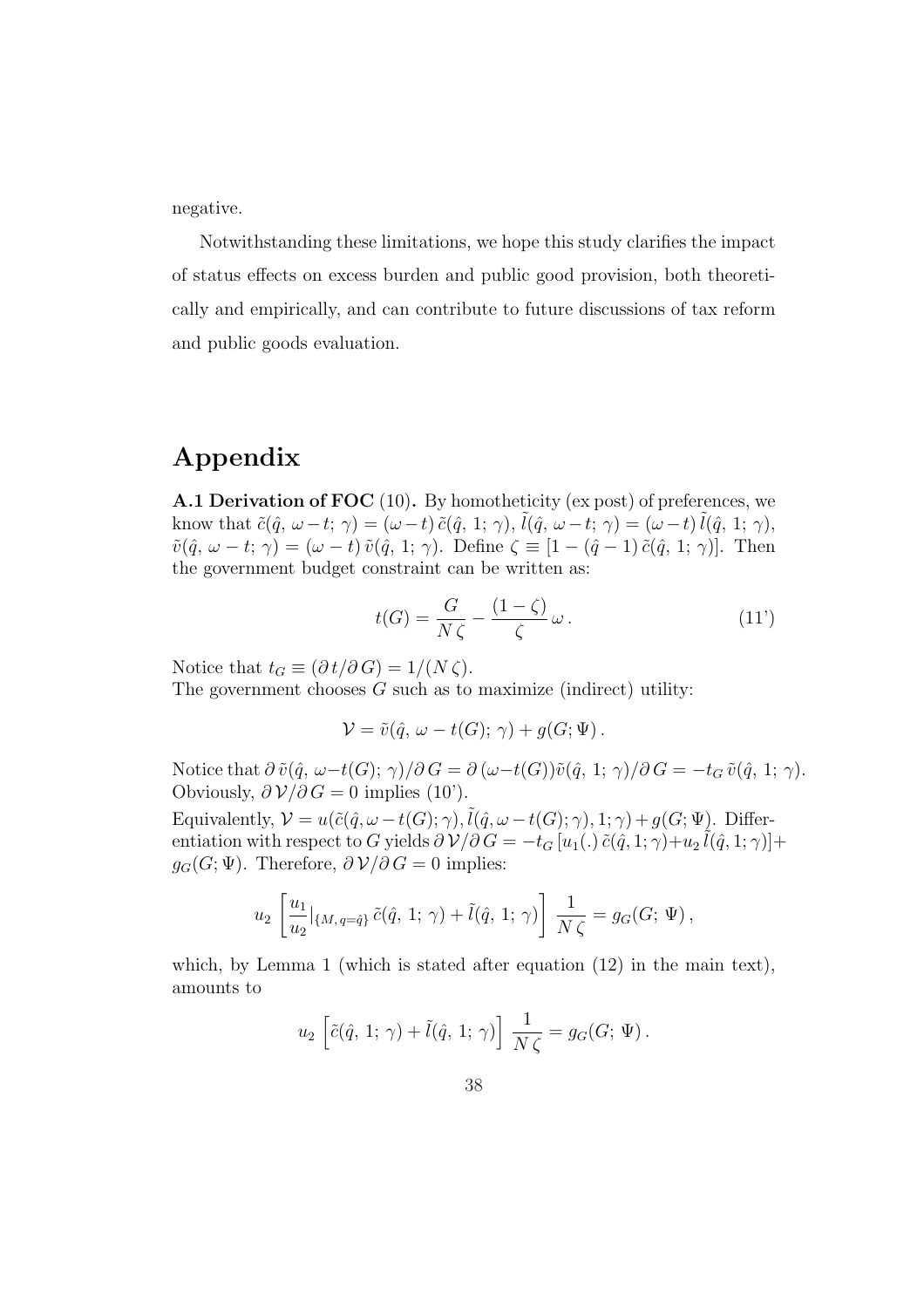The household budget constraint together with homotheticity of preferences implies:  $\hat{q} \tilde{c}(\hat{q}, 1; \gamma) + \tilde{l}(\hat{q}, 1; \gamma) = 1$ . Add  $[1 - \hat{q} \tilde{c}(\hat{q}, 1; \gamma) - l(\hat{q}, 1; \gamma)]$ , which equals zero, to the expression in square brackets above:

$$
u_2 [1 - (\hat{q} - 1) \tilde{c}(\hat{q}, 1; \gamma)] \frac{1}{N \zeta} = g_G(G; \Psi).
$$

Consider the definition of  $\zeta$ . Then,

$$
N\frac{g_G(G; \Psi)}{u_2} = 1,
$$

which is the first order condition (10).

#### A.2 Proof of Lemma 1.

The first part of Lemma 1 follows directly from (5), (8), and (9).

Second part of Lemma 1. Conditions  $(5) - (7)$  characterize the planner's outcome. We have to show that  $(8)$  and  $(10) - (12)$  imply  $(5) - (7)$ . Consider  $q = \hat{q}$ , and  $t = t^*$ . Then, we have to prove that the government budget constraint together with the household budget constraint (both at  $\tau = \hat{\tau}$  and  $t = t^*$  imply the resource constraint. That is<sup>33</sup>,

$$
[\omega - t^* = \hat{q} \tilde{c}(\hat{q}, \omega - t^*; \gamma) + \tilde{l}(\hat{q}, \omega - t^*; \gamma)] \quad \wedge
$$
  
\n
$$
[t^* + (\hat{q} - 1) \tilde{c}(\hat{q}, \omega - t^*; \gamma) = G^*/N] \Rightarrow
$$
  
\n
$$
[\omega - G^*/N = c(1, \omega - G^*/N; \gamma) + l(1, \omega - G^*/N; \gamma)].
$$

In the household budget constraint, substitute for the first  $t^*$ :  $t^* = G^*/N (\hat{q}-1)(\omega - t^*)\tilde{c}(\hat{q}, 1; \gamma)$ . The household budget constraint becomes:

$$
\omega - G^* / N = \tilde{c}(\hat{q}, \, \omega - t^*; \, \gamma) + \tilde{l}(\hat{q}, \, \omega - t^*; \, \gamma) \, .
$$

It remains to show that

$$
\tilde{c}(\hat{q}, \omega - t^*; \gamma) + \tilde{l}(\hat{q}, \omega - t^*; \gamma) = c(1, \omega - G^*/N; \gamma) + l(1, \omega - G^*/N; \gamma).
$$

<sup>33</sup>Indeed  $c(1, \omega - G^*/N; \gamma) = c(1, \omega - G^*/N; 0)$ , and  $l(1, \omega - G^*/N; \gamma) =$  $l(1, \omega - G^* / N; 0)$ , as the planner takes into account that  $c = \overline{c}$ , prior to calculating optimal demands.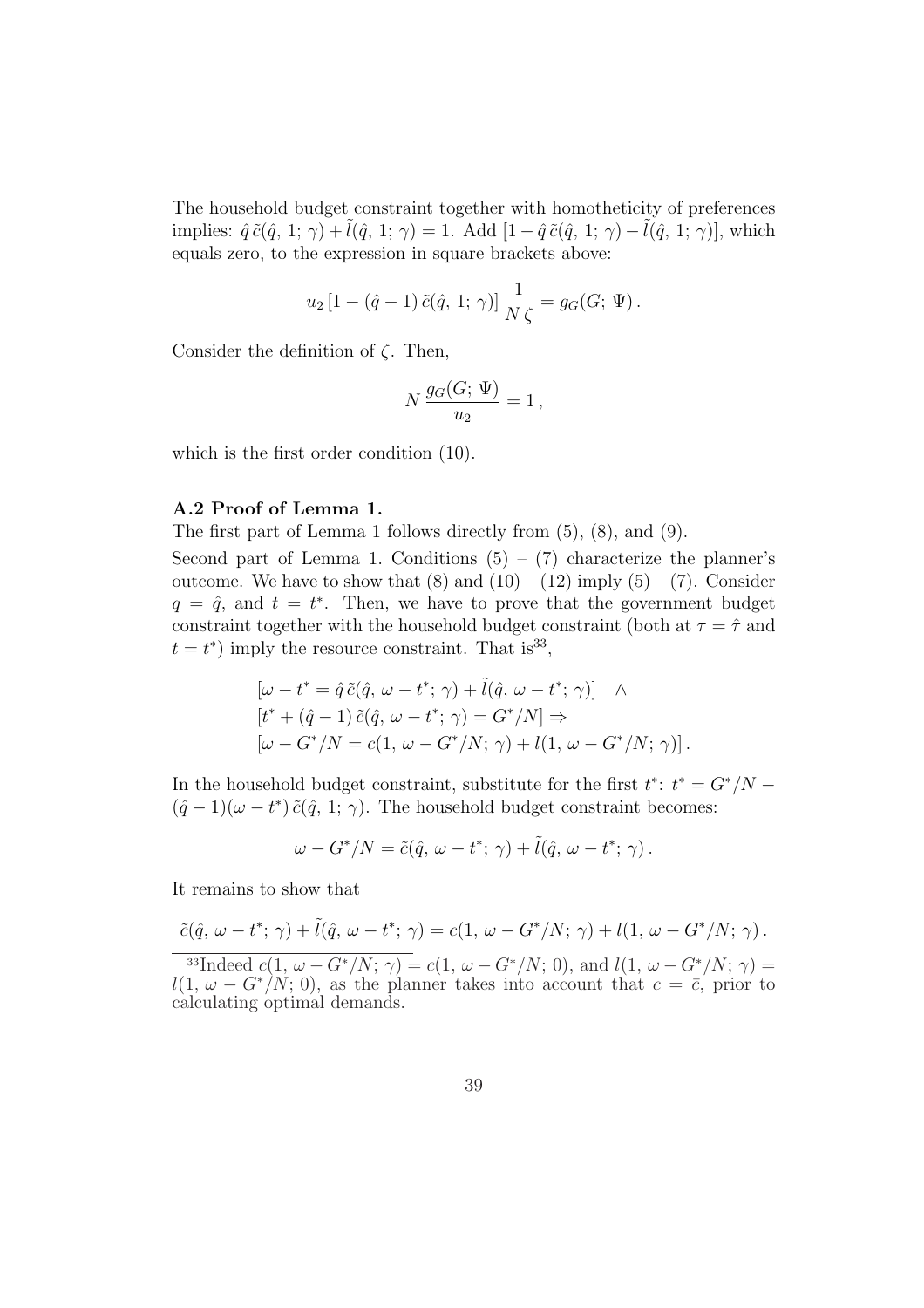The government budget constraint implies:  $\omega - t^* = (\omega - G^*/N)/\zeta$ . Therefore, the household budget constraint becomes:

$$
\tilde{c}(\hat{q}, \omega - t^*; \gamma) + \tilde{l}(\hat{q}, \omega - t^*; \gamma) = \omega - G^*/N = \zeta(\omega - t^*), \text{ thus,}
$$
  

$$
\tilde{c}(\hat{q}, 1; \gamma) + \tilde{l}(\hat{q}, 1; \gamma) = \zeta.
$$
 (23)

Monotonicity assumption (A.2) implies that for all prices and incomes, the budget constraint binds:

$$
c(1, \zeta; \gamma) + l(1, \zeta; \gamma) = \zeta. \tag{24}
$$

Equations (23) and (24) together:

$$
\tilde{c}(\hat{q}, 1; \gamma) + \tilde{l}(\hat{q}, 1; \gamma) = c(1, \zeta; \gamma) + l(1, \zeta; \gamma), \text{ or,}
$$
  
\n
$$
\tilde{c}(\hat{q}, \omega - t^*; \gamma) + \tilde{l}(\hat{q}, \omega - t^*; \gamma) = c(1, \zeta(\omega - t^*); \gamma) + l(1, \zeta(\omega - t^*); \gamma).
$$
  
\nAs  $\zeta(\omega - t^*) = (\omega - G^*/N)$ :  
\n
$$
\tilde{c}(\hat{q}, \omega - t^*; \gamma) + \tilde{l}(\hat{q}, \omega - t^*; \gamma) = c(1, \omega - G^*/N; \gamma) + l(1, \omega - G^*/N; \gamma).
$$
  
\nQ.E.D.

A.3 Derivation of the Excess Burden and Expenditure Function. We can (implicitly) define the excess burden by:  $\tilde{v}(\hat{q}, \omega - EB - R^n; \gamma) =$  $\tilde{v}(q, \omega; \gamma)$ , where R is consumption tax revenue,  $R^n$  (net revenue) denotes the consumption tax revenue collected in excess of "corrective tax revenue",  $\hat{R}$ . Formally,  $R^n \equiv R - \hat{R} = (q-1) \tilde{c}(q, \omega; \gamma) - \hat{R}$ , where we define  $\hat{R}$  as the solution to  $\hat{R} - (\hat{q} - 1) \tilde{c}(\hat{q}, \omega - R^n - EB; \gamma) = 0^{34}$  Denote the expenditure function by  $e(.)$ . Then:  $e(\hat{q}, \tilde{v}(\hat{q}, \omega - EB - R^n; \gamma); \gamma) = \omega - EB - R^n$ (important properties of the expenditure function are given below). Taking (16) into consideration,

$$
EB(q, \omega; \gamma) = \omega - e(\hat{q}, \tilde{v}(q, \omega; \gamma); \gamma) - R^{n}(q, \omega; \gamma).
$$
 (25)

<sup>&</sup>lt;sup>34</sup>It is important to note that the corrective tax revenue,  $\hat{R}$  is not independent of q. A rise in q lowers  $\tilde{c}(.)$  and thereby the tax revenue collected by the Pigouvian tax.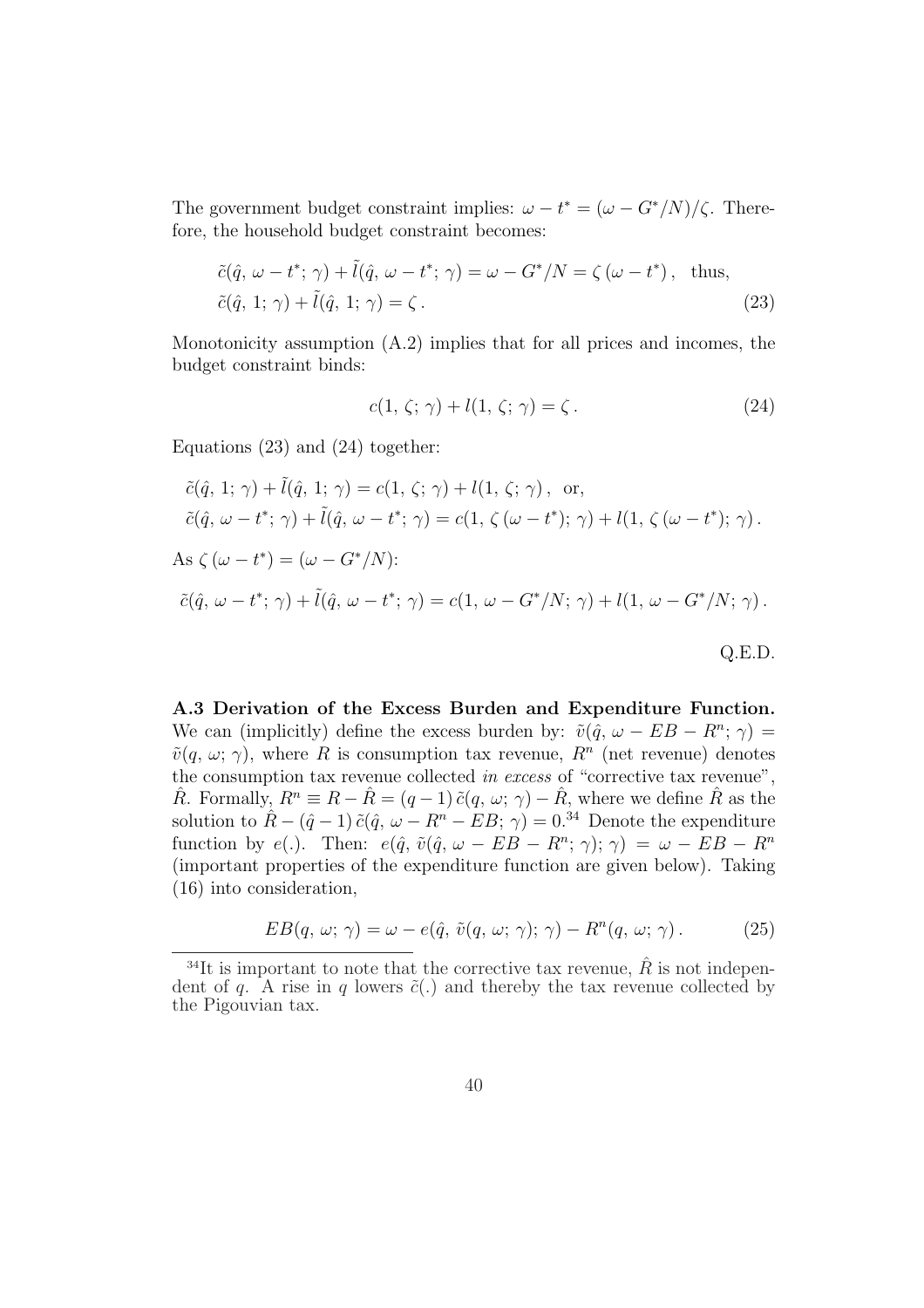Next, we rewrite (25), useing the fact that  $\tilde{v}(q, \omega; \gamma) = \tilde{v}(\hat{q}, \omega - EB - (R \hat{R}$ );  $\gamma$ ):

$$
EB = e(q, \tilde{v}(q, \omega; \gamma); \gamma) - e(\hat{q}, \tilde{v}(\hat{q}, \omega - EB - R^{n}; \gamma); \gamma) - (R - \hat{R}).
$$

Surely,  $e(q, \tilde{v}(q, \omega; \gamma); \gamma) = \tilde{v}(q, \omega; \gamma)e(q, 1; \gamma) = \tilde{v}(q, \omega; \gamma)[q \tilde{c}^h(q, 1; \gamma) + \tilde{l}^h(q, 1; \gamma)],$ and  $e(\hat{q}, \tilde{v}(q,\omega; \gamma); \gamma) = \tilde{v}(q,\omega; \gamma) [\hat{q} \tilde{c}^h(\hat{q}, 1; \gamma) + \tilde{l}^h(\hat{q}, 1; \gamma)].$  Also,

$$
R - \hat{R} = (q - 1)\tilde{c}(q, \omega; \gamma) - (\hat{q} - 1)\tilde{c}(\hat{q}, \omega - EB - (R - \hat{R}); \gamma)
$$
  
=  $(q - 1)\tilde{c}^h(q, \tilde{v}(q, \omega; \gamma); \gamma) - (\hat{q} - 1)\tilde{c}^h(\hat{q}, \tilde{v}(\hat{q}, \omega - EB - (R - \hat{R}); \gamma); \gamma)$   
=  $\tilde{v}(q, \omega; \gamma) [(q - 1)\tilde{c}^h(q, 1; \gamma) - (\hat{q} - 1)\tilde{c}^h(\hat{q}, 1; \gamma)]$ ,

where the last equality uses homogeneity and the relationship  $\tilde{v}(q,\omega;\gamma)$  =  $\tilde{v}(\hat{q}, \omega - EB - (R - \hat{R}); \gamma)$ . Putting the expressions for  $e(q, \tilde{v}(q, \omega; \gamma); \gamma)$ ,  $e(\hat{q}, \tilde{v}(q, \omega; \gamma); \gamma)$ , and  $(R - \hat{R})$  together, yields equation (17).

#### Lemma 2 (Expenditure Function) The expenditure function  $e(q, u; \gamma)$  is:

- (i) strictly increasing in u and q,
- (*ii*) concave in  $q$ ,
- (iii) strictly increasing in  $\gamma$ .

Properties (i) and (ii) of the expenditure function are standard properties and they can be derived following the usual approaches in microeconomics textbooks.

Property (iii). Indirect utility decreases in q:  $\tilde{v}_q(q,\omega;\gamma) < 0$ . Consider  $\gamma' > \gamma$ . As  $\gamma$  indexes the strength of a *negative* consumption externality:  $\tilde{v}(q,\omega;\gamma') < \tilde{v}(q,\omega;\gamma)$ . As  $\tilde{v}(.)$  is continuous, we can find  $q^- < q < q^+$  such that:  $\tilde{v}(q,\omega;\gamma') < \tilde{v}(q^-,\omega;\gamma') = \tilde{v}(q^+,\omega;\gamma) < \tilde{v}(q,\omega;\gamma)$ . We also observe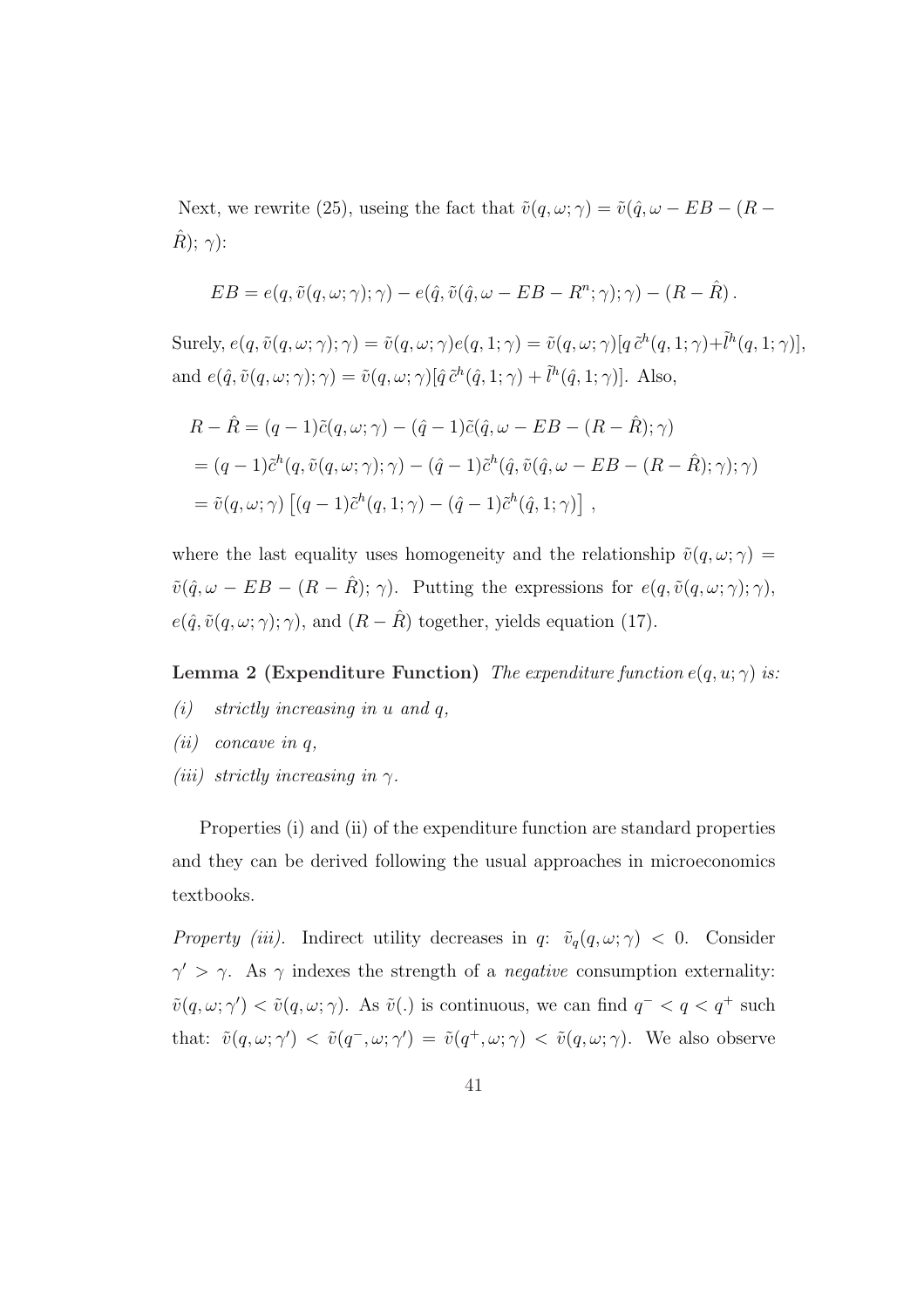that  $e(q^-, \tilde{v}(q^-,\omega;\gamma');\gamma') = e(q^+, \tilde{v}(q^+,\omega;\gamma); \gamma) = \omega$ . Let  $\bar{v} \equiv \tilde{v}(q^-,\omega;\gamma') =$  $\tilde{v}(q^+, \omega; \gamma)$ . Then:  $e(q, \bar{v}; \gamma') > e(q^-, \bar{v}; \gamma') = e(q^+, \bar{v}; \gamma) > e(q, \bar{v}; \gamma)$ . Thus,  $e(q, \bar{v}; \gamma') > e(q, \bar{v}; \gamma).$  Q.E.D.

**A.4 Proof of Proposition 1.** Define  $\Delta \equiv [\tilde{c}^h(q, 1; \gamma) + \tilde{l}^h(q, 1; \gamma) \tilde{c}^h(\hat{q}, 1; \gamma) - \tilde{l}^h(\hat{q}, 1; \gamma)$ . Then, by (17), the excess burden is:

$$
EB(q, \omega; \gamma) = \tilde{v}(q, \omega; \gamma) \Delta, \text{ and}
$$
  
\n
$$
\frac{dEB(q, \omega; \gamma)}{d\gamma} = \tilde{v}_{\gamma}(q, \omega; \gamma) EB(q, \omega; \gamma)/\tilde{v}(q, \omega; \gamma) + \tilde{v}(q, \omega; \gamma) \Delta_{\gamma}.
$$

As status effects represent a negative externality,  $\tilde{v}_{\gamma}(q, \omega; \gamma) < 0$ . Moreover, both the excess burden and indirect utility are nonnegative. The first term on the right hand side is therefore negative. It remains to show that  $\Delta_{\gamma}|_{q>\hat{q}}$  is negative as well. Observe that  $\tilde{c}^h_{\gamma} > 0$ , as every consumer needs to rise consumption to keep utility constant at unity. Moreover,  $u(\tilde{c}^h(q, 1; \gamma), \tilde{l}^h(q, 1; \gamma), 1; \gamma) \equiv 1$ , thus,  $u_1/u_2 \tilde{c}^h_\gamma + \tilde{l}^h_\gamma = 0$ . Lemma 1 implies:  $u_1/u_2 \gtrless 1 \Leftrightarrow q \gtrless \hat{q}.$ 

$$
\frac{d\,\Delta}{d\,\gamma} = \tilde{c}^h_\gamma(q, 1; \gamma) + \tilde{l}^h_\gamma(q, 1; \gamma) = \tilde{c}^h_\gamma(q, 1; \gamma) - \frac{u_1}{u_2} \tilde{c}^h_\gamma(q, 1; \gamma)
$$

$$
= \tilde{c}^h_\gamma(q, 1; \gamma) \left(1 - \frac{u_1}{u_2}\right) \gtrless 0 \Leftrightarrow q \lessgtr \hat{q}.
$$
Q.E.D.

A.5 Proof of Proposition 2. The sign of the marginal excess burden is equal to the sign of  $dEB/dq$  (see footnote 17). Without loss of generality, we assume:  $v(.) > 0$ . We distinguish two main cases:  $q \leq \hat{q}$  (Case 1), and  $q > \hat{q}$  (Case 2). We proceed as follows.

Step 1. Show  $MEB \leq 0$  if  $q \leq \hat{q}$  (Case 1). Step 2. Develop a general condition for  $MEB > 0$  when  $q > \hat{q}$  (Case 2). Step 3. Show  $MEB > 0$  when  $q > \hat{q}$ .

Step 1. Show  $MEB \leq 0$  when  $q \leq \hat{q}$ .

$$
\frac{d EB(q, \omega; \gamma)}{dq} = \tilde{v}_q(q, \omega; \gamma) EB(q, \omega; \gamma)/\tilde{v}(q, \omega; \gamma) + \tilde{v}(q, \omega; \gamma) \Delta_q,
$$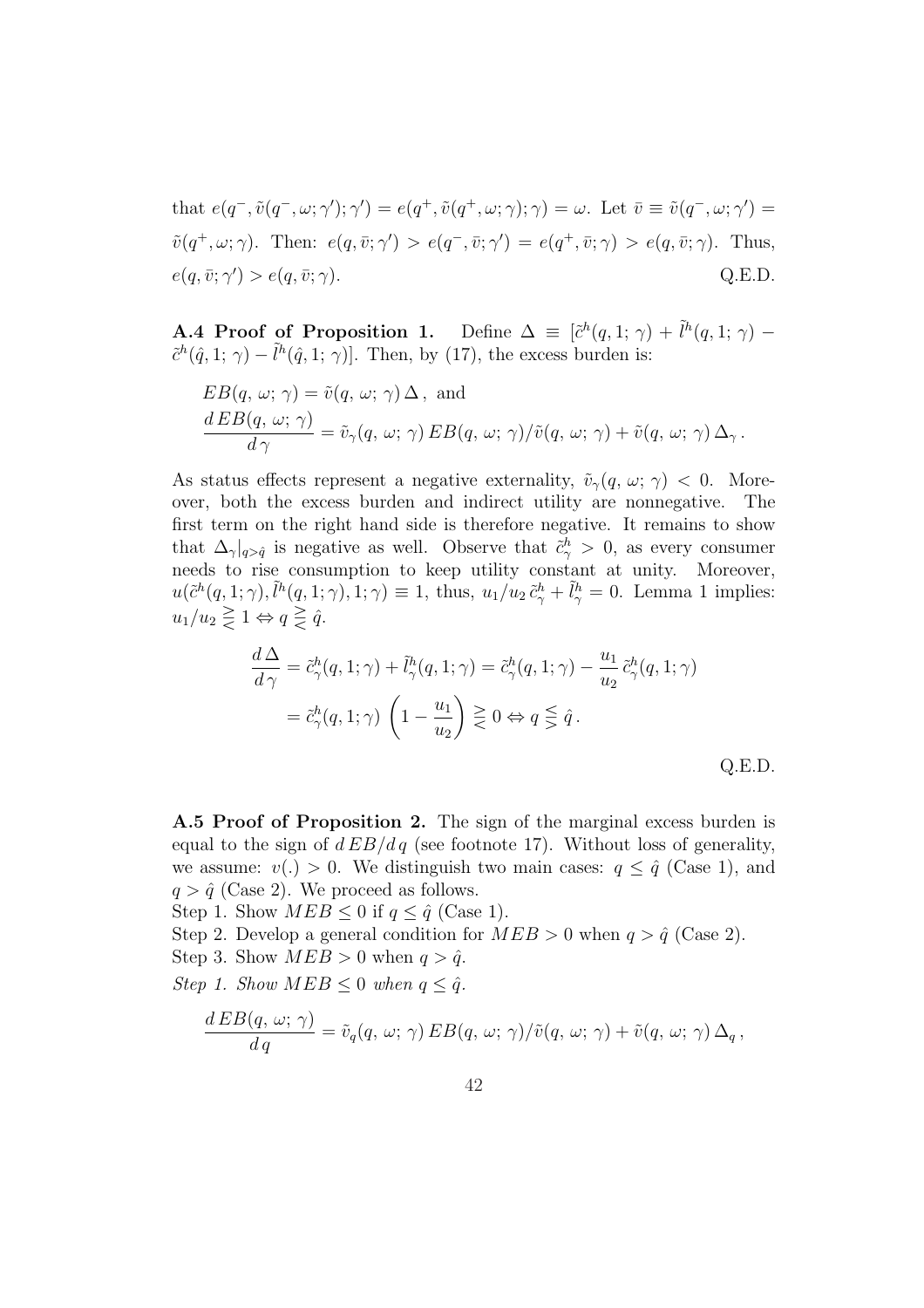where  $\Delta$  is defined as in the proof of Proposition 1. Indirect utility is nonincreasing in q:  $\tilde{v}_q \leq 0$ . That is, the first expression on the right hand side above is nonpositive. As  $v(.) > 0$ , we need to show that  $\Delta_q \leq 0$  when  $q \leq \hat{q}$ .

First, we note that  $u(.)$  is twice continuously differentiable and strictly concave. As shown by Dierker (1982, p. 573), it follows that compensated consumption is *strictly* decreasing in  $q: \tilde{c}_q^h < 0$ . Next, Lemma 1 implies:  $u_1/u_2 \geq 1 \Leftrightarrow q \geq \hat{q}$ . Therefore,  $\Delta$  is decreasing in q when  $q < \hat{q}$ , and it does not change in q if  $q = \hat{q}$ :

$$
\Delta_q = \tilde{c}_q^h(q, 1; \gamma) + \tilde{l}_q^h(q, 1; \gamma) = \tilde{c}_q^h(q, 1; \gamma) - u_1/u_2 \tilde{c}_q^h(q, 1; \gamma)
$$
  
=  $\tilde{c}_q^h(q, 1; \gamma) \left(1 - \frac{u_1}{u_2}\right) \geq 0 \Leftrightarrow q \geq \hat{q}.$ 

Thus, if  $q < \hat{q}$ , MEB  $< 0$ . If  $q = \hat{q}$ , MEB  $= 0$ , as  $EB|_{q = \hat{q}} = 0$ . Step 2. Develop a general condition for  $MED > 0$ , when  $q > \hat{q}$ . For  $q > \hat{q}$ , we want to demonstrate that:

$$
EB_q = v_q(.) \Delta(q) + v(.) \Delta_q(q) = v(.) \left[ \frac{v_q(.)}{v(.)} \Delta(q) + \Delta_q(q) \right] > 0.
$$

We introduce the *unit* expenditure function:  $b(q) \equiv e(q, 1; \gamma) = q \tilde{c}^h(q, 1; \gamma) +$  $\tilde{l}^h(q, 1; \gamma)$ . As  $e(q, v(q, \omega; \gamma); \gamma) \equiv \omega$ , we know that  $v(q, \omega; \gamma) e(q, 1; \gamma) \equiv \omega$ (by homogeneity), thus,  $v(q, \omega; \gamma) b(q) \equiv \omega$ . Therefore,  $v_q(q, 1; \gamma) b(q)$  +  $v(q, 1; \gamma) b'(q) = 0$ . From these considerations, it follows that we need to show:

$$
-\frac{b'(q)}{b(q)}\Delta(q) + \Delta_q(q) > 0 \Leftrightarrow \frac{b(q)}{q} \Delta_q(q) - b'(q) \frac{\Delta(q)}{q} > 0. \tag{26}
$$

Step 3. Show  $MEB > 0$  when  $q > \hat{q}$ .

(i) As  $b(q)$  is strictly concave, it follows that  $b(q)/q > b'(q)$ . Thus, a sufficient condition for (26) to hold is:

$$
\frac{d\,\Delta(q)}{d\,q} \ge \frac{\Delta(q)}{q} \,. \tag{27}
$$

Notice that  $\Delta(\hat{q}) = 0$ , and  $\Delta_q(q) > 0$  for all  $q > \hat{q}$ . At  $\hat{q}$ :

$$
\frac{d\Delta(q)}{dq} = \frac{\Delta(q) - \Delta(\hat{q})}{q - \hat{q}} = \frac{\Delta(q)}{q - \hat{q}} > \frac{\Delta(q)}{q}, \ q > \hat{q}.
$$
 (28)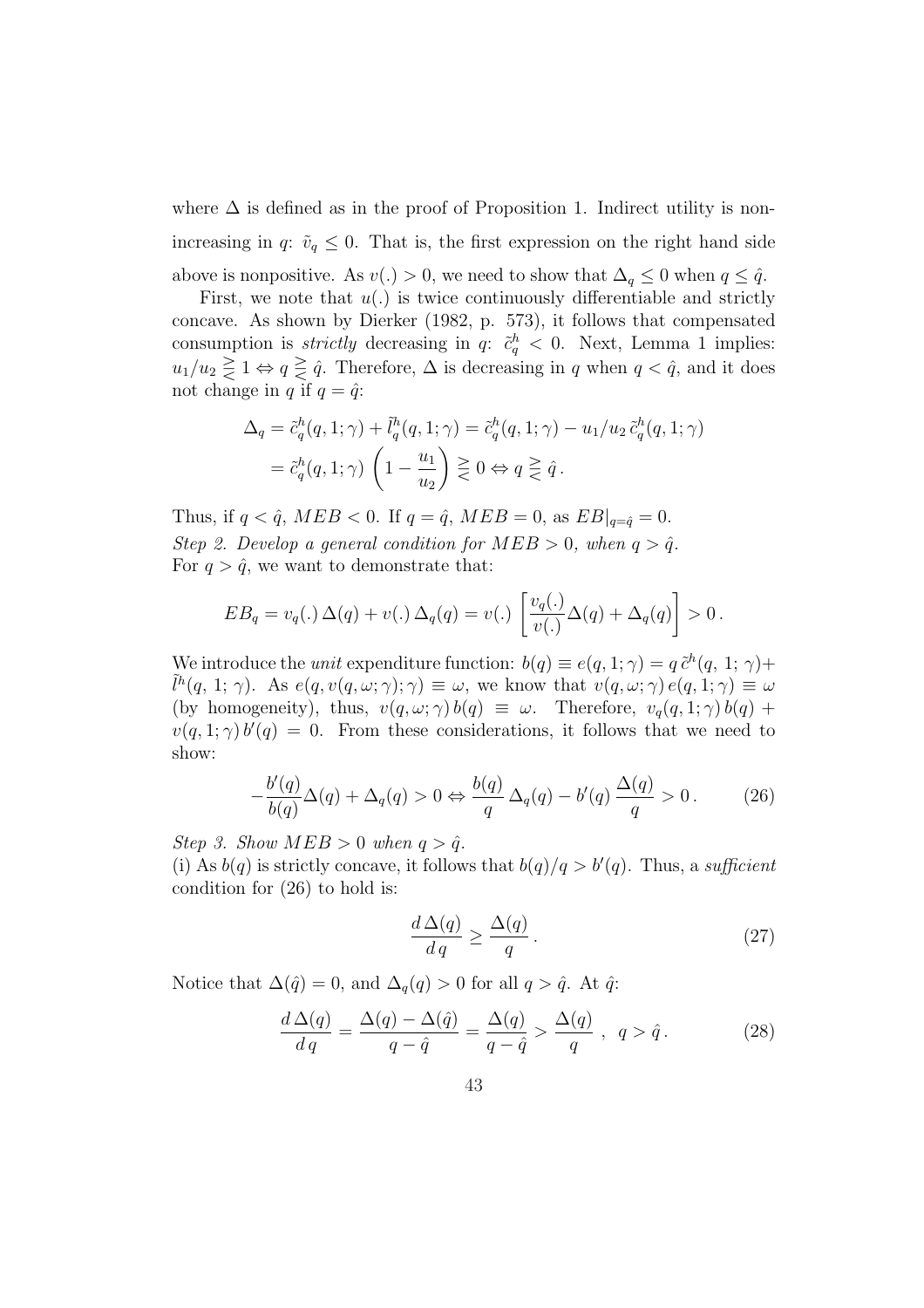Thus, the sufficient condition (27) holds and the marginal excess burden is strictly positive when the tax rate is raised from  $\hat{q}$  to any  $q > \hat{q}$ , as claimed in Proposition 2.

(ii) If the tax rate is raised from some  $q > \hat{q}$ , then the marginal excess burden is positive, if and only if

$$
-\varepsilon_{\tilde{c}^h,q} > \frac{q}{q-1} - \varepsilon_{\Delta,q} \left[ 1 + \frac{\tilde{c}^h(\hat{q}) + \tilde{l}^h(\hat{q})}{(q-1)\tilde{c}^h(q)} \right],
$$
\n
$$
\text{where } \varepsilon_{\tilde{c}^h,q} \equiv \frac{\tilde{c}^h_q(q) q}{\tilde{c}^h(q)}, \ \varepsilon_{\Delta,q} \equiv \frac{\Delta_q(q) q}{\Delta(q)}
$$
\n(29)

represent price elasticities. To see this, we observe that  $\Delta(q) > 0$  and  $b(q) > 0$ , and notice that necessary and sufficient condition (26) amounts to:  $\Delta_q(q)/\Delta(q) > b'(q)/b(q)$ . Considering that  $b(q) = \Delta(q) + (q-1)\tilde{c}^h(q) +$  $\tilde{c}^h(\hat{q}) + \tilde{l}^h(\hat{q}), b'(q) = \Delta_q(q) + (q-1)\tilde{c}_q^h(q) + \tilde{c}_q^h(q),$  and employing the definitions for the elasticities from above yields inequality (29).

Remark. Elasticity  $\varepsilon_{\Delta,q} > 0$ , as  $\Delta_q(q) > 0$  for all  $q > \hat{q}$ . In particular,  $\lim_{q \to \hat{q}} \varepsilon_{\Delta,q} = \lim_{q \to \hat{q}} [q \Delta_q(q)]/\Delta(q) = \lim_{q \to \hat{q}} [q \Delta_{q,q}(q)]/\Delta_q(q) = +\infty.$  In the derivation, we employ l'Hôpital's rule, as  $\hat{q} \Delta(\hat{q}) = \Delta_q(\hat{q}) = 0$ . The expression in square brackets on the right hand side of the inequality is strictly positive (and exceeds unity). The left hand side of inequality (29) is always strictly positive, whereas the right hand side goes to minus infinity as  $q$  approaches  $\hat{q}$  (from the right). Thus, inequality (29) necessarily holds not only for  $q = \hat{q}$  (see (i) above) but also for q "close" to  $\hat{q}$ .<sup>35</sup>  $Q.E.D.$ 

A.6 Proof of Proposition 3. According to (10'), the first best level of public goods provision is given by

$$
g_G(G^*; \Psi) = \frac{\tilde{v}(\hat{q}, 1; \gamma)}{N \zeta}, \qquad (30)
$$

 $35\,\text{°Close}$  refers to inequality (29) and does not mean small tax rates.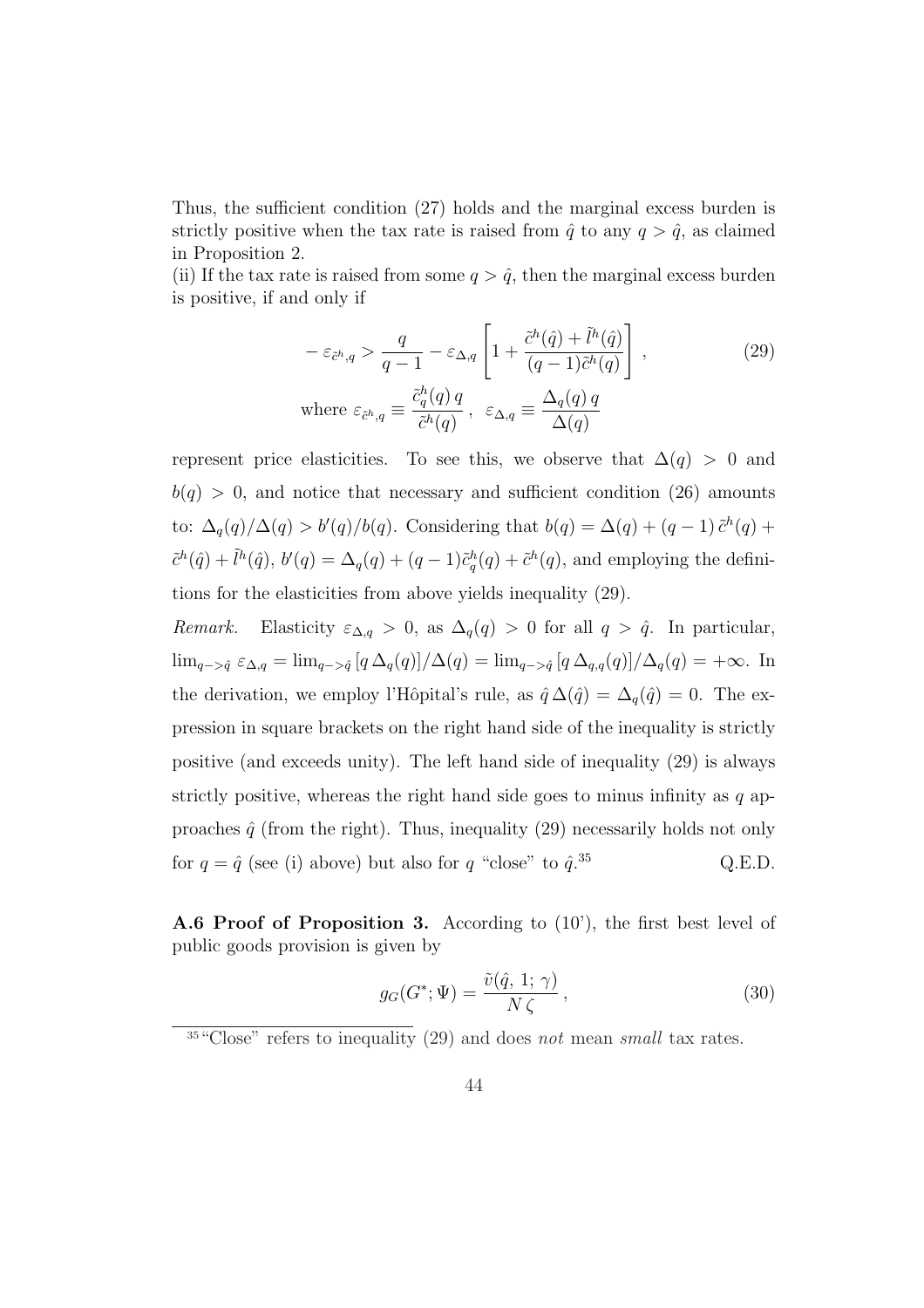where  $\zeta$  is defined as in the derivation of FOC (10) above.

From (16) we know that  $\tilde{v}(q, \omega; \gamma) = \tilde{v}(\hat{q}, \omega - EB - R + \hat{R}; \gamma)$ . Moreover,  $\hat{R} = (\hat{q} - 1) \tilde{c}(\hat{q}, \omega - EB - R + \hat{R}; \gamma) = (\hat{q} - 1)(\omega - EB - R) \tilde{c}(\hat{q}, 1; \gamma) + (\hat{q} -$ 1)  $\tilde{R}\tilde{c}(\hat{q}, 1; \gamma)$  (by homotheticity). Using  $\zeta$ ,  $\tilde{R} = (1 - \zeta)/\zeta (\omega - EB - R)$ , thus,  $(\omega - EB - R) + \hat{R} = (\omega - EB - R)/\zeta$ . It follows  $\tilde{v}(q, \omega; \gamma) = \tilde{v}(\hat{q}, \omega EB - R; \gamma$ / $\zeta$  (using homotheticity again). The government's problem, in the second-best case, therefore becomes:

$$
\{q, G\} \equiv \arg \max_{q, G} \{ \tilde{v}(\hat{q}, \omega - EB - R; \gamma) / \zeta + g(G; \Psi) | NR = G \}.
$$

Notice that  $R_q > 0$  by assumption (A.6), and  $MED = EB_q/R_q$  (see footnote 17). Thus, the government's problem gives rise to the following first order condition:

$$
g_G(G^{**}; \Psi) = \frac{\tilde{v}(\hat{q}, 1; \gamma)}{N \zeta} \left[1 + MEB(q, \omega; \gamma)\right]. \tag{31}
$$

From (30) and (31) follows that  $G^{**} \geq G^* \Leftrightarrow MEB(q, \omega; \gamma) \leq 0$ . Q.E.D.

A.7 Proof of Proposition 4. The first order condition (10') determines the optimal level of public goods provision. Notice that the government budget constraint implies:  $(\omega - t^*) \zeta = \omega - G^*/N$ . Thus, (10') can be written as:

$$
N g_G(G; \Psi) = \frac{\tilde{v}(\hat{q}, 1; \gamma)}{\zeta} = \frac{(\omega - t^*) \tilde{v}(\hat{q}, 1; \gamma)}{(\omega - t^*) \zeta} = \frac{\tilde{v}(\hat{q}, \omega - t^*; \gamma)}{\omega - G^*/N}
$$
  
= 
$$
\frac{\tilde{v}(1, \omega - G^*/N; 0)}{\omega - G^*/N} = \frac{(\omega - G^*/N) \tilde{v}(1, 1; 0)}{\omega - G^*/N} = \tilde{v}(1, 1; 0).
$$

Observe that the right hand side of the first order condition is independent of both  $\gamma$  and  $\Psi$ . Implicit differentiation of the first order condition with respect to  $\Psi$  and  $\gamma$  yields:

$$
\frac{d\Psi}{d\gamma}|_{MEB=0} = -\frac{g_{G,G}(G; \Psi) N [R_q|_{q=\hat{q}} \hat{q}_{\gamma} + (\hat{q}-1) \tilde{c}_{\gamma}(\hat{q}, \omega; \gamma)]}{g_{G,\Psi}(G; \Psi)} > 0. \quad (32)
$$

Observe that  $g_{G,G}(G; \Psi) < 0$ ,  $g_{G,\Psi}(G; \Psi) > 0$  (from (A.5)),  $R_q > 0$  (by (A.6)),  $\tilde{c}_{\gamma} > 0$ , and the corrective tax rate increases in  $\gamma$ ,  $(\hat{q}_{\gamma} > 0)$ . Thus,  $(d \Psi)/(d \gamma)|_{MEB=0} > 0$ . I.e., (32) implicitly defines a relationship:  $\Psi = \Psi(\gamma)$ . Finally,  $\Psi(0) = 0$ . Since  $MEB = 0$  along the locus  $\Psi = \Psi(\gamma)$ , we know that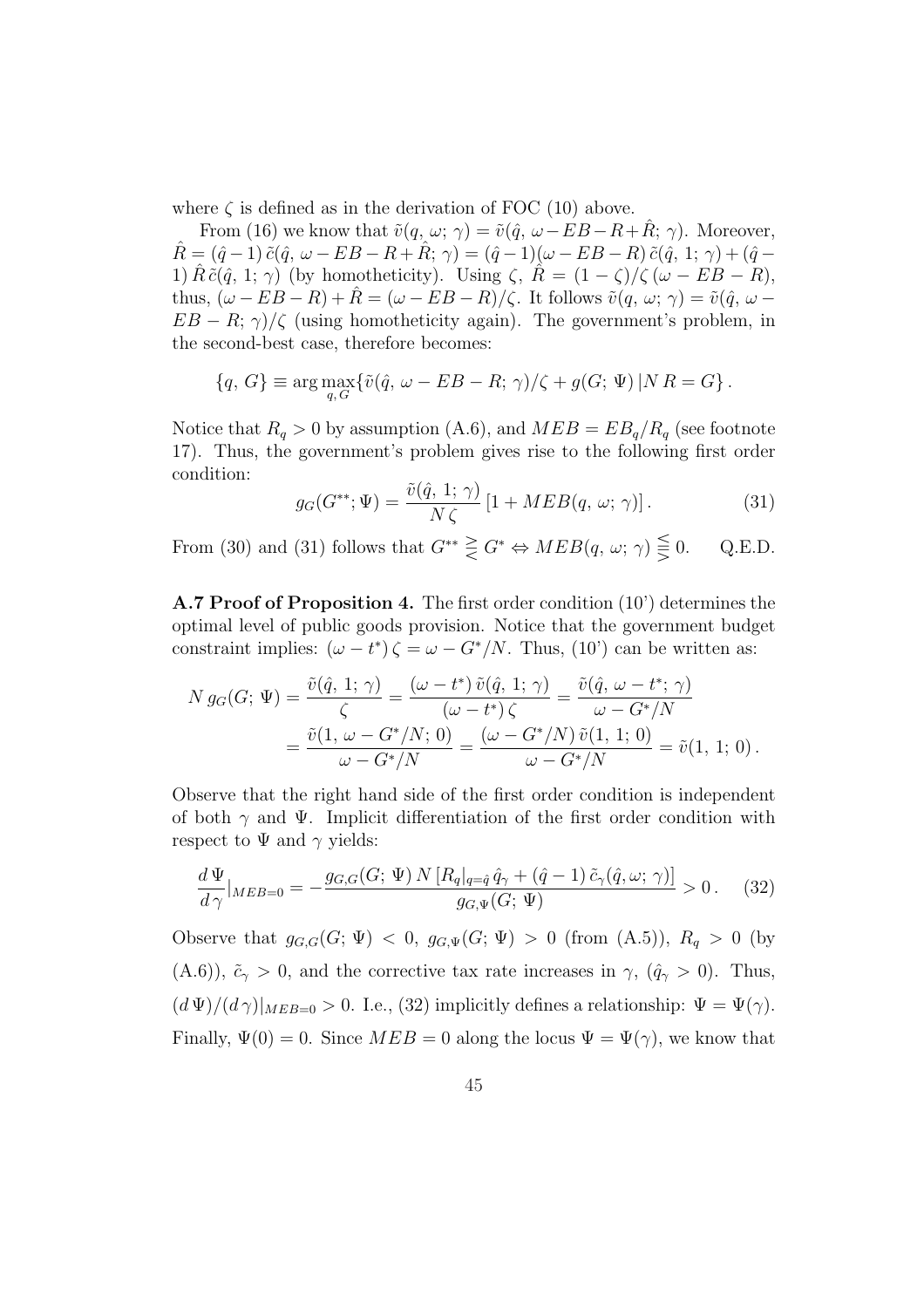$G^* = G^{**}$ . At  $\gamma = 0$ ,  $G^* = G^{**} = (\hat{q} - 1) \tilde{c}(\hat{q}, \omega; 0) = (1 - 1)\tilde{c}(1, \omega; 0) = 0$ , which is obviously fulfilled for  $\Psi = 0$  only. Q.E.D.

#### A.8 Benchmark Data.

[Table A.1 here]

#### A.9 MCF and MEB. We can write (16) as:

$$
\tilde{v}(q+dq,\omega;\gamma) = \tilde{v}(\hat{q},\omega + \hat{R}(q) + d\hat{R} - R(q) - dR - EB(q) - dEB;\gamma).
$$
 (33)

Expanding the left hand side by a Taylor expansion around  $(q, \omega; \gamma)$ , and the right hand side by a Taylor expansion around  $(\hat{q}, \omega + \hat{R} - R - EB; \gamma)$ , and approximating to first-order terms, yield:

$$
\tilde{v}_q(q,\omega;\gamma)d\,q = -\tilde{v}_\omega(\hat{q},\omega + \hat{R}(q) - R(q) - EB(q);\gamma) (d\,R + d\,EB - d\,\hat{R}).
$$

As  $\hat{R} = (\hat{q} - 1)\tilde{c}(\hat{q}, 1; \gamma)[\omega - EB - (R - \hat{R})],$  it follows:  $\hat{R} = (\omega - EB R(1-\zeta)/\zeta$ . Therefore,  $(dEB + dR - d\hat{R}) = (dEB + dR)/\zeta$ . Recognizing further that  $\tilde{v}_{\omega}(\hat{q}, \omega + R(\hat{q}) - R(q) - EB(q); \gamma) = \tilde{v}(\hat{q}, 1; \gamma)$ , and observing that  $(dR + dEB)/dR = (1 + MEB)$  we know:

$$
\tilde{v}(\hat{q}, 1; \gamma) (1 + MEB) / \zeta = -\tilde{v}_q(q, \omega; \gamma) / (dR/dq)
$$
 (34)

If we measure the welfare loss (MCF) by the compensating variation,  $d\omega$ , we note:  $\tilde{v}(q,\omega;\gamma) = \tilde{v}(q + dq, \omega + d\omega; \gamma)$ . Expanding the right hand side around  $(q, \omega; \gamma)$  and approximating to first-order terms:

$$
\tilde{v}(q,\omega;\gamma) = \tilde{v}(q,\omega;\gamma) + \tilde{v}_q(q,\omega;\gamma)d\,q + \tilde{v}_\omega(q,\omega;\gamma)d\,\omega. \tag{35}
$$

From the government budget constraint it follows that  $[1+\partial \, R/\partial \, G]d\,G=$  $[\partial R/\partial q]dq$ . The separability assumption implies:  $\partial R/\partial G = 0$ . Therefore,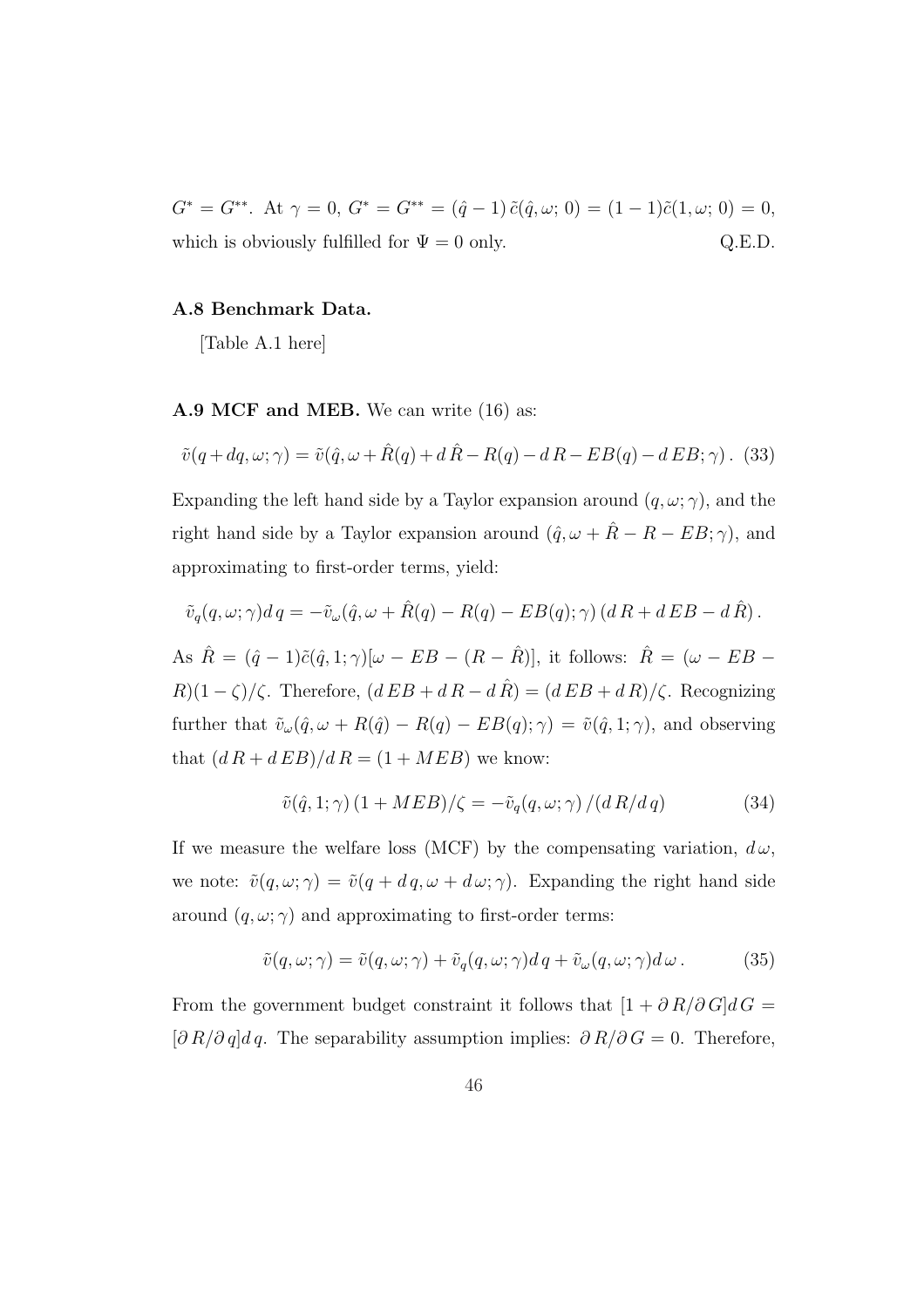$d\,q = d\,G/[\partial R/\partial q]$ . Using this equation in (35) and considering  $\tilde{v}_\omega(q,\omega;\gamma) =$  $\tilde{v}(q, 1; \gamma)$  (by homogeneity) yields:

$$
MCF = \frac{d\,\omega}{d\,G} = -\frac{\tilde{v}_q(q,\omega;\gamma)}{\tilde{v}(q,1;\gamma)} \bigg/ \frac{\partial\,R}{\partial\,q} \,. \tag{36}
$$

The MCF is equivalent to the ratio of additional tax revenue that would have been raised if there were no behavioral responses to the actual revenues collected. The difference between numerator and denominator is caused by the substitution effect.

Taking (34) and (36) together gives the relationship between the marginal excess burden and the marginal cost of funds:

$$
\frac{\tilde{v}(\hat{q}, 1; \gamma)}{\tilde{v}(q, 1; \gamma)} \frac{(1 + MEB)}{\zeta} = MCF.
$$

## References

- [1] Abel, A.B., 1990. Asset Pricing under Habit Formation and Catching up with the Joneses. American Economic Review 80, 38–42.
- [2] Abel, A.B., 1999. Risk Premia and Term Premia in General Equilibrium. Journal of Monetary Economics 43, 3–33.
- [3] Abel, A.B., 2005. Optimal Taxation when Consumers have Endogenous Benchmark Levels of Consumption. Review of Economic Studies 72, 21– 42.
- [4] Alpizar, F., Carlsson, F., Johansson-Stenman, O., 2005. How Much Do We Care About Absolute versus Relative Income and Consumption? Journal of Economic Behavior & Organization 56, 405–421.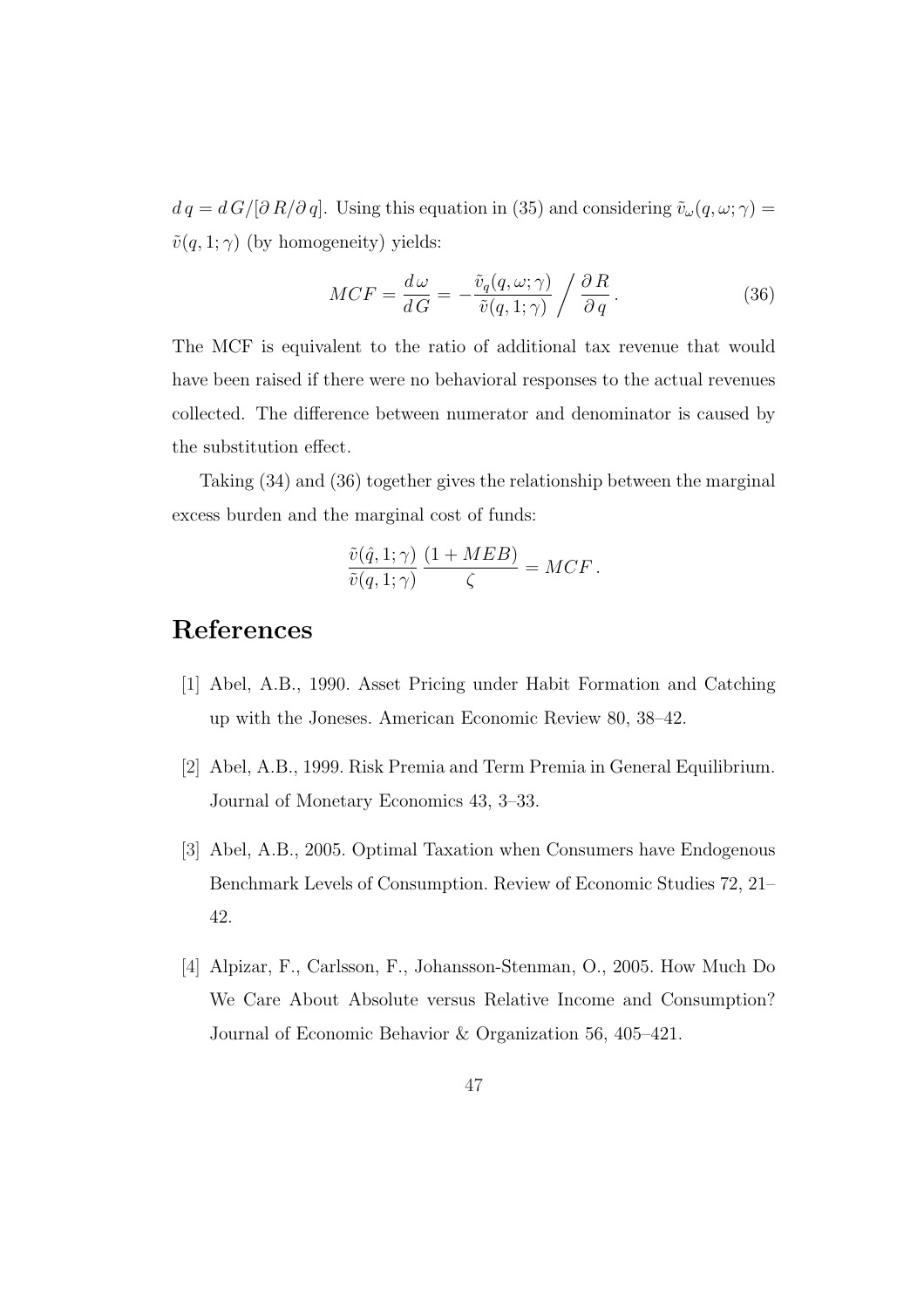- [5] Atkinson, A.B., Stern, N.H., 1974. Pigou, Taxation and Public Goods. Review of Economic Studies 41, 119–128.
- [6] Barten, A.P., Boehm, V., 1982. Consumer Theory. In: Arrow, K.J., Intrilligator, M.D. (Eds.). Handbook of Mathematical Economics, Vol. II. Amsterdam: North-Holland, 381–429.
- [7] Ballard, C.L., Shoven, J.B., Whalley, J., 1985. General Equilibrium Computations of the Marginal Welfare Costs of Taxes in the United States. American Economic Review 75, 128–138.
- [8] Bartolomé, C.A.M., 1999. Integrating Tax Distortions and Externality Theory. Journal of Public Economic Theory 1, 339–358.
- [9] Bartolomé, C.A.M., 2001. Is Pigou Wrong? Can Distortionary Taxation Cause Public Spending to Exceed the Efficient Level? Mimeo. Colorado: University of Boulder.
- [10] Batina, R.G., 1990. On the Interpretation of the Modified Samuelson Rule for Public Goods in Static Models with Heterogeneity. Journal of Public Economics 42, 125–133.
- [11] Batina, R.G., Ihori, T., 2005. Public Goods. Theories and Evidence. Berlin et al.: Springer.
- [12] Blundell, R., 1992. Labour Supply and Taxation: A Survey. Fiscal Studies 13, 15–40.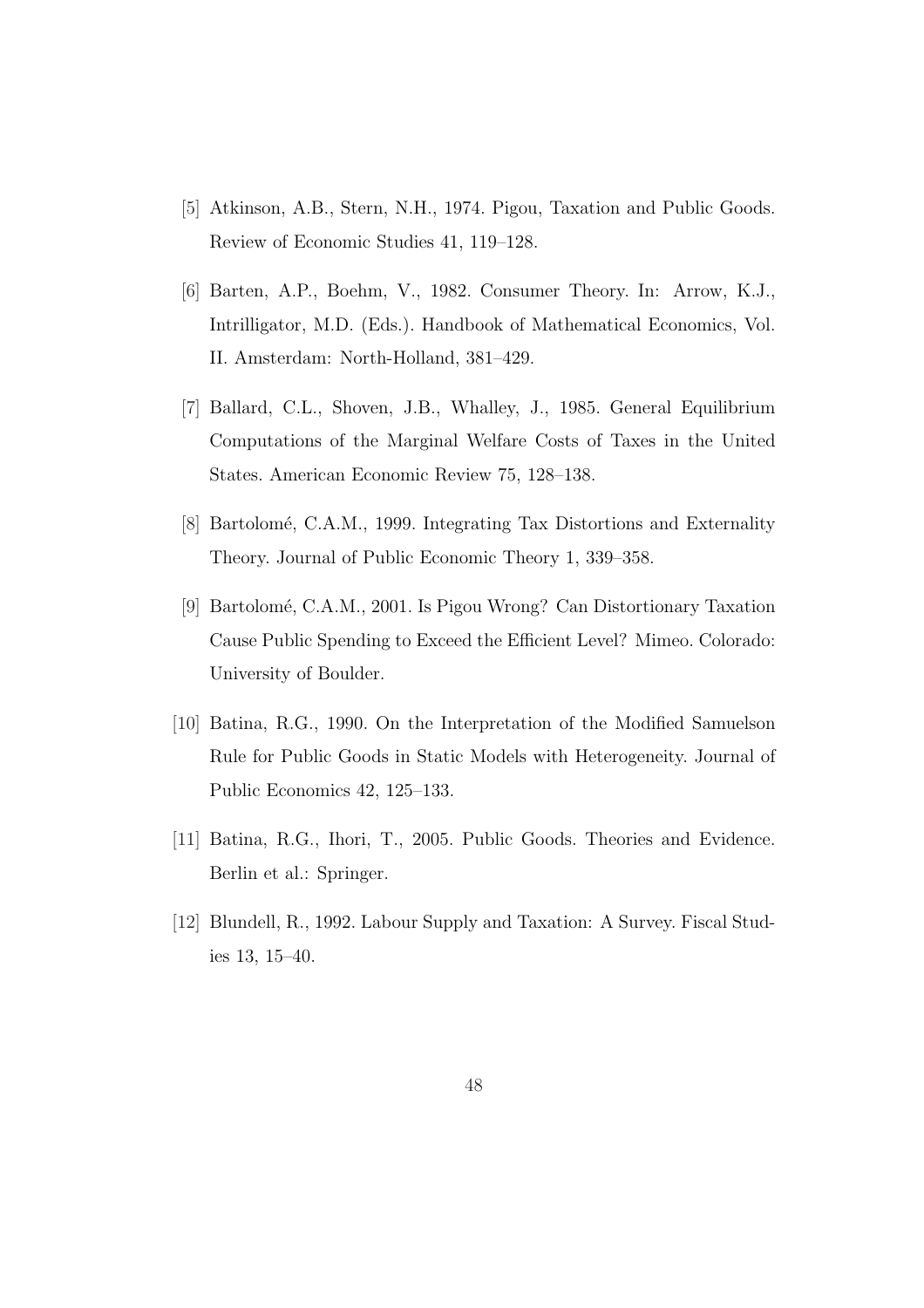- [13] Boskin, M.J., Sheshinsky, E., 1978. Optimal Redistributive Taxation When Individual Welfare Depends upon Relative Income. Quarterly Journal of Economics 92, 589–601.
- [14] Brekke, K.A., Howarth, R.B., 2002. Status, Growth and the Environment. Goods as Symbols in Applied Welfare Economics. Cheltenham: Edward Elgar.
- [15] Browning, E.K., 1976. The Marginal Cost of Public Funds. Journal of Political Economy 84, 283–298.
- [16] Campbell, H., 1975. Deadweight Loss and Commodity Taxation in Canada. Canadian Journal of Economics 8, 441–446.
- [17] Carlsson, F., Johansson-Stenman, O., Martinsson, P., 2003. Do You Enjoy Having More than Others? Survey Evidence of Positional Goods. Working Papers in Economics 100, Göteborg University, Sweden.
- [18] Carroll, C.D., Overland, J., Weil, D.N., 1997. Comparison Utility in a Growth Model. Journal of Economic Growth 2, 339–367.
- [19] Chang, M.C., 2000. Rules and Levels in the Provision of Public Goods: The Role of Complementarities between the Public Good and Taxed Commodities. International Tax and Public Finance 7, 83–91.
- [20] Diamond, P., Mirrlees, J. 1971. Optimal Taxation and Public Production I and II. American Economic Review 61, 8–27, 261–278.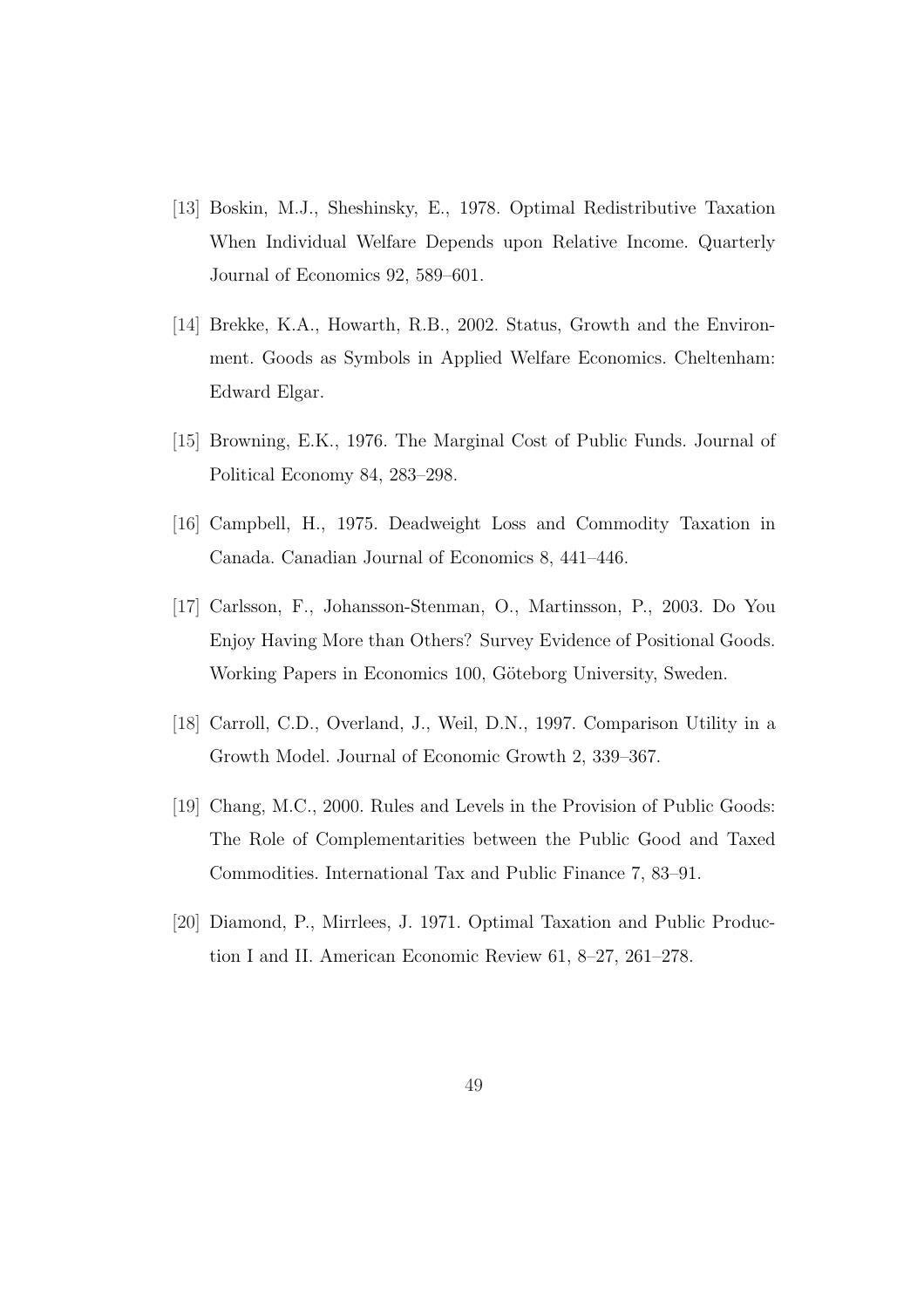- [21] Dierker, W.E., 1982. Duality Approaches to Microeconomic Theory. In: Arrow, K.J., Intrilligator, M.D. (Eds.). Handbook of Mathematical Economics, Vol. II. Amsterdam: North-Holland, 535–600.
- [22] Dupor, B., Liu, W.F., 2003. Jealousy and Equilibrium Overconsumption. American Economic Review 93, 423 – 428.
- [23] Easterlin, R.A., 1995. Will Raising the Incomes of All Increase the Happiness of All? Journal of Economic Behavior & Organization 27, 35–47.
- [24] Feldstein, M., 1997. How Big Should Government Be? National Tax Journal 50, 197–213.
- [25] Ferrer-i-Carbonell, A., 2005. Income and Well-Being: An Empirical Analysis of the Comparison Income Effect. Journal of Public Economics 89, 997–1019.
- [26] Frank, R.H., 1985. Choosing the Right Pond. Human Behavior and the Quest for Status. New York: Oxford University Press.
- [27] Frank, R.H., 1999. Luxury Fever. Why Money Fails to Satisfy in an Era of Excess. New York: The Free Press.
- [28] Gaube, T., 2000. When Do Distortionary Taxes Reduce the Optimal Supply of Public Goods? Journal of Public Economics 76, 151–180.
- [29] Gaube, T., 2005. Financing Public Goods with Income Taxation: Provision Rules vs. Provision Level. International Tax and Public Finance 12, 319–334.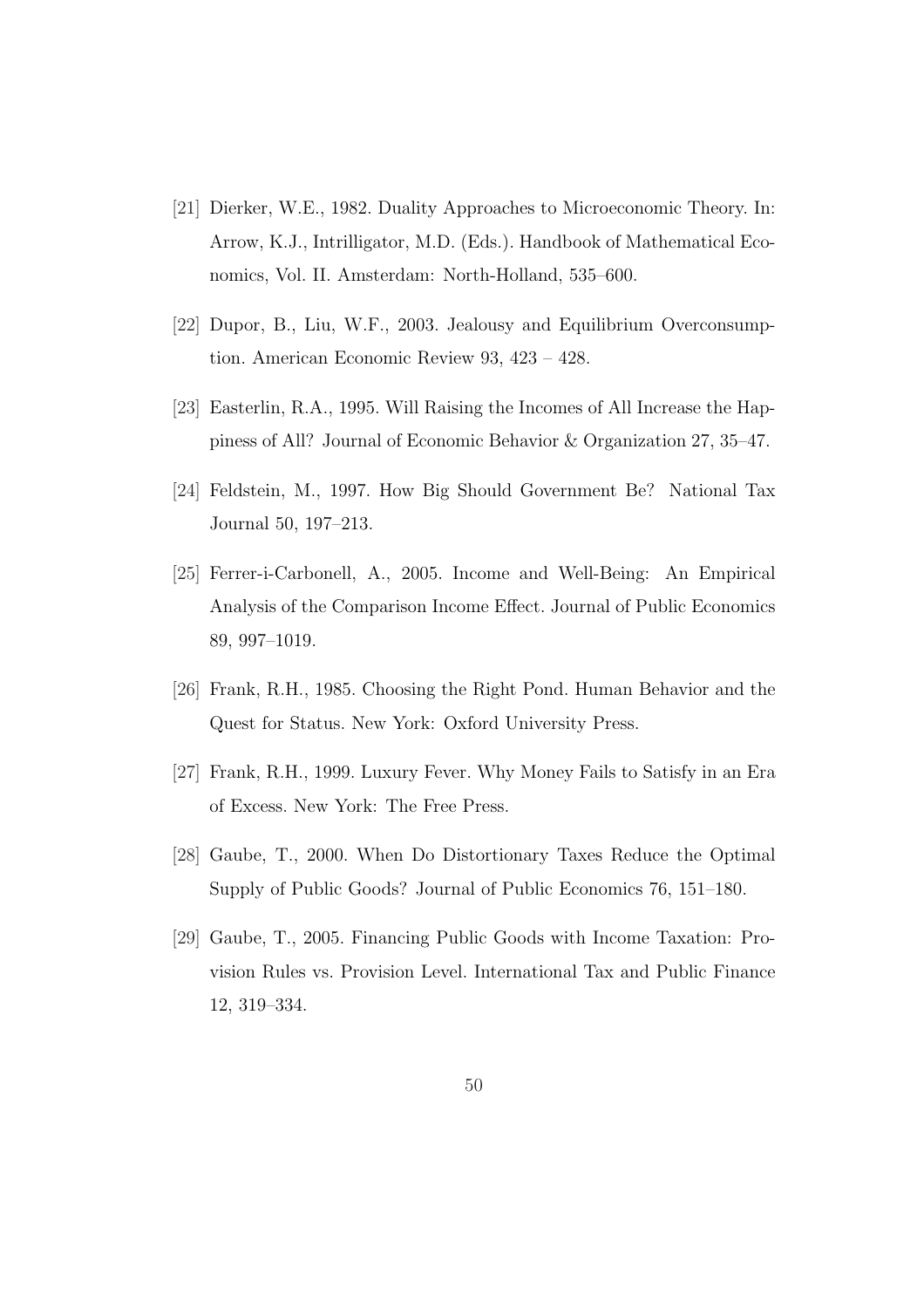- [30] Gronberg, T., Liu, L., 2001. The Second-Best Level of a Public Good: An Approach Based on the Marginal Excess Burden. Journal of Public Economic Theory 3,  $431 - 453$ .
- [31] Hansson, I., Stuart, C., 1985. Tax Revenue and the Marginal Cost of Public Funds in Sweden. Journal of Public Economics 27, 331–353.
- [32] Hirsch, F., 1976. The Social Limits to Growth. Cambridge, Mass.: Harvard University Press.
- [33] Johansson-Stenman, O., Martinsson, P., 2006. Honestly, Why are You Driving a BMW? Journal of Economic Behavior & Organization 60, 129–146.
- [34] Johansson-Stenman, O., Carlsson, F., Daruvala, D., 2002. Measuring Future Grandparents' Preferences for Equality and Relative Standing. Economic Journal 112, 362–383.
- [35] King, M.A., 1986. A Pigouvian Rule for the Optimum Provision of Public Goods. Journal of Public Economics 30, 273–291.
- [36] Layard, R., 1980. Human Satisfactions and Public Policy. Economic Journal 90, 737—750.
- [37] Layard, R., 2006. Happiness and Public Policy: A Challenge to the Profession. Economic Journal 116, C24–C33.
- [38] Liu, W.F., Turnovsky, S.J., 2005. Consumption Externalities, Production Externalities, and Long-Run Macroeconomic Efficiency. Journal of Public Economics 89, 1097–1129.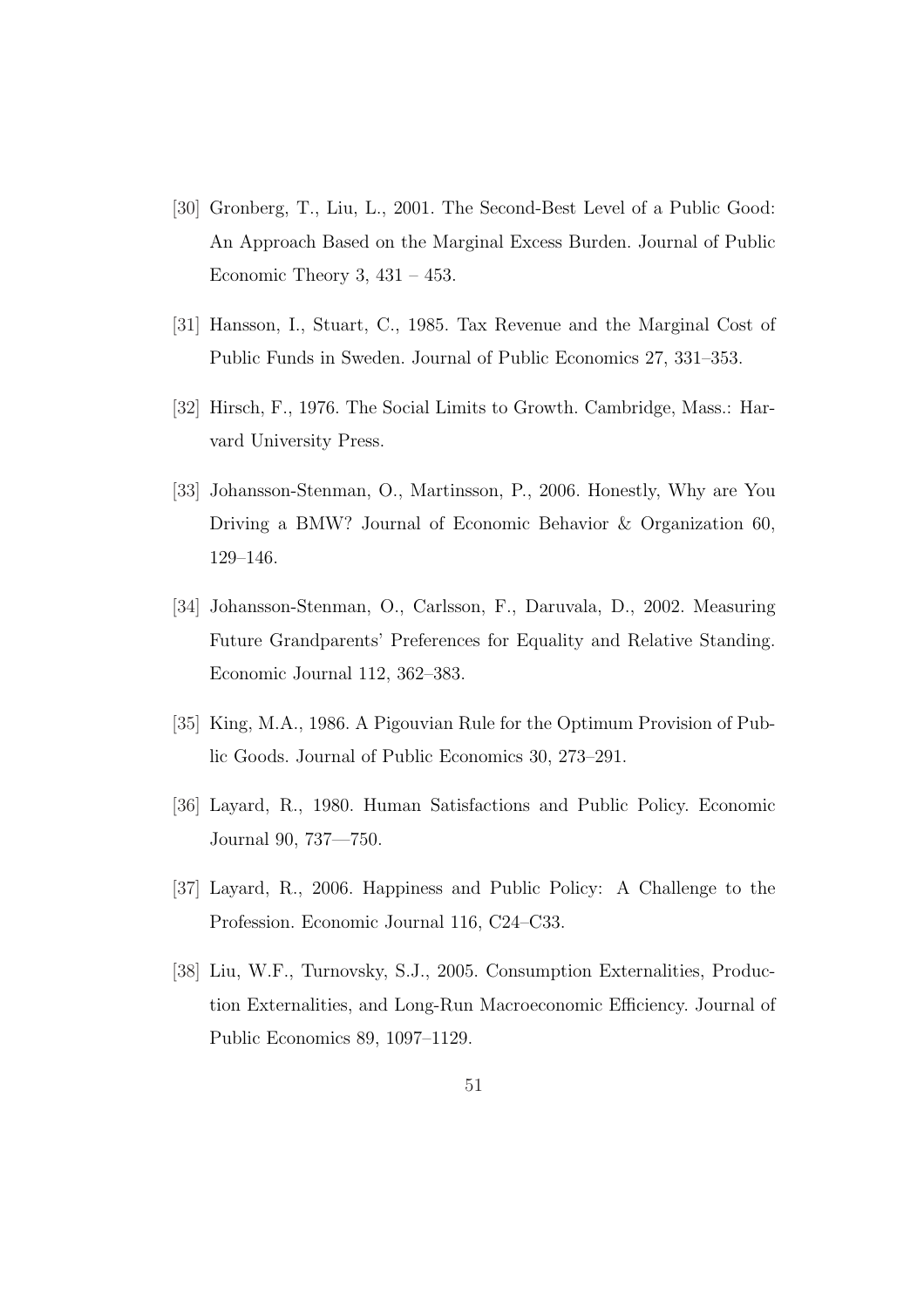- [39] Luttmer, E.F.P., 2005. Neighbors as Negatives: Relative Earnings and Well-Being, Quarterly Journal of Economics 120, 963–1002.
- [40] Miller, J., Ulrich, R., 2001. On the Analysis of Psychometric Functions: The Spearman-Kärber Method. Perception and Psychophysics 63, 1399– 1420.
- [41] McBride, M., 2001. Relative-Income Effects on Subjective Well-Being in the Cross-Section. Journal of Economic Behavior & Organization 45, 251–278.
- [42] Neumark, D., Postlewaite, A., 1998. Relative Income Concerns and the Rise in Married Women's Employment. Journal of Public Economics 70, 157–183.
- [43] Ng, Y.K., 1980. Optimal Corrective Taxes or Subsidies when Revenue Raising Imposes an Excess Burden. American Economic Review 70, 744– 751.
- [44] Ng, Y.K., 1987. Relative-Income Effects and the Appropriate Level of Public Expenditure. Oxford Economic Papers 39, 293–300.
- [45] Ng, Y.K., 2000. The Optimal Size of Public Spending and the Distortionary Cost of Taxation. National Tax Journal 53, 253–272.
- [46] Ng, Y.K., Wang, J., 1993. Relative Income, Aspiration, Environmental Quality, Individual and Political Myopia. Why May the Rat-Race for Marterial Growth be Welfare-Reducing? Mathematical Social Sciences. 26, 3–23.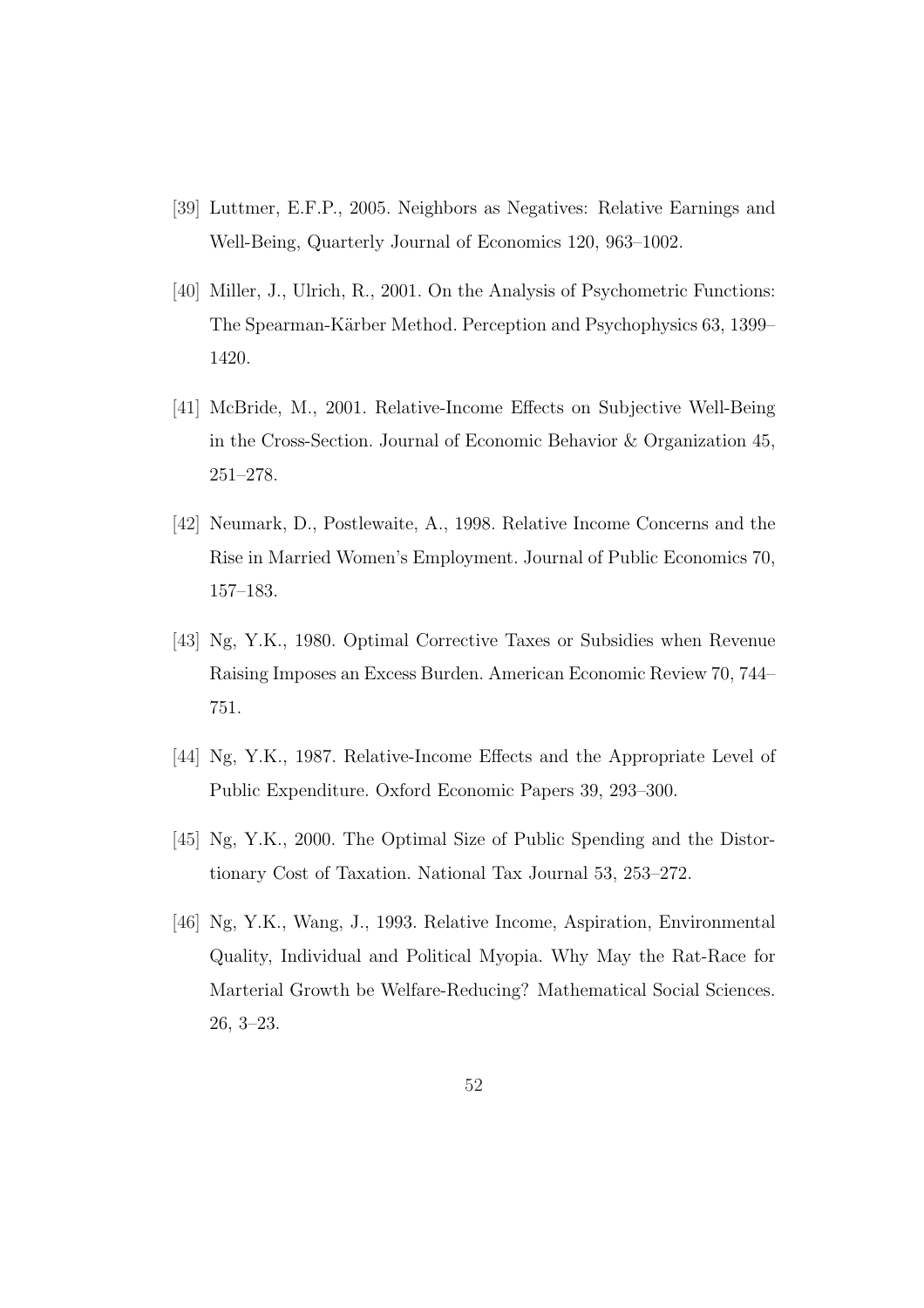- [47] Pigou, A., 1947. A Study in Public Finance (3rd edn). London: Macmillan.
- [48] Sandmo, A., 1975. Optimal Taxation in the Presence of Externalities. Swedish Journal of Economics 77, 86–98.
- [49] Scitovsky, T., 1976. The Joyless Economy. An Investigation intoHuman Satisfaction and Consumer Dissatisfaction. New York: Oxford University Press.
- [50] Slemrod, J., Yitzhaki, S., 2001. Integrating Expenditure and Tax Decisions: The Marginal Cost of Funds and the Marginal Benefit of Projects. National Tax Journal 54, 189–201.
- [51] Solnick, S.J., Hemenway, D., 1998. Is More Always Better? A Survey on Positional Concerns. Journal of Economic Behavior & Organization 37, 373–383.
- [52] Solnick, S.J., Hemenway, D., 2005. Are Positional Concerns Stronger in Some Domains than in Others? American Economic Review 95, 147– 151.
- [53] Stiglitz, J.E., Dasgupta, P., 1971. Differential Taxation, Public Goods, and Economic Efficiency. Review of Eonomic Studies 38, 151–174.
- [54] Wildasin, D.E., 1984. On Public Good Provision with Distortionary Taxation. Economic Inquiry 22, 227–585.
- [55] Wilson, J.D., 1991a. Optimal Public Good Provision and the Ramsey Tax Model. Economics Letters 35, 57–61.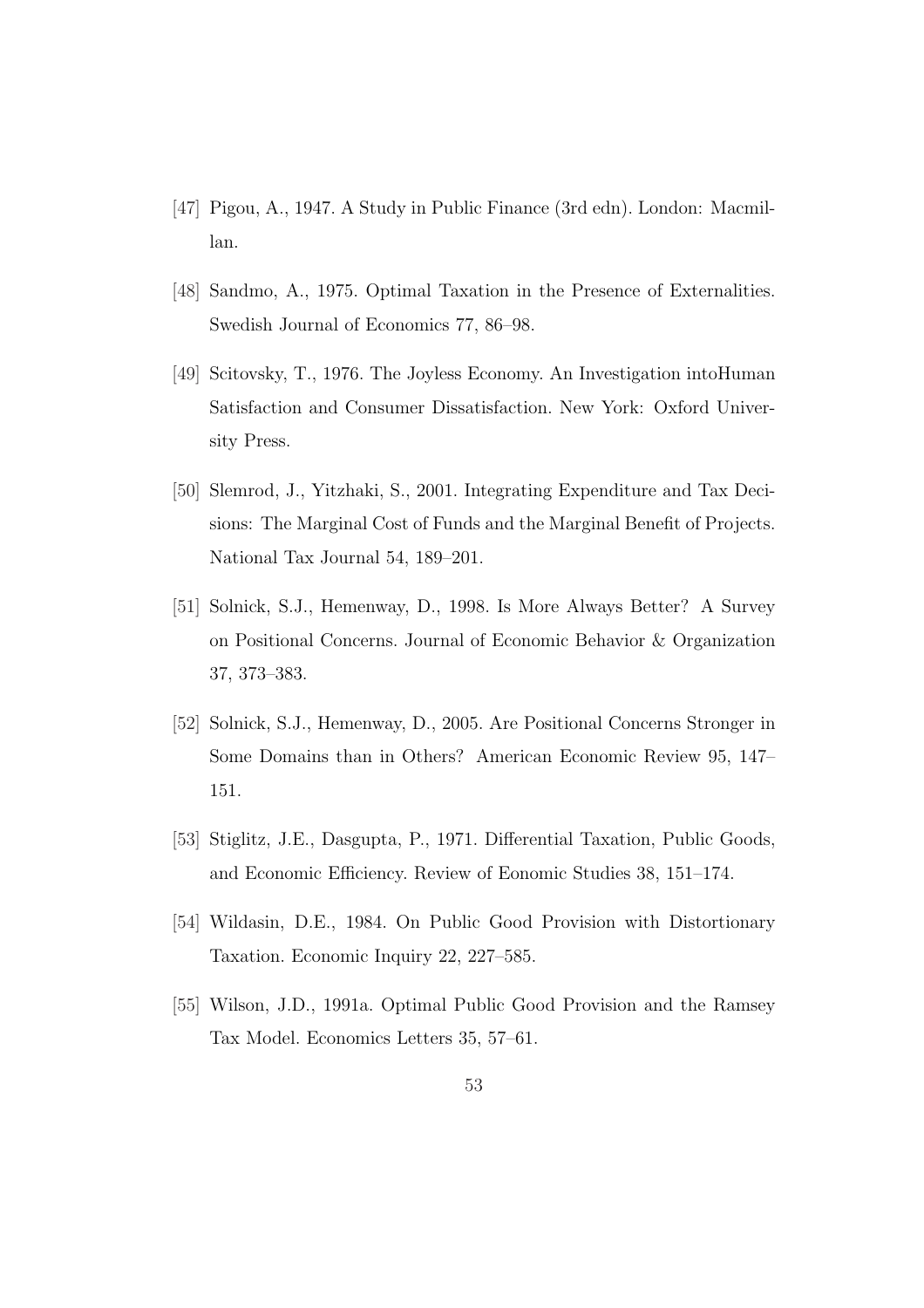- [56] Wilson, J.D., 1991b. Optimal Public Good Provision with Limited Lump-Sum Taxation. American Economic Review 81, 153–166.
- [57] USEPA, 1993. Methods for Measuring the Acute Toxicity of Effluents and Receiving Waters to Freshwater and Marine Organisms. EPA/600/4-90/027F. Washington: United States Environmental Protection Agency.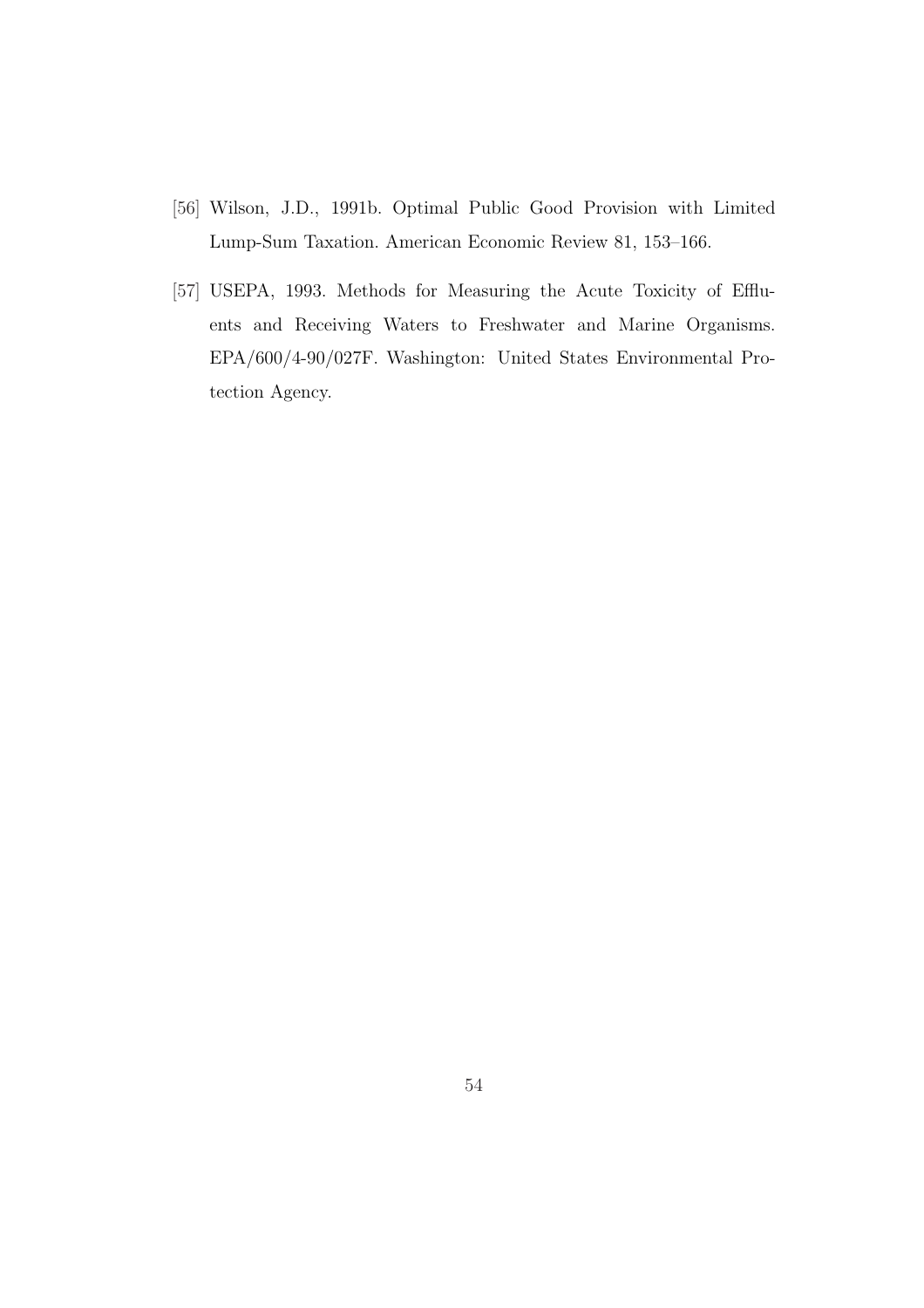| TABLE 1                                      |  |  |  |
|----------------------------------------------|--|--|--|
| <b>EMPIRICAL ESTIMATES OF STATUS EFFECTS</b> |  |  |  |

| <b>STUDY</b>                             | <b>REMARKS</b>                                                                                                          | #   | <b>METHOD</b>  | PROBIT<br>ANALYSIS      | SPEARMAN-<br><b>KARBER</b>               |
|------------------------------------------|-------------------------------------------------------------------------------------------------------------------------|-----|----------------|-------------------------|------------------------------------------|
| Alpizar et al.<br>(2005)                 | $7$ R-states with differing<br>implicit degrees of posi-<br>tionality $(\bar{\gamma}_i)$                                | 283 | $\overline{A}$ | 0.43<br>$(0.37 - 0.48)$ | $\frac{\gamma}{0.49}$<br>$(0.47 - 0.52)$ |
| Carlsson et al.<br>(2003)                | 3 data sets with different<br>$\bar{\gamma}_i$                                                                          | 329 | $\mathbf{A}$   | 0.65<br>$(0.54 - 0.76)$ | 0.53<br>$(0.50 - 0.57)$                  |
| Johansson-<br>Stenman<br>et al. $(2002)$ | 7 different $\bar{\gamma}_i$ ; low income<br>and high income versions<br>of the questionnaire in<br>addition            | 356 | $\mathbf{A}$   | 0.36<br>$(0.33 - 0.39)$ | 0.39<br>$(0.37 - 0.41)$                  |
|                                          | "Low income" sample,<br>same $\bar{\gamma}_i$ as above but<br>lower individual income<br>levels                         | 90  | $\mathbf{A}$   | 0.37<br>$(0.33 - 0.42)$ | 0.37<br>$(0.34 - 0.42)$                  |
|                                          | "High income" sample,<br>same $\bar{\gamma}_i$ as above but<br>higher individual income<br>levels                       | 90  | $\mathbf{A}$   | 0.22<br>$(0.15 - 0.28)$ | 0.31<br>$(0.27 - 0.35)$                  |
| Solnick and<br>Hemenway<br>(1998)        | 1 $R$ state; probit sensi-<br>tivity (see footnote 27):<br>$E[\gamma] = 0.26 (0.12 - 0.39)$                             | 238 | B              | 0.28<br>$(0.18 - 0.37)$ | 0.23<br>$(0.21 - 0.25)$                  |
| Solnick and<br>Hemenway<br>(2005)        | 1 implicit degree of po-<br>sitionality; probit sensi-<br>tivity (see footnote 27):<br>$E[\gamma] = 0.15 (0.02 - 0.29)$ | 226 | B              | 0.20<br>$(0.10 - 0.30)$ | 0.21<br>$(0.18 - 0.23)$                  |

NOTES. $\#$  refers to the number of respondents. Numbers in brackets below the estimates of  $E[\gamma]$  indicate the 95% confidence intervals.  $\bar{\gamma}$  is the implicit degree of positionality ( $\gamma$  for which, according to  $(20)$ , the data yield the same utility for both states  $A$  and  $R$ ).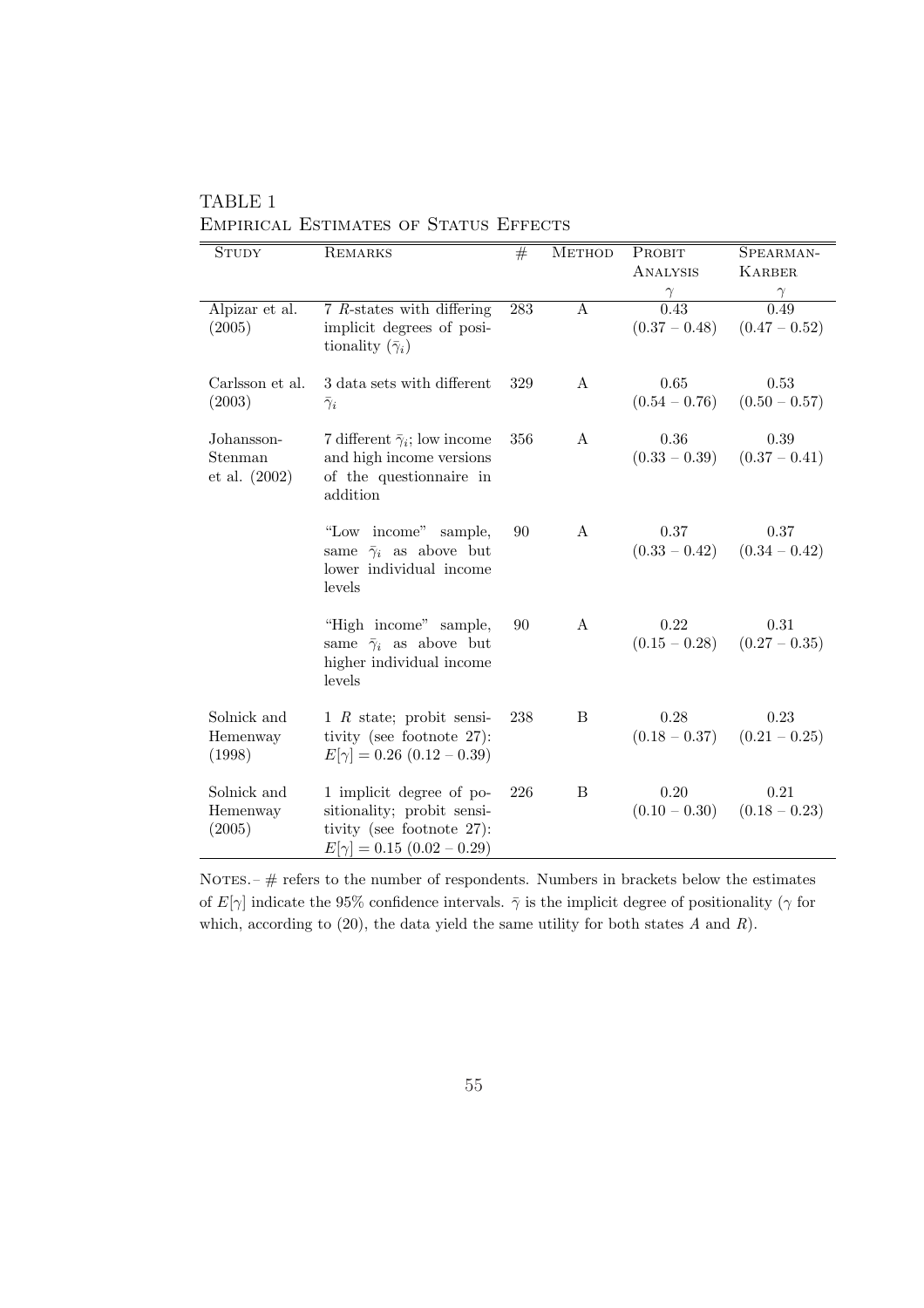|                   |     | PARAMETER SET IA |      |          |         |                   |      | PARAMETER SET IB |          |         |         |
|-------------------|-----|------------------|------|----------|---------|-------------------|------|------------------|----------|---------|---------|
|                   |     |                  |      | $\gamma$ |         |                   |      |                  | $\gamma$ |         |         |
|                   |     | 0.0              | 0.1  | 0.2      | 0.3     | 0.4               | 0.0  | 0.1              | 0.2      | 0.3     | 0.4     |
|                   | 0.2 | 0.07             | 0.03 | 0.00     | $-0.04$ | $-0.08$           | 0.09 | 0.05             | 0.00     | $-0.05$ | $-0.11$ |
| $\tau$            | 0.3 | 0.10             | 0.07 | 0.04     | 0.00    | $-0.04$           | 0.15 | 0.10             | 0.05     | 0.00    | $-0.06$ |
|                   | 0.4 | 0.14             | 0.11 | 0.08     | 0.04    | 0.00              | 0.21 | 0.16             | 0.11     | 0.06    | 0.00    |
|                   | 0.5 | 0.18             | 0.15 | 0.12     | 0.09    | 0.05              | 0.27 | 0.23             | 0.18     | 0.13    | 0.07    |
| PARAMETER SET IIA |     |                  |      |          |         | PARAMETER SET IIB |      |                  |          |         |         |
|                   | 0.2 | 0.17             | 0.09 | 0.00     | $-0.09$ | $-0.18$           | 0.28 | 0.14             | 0.00     | $-0.14$ | $-0.27$ |
| $\tau$            | 0.3 | 0.30             | 0.20 | 0.10     | 0.00    | $-0.10$           | 0.51 | 0.34             | 0.17     | 0.00    | $-0.16$ |
|                   | 0.4 | 0.46             | 0.35 | 0.24     | 0.12    | 0.00              | 0.88 | 0.66             | 0.43     | 0.22    | 0.00    |
|                   | 0.5 | 0.70             | 0.56 | 0.43     | 0.29    | 0.15              | 1.57 | 1.23             | 0.91     | 0.59    | 0.28    |

TABLE 2 MARGINAL EXCESS BURDEN AND STATUS EFFECTS

NOTE. – The marginal excess burden equals zero when the tax rate corresponds to the corrective tax rate. This is this case where  $\tau = \gamma$  for the employed utility function. The parameters underlying the simulations are shown in Table A.1 in the appendix.

| TABLE A.1<br>CALIBRATED PARAMETER VALUES                   |     |             |       |            |  |  |  |  |
|------------------------------------------------------------|-----|-------------|-------|------------|--|--|--|--|
| SET<br>$\varepsilon_{cL}$<br>$\gamma$<br>$\sigma$          |     |             |       |            |  |  |  |  |
| 0.3                                                        | 0.0 | 2.813       | 0.500 | IА         |  |  |  |  |
| 0.3                                                        | 0.3 | 3.107       | 0.629 | ΙB         |  |  |  |  |
| 0.7                                                        | 0.0 | 1.371 1.167 |       | <b>IIA</b> |  |  |  |  |
| 0.7                                                        | 0.3 | 1.754       | 1.467 | HВ         |  |  |  |  |
| NOTE. $\alpha = 1, \tau = 0.2, (\omega - l)/\omega = 0.4.$ |     |             |       |            |  |  |  |  |